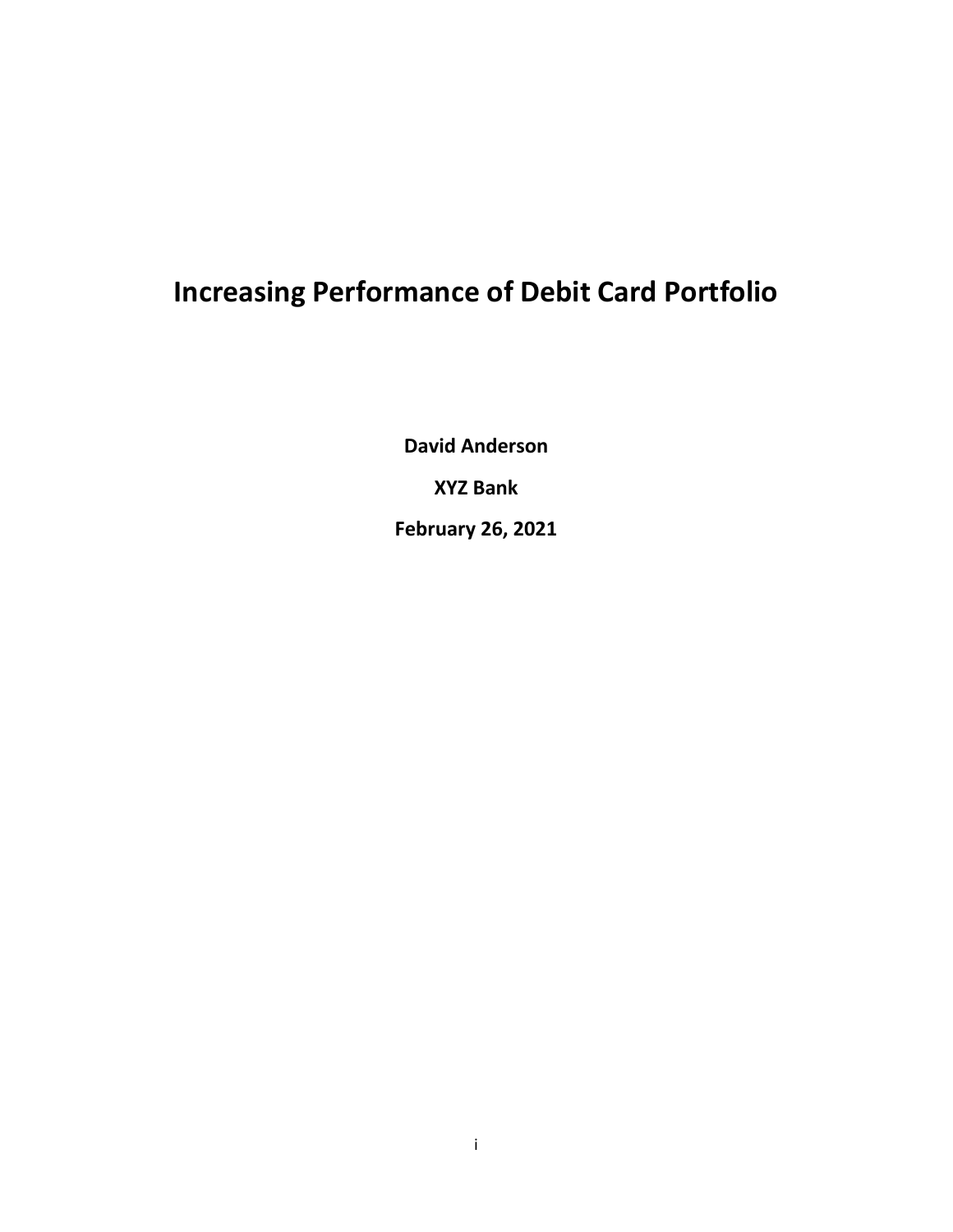### Contents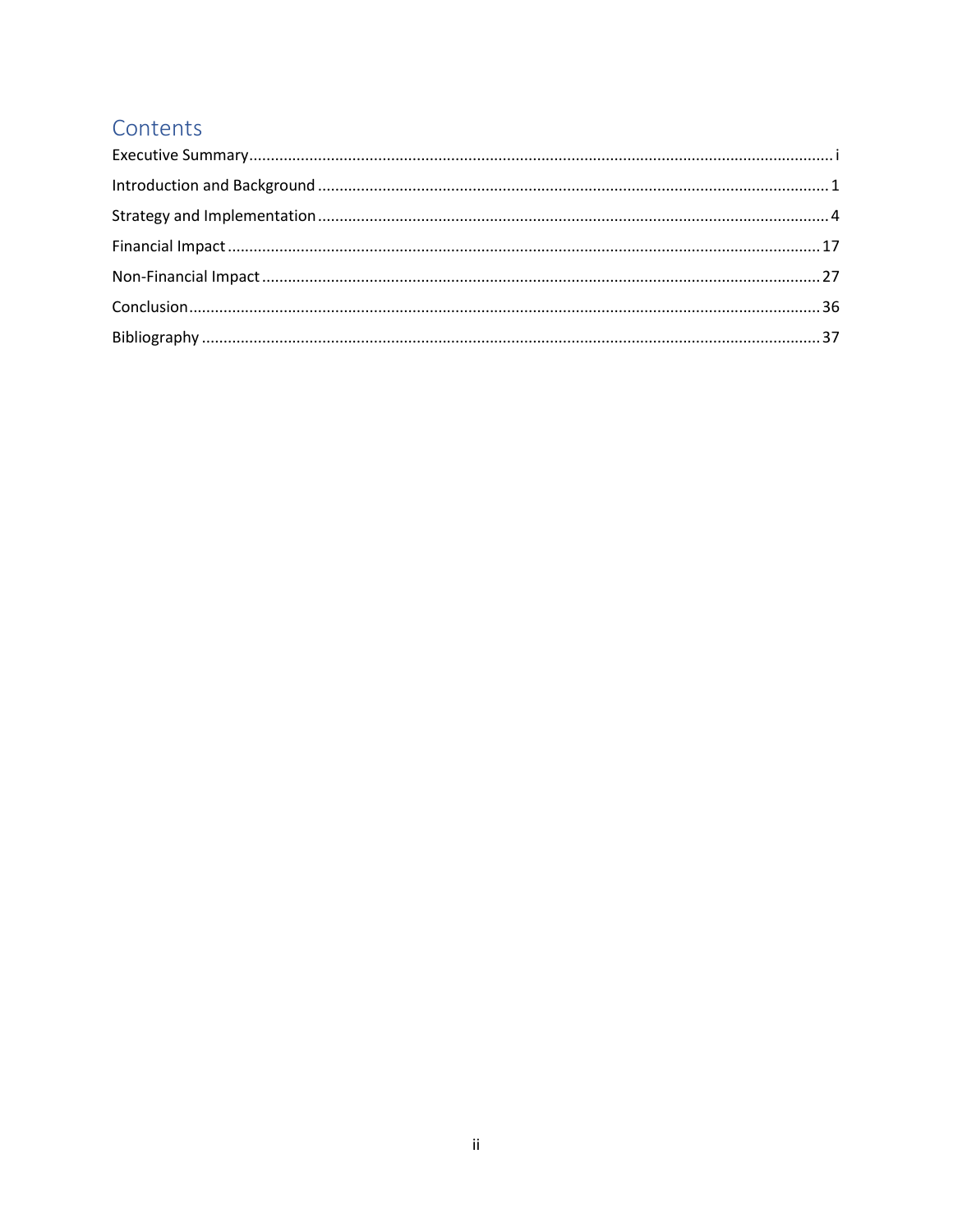#### <span id="page-2-0"></span>Executive Summary

XYZ Bank has a debit card portfolio consisting of 7,394 consumer debit cards, business debit cards and HSA cards. In 2019, the debit card portfolio generated \$634,614 in interchange income for the bank. Despite the bank's asset growth, debit card activity decreased 7% in 2019. An analysis of the card portfolio and an action plan is needed to protect and enhance this significant source of non-interest income.

An analysis of the card portfolio has been performed and will focus on four key performance metrics: DDA Penetration, Activation Rate, Annual Number of Transactions, and Average Ticket. The DDA penetration rate of debit cards is 43.09%, which is well below the industry standard of 75%. The other three metrics are all performing above industry standards. The activation rate is 81.81% compared to an industry standard of 67%. The bank's cardholders perform an average of 298 transactions per year at an average ticket amount of \$43.37. The industry standard is 297 transactions per year with an average amount of \$39.34 per transaction. These four metrics indicate that once our customers are issued a debit card, they are actively using them at rates above our peers, however our weakness is deploying cards to our customer base.

Optimization models<sup>1</sup> show that an increase in the DDA penetration from 43.09% to 50% would result in additional revenues of \$391,536, a 40% increase. In a fully optimized portfolio where the DDA penetration is 75%, the models indicate an additional \$1,078,509 in

 $\overline{\phantom{a}}$ 

<sup>&</sup>lt;sup>1</sup> Profit Resources Inc., "Benchmarks and EFT Data Workbook."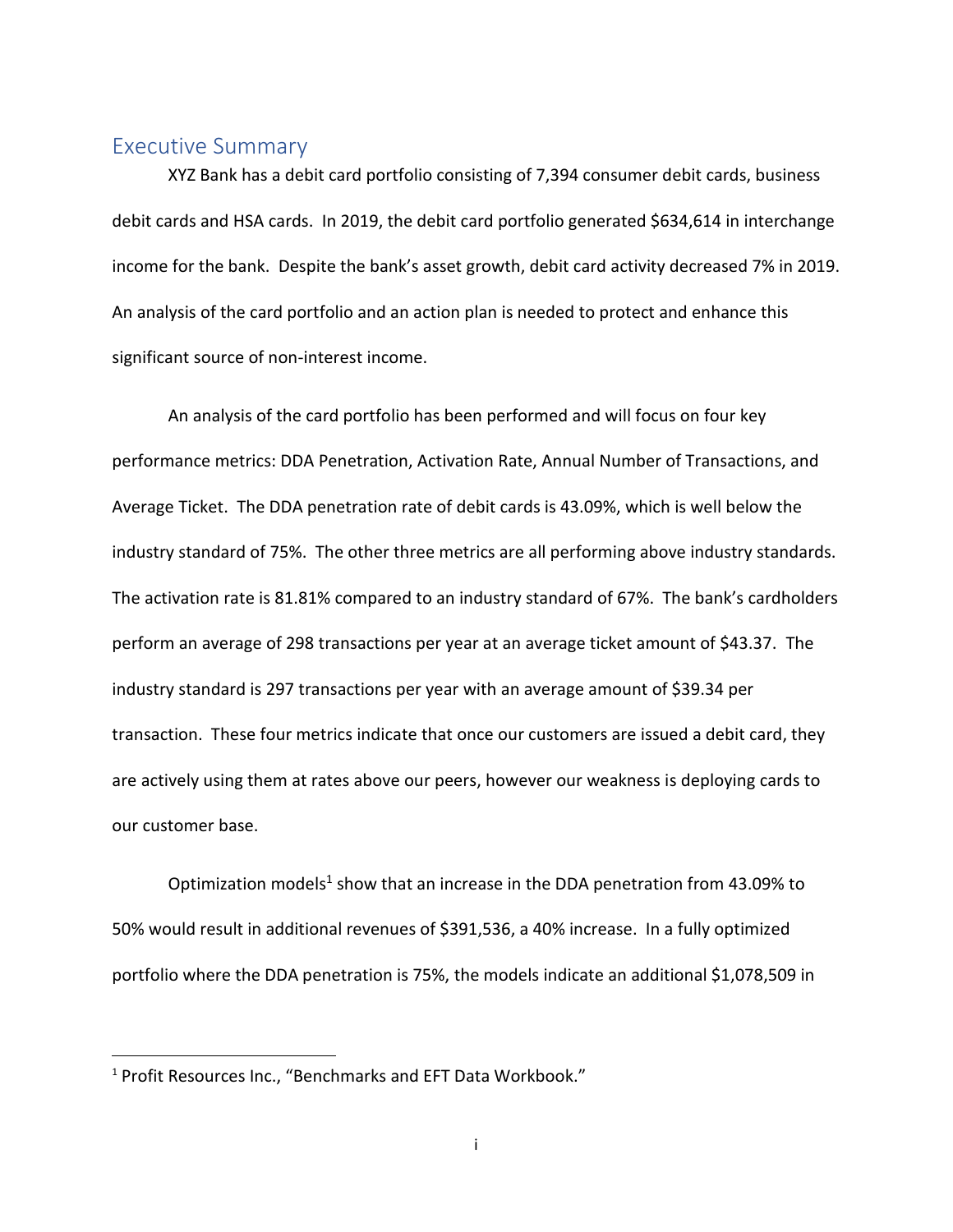revenue. The bank has a great earning opportunity within its card portfolio, and it should

become a strategic focus by implementing a plan to enhance the portfolio.

To begin this process, the bank should designate an officer to manage the

implementation of this plan and to manage the card portfolio going forward. The portfolio

manager will work closely with other business units of the bank including, Data Analytics, Retail

Sales, Treasury/Business Development, and Marketing to fully implement the plan. The plan to

enhance the performance of the debit card portfolio will contain, but are not limited to the

following:

- Develop process for measuring debit card performance
	- o DDA Penetration, Activation Rate, Utilization, Transaction Volumes, Revenue, Average Spend
	- o Compare metrics to industry standards
	- o Report metrics to management regularly to gauge progress
- Initiate plan to increase DDA Penetration
	- o Revamp and rollout new rewards program
- Develop Marketing Strategy
	- o Employee training and education
	- o Customer training and education
	- o Marketing materials for appropriate channels
- Evaluate other factors affecting the portfolio
	- o Increase Reg E Opt-in
	- o Evaluate bill pay products that use debit cards rather than checks
	- o Evaluate increasing debit card limits to increase average spend

The proposed plan requires minimal initial investment from the bank since it is an

established business line. Most of the expense items associated with card usage are

transactional charges that are offset by the interchange income received. Net income

simulations were completed that account for rising income and related expenses that would

occur with additional cards in increments of 500. There was an increase in net income in all tier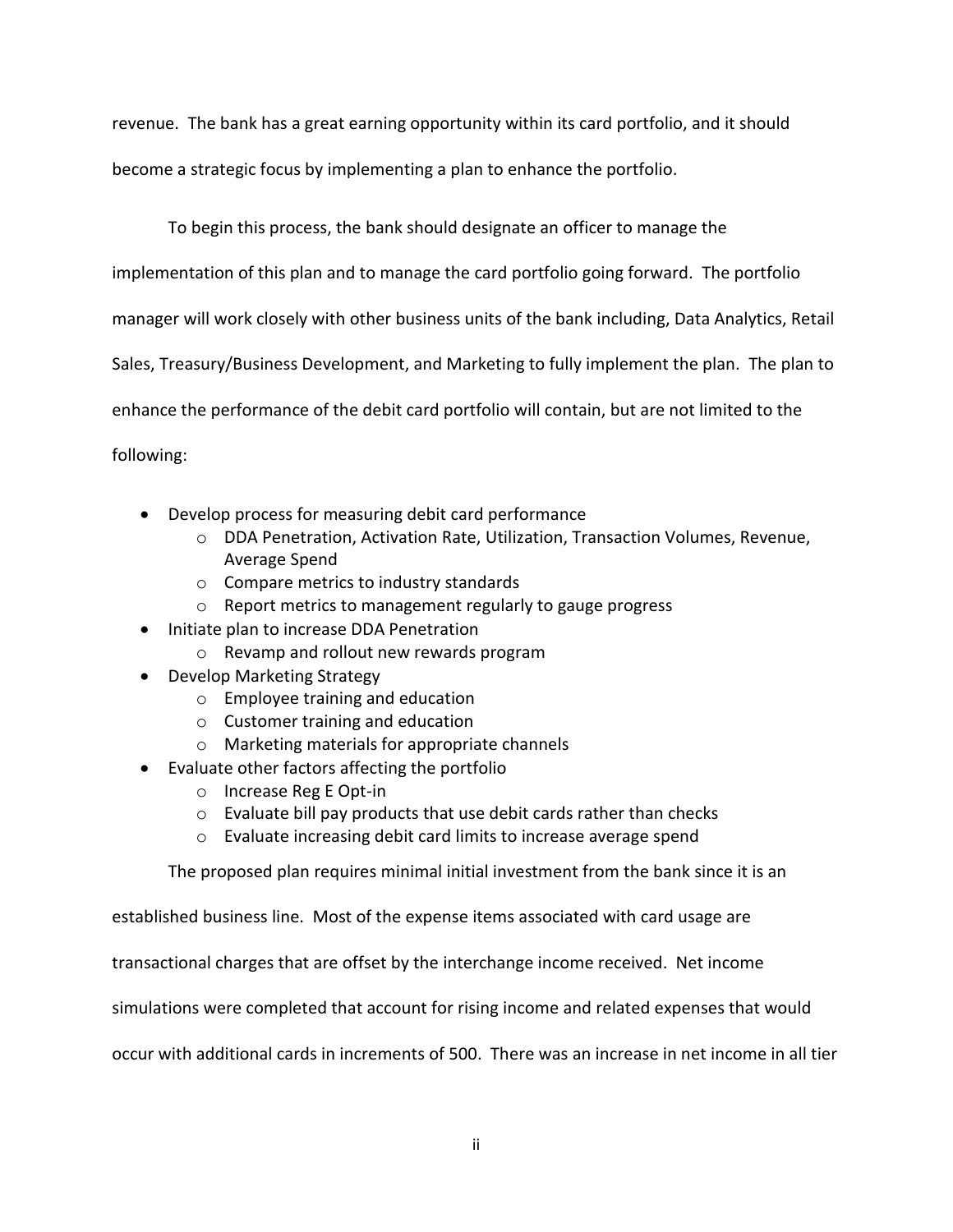scenarios ranging from \$39,465 with 500 additional cards to \$159,581 with 2,000 additional cards. The fully optimized portfolio shows an additional \$639,835 in net income.

Net income models to forecast the effect on income of adding of low performing cards were completed to measure the earnings risk in less optimistic scenarios. These models assume that each tier of 500 will perform at half the rate of the bank average for the first year. All tier scenarios show a positive effect on net income except the first 500 cards. The first 500 cards result in a slight drop in net income of \$13,210 before they begin performing at higher levels in year two. The financial models indicate minimal financial risk in implementing the plan to enhance the portfolio but show tremendous upside in earnings potential.

Non-financial factors were also identified as well as plans to manage them. Many of the non-financial factors feed into each other and relate to financial factors. Goal alignment among employees will be vital in increasing sales productivity. Higher sales productivity should result in higher product usage by customers, which will result in higher revenues for the bank. In addition to higher revenues, this plan should create a more desirable debit card product for our customers which will help create a stickier relationship and increase customer retention. Managing the non-financial factors addressed in this plan should result in increased long-term profitability for the bank.

The debit card portfolio is a significant source of non-interest income for the bank that is currently underperforming. After reviewing the financial and non-financial impacts of this plan, the bank is well-positioned to significantly increase its earnings from the debit card portfolio as well as improve customer acquisition and retention and can do so with little investment and

iii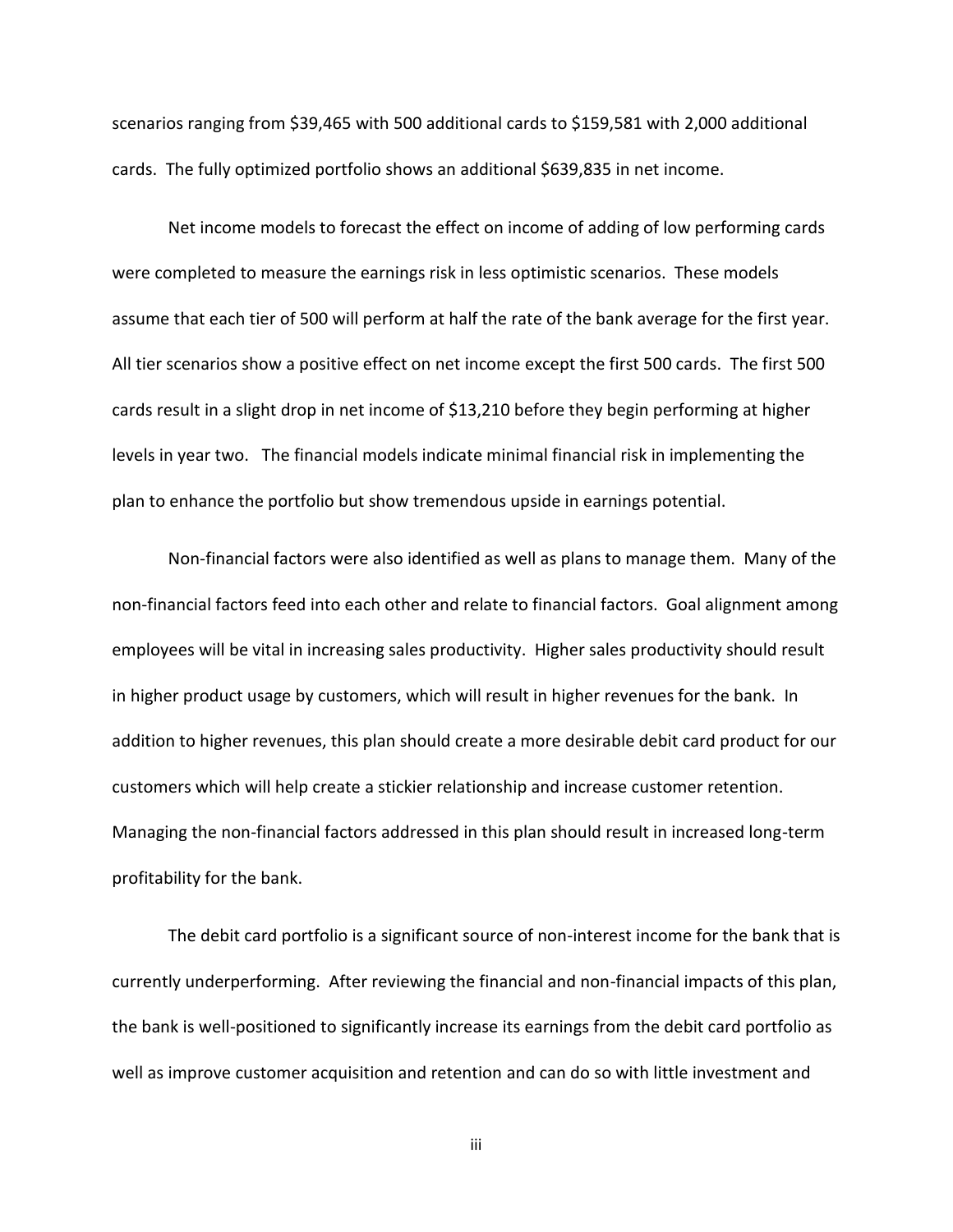minimal risk. XYZ Bank should make debit cards a strategic focus by implementing this proposal to increase the performance of the debit card portfolio and in turn increase the bank's revenue performance.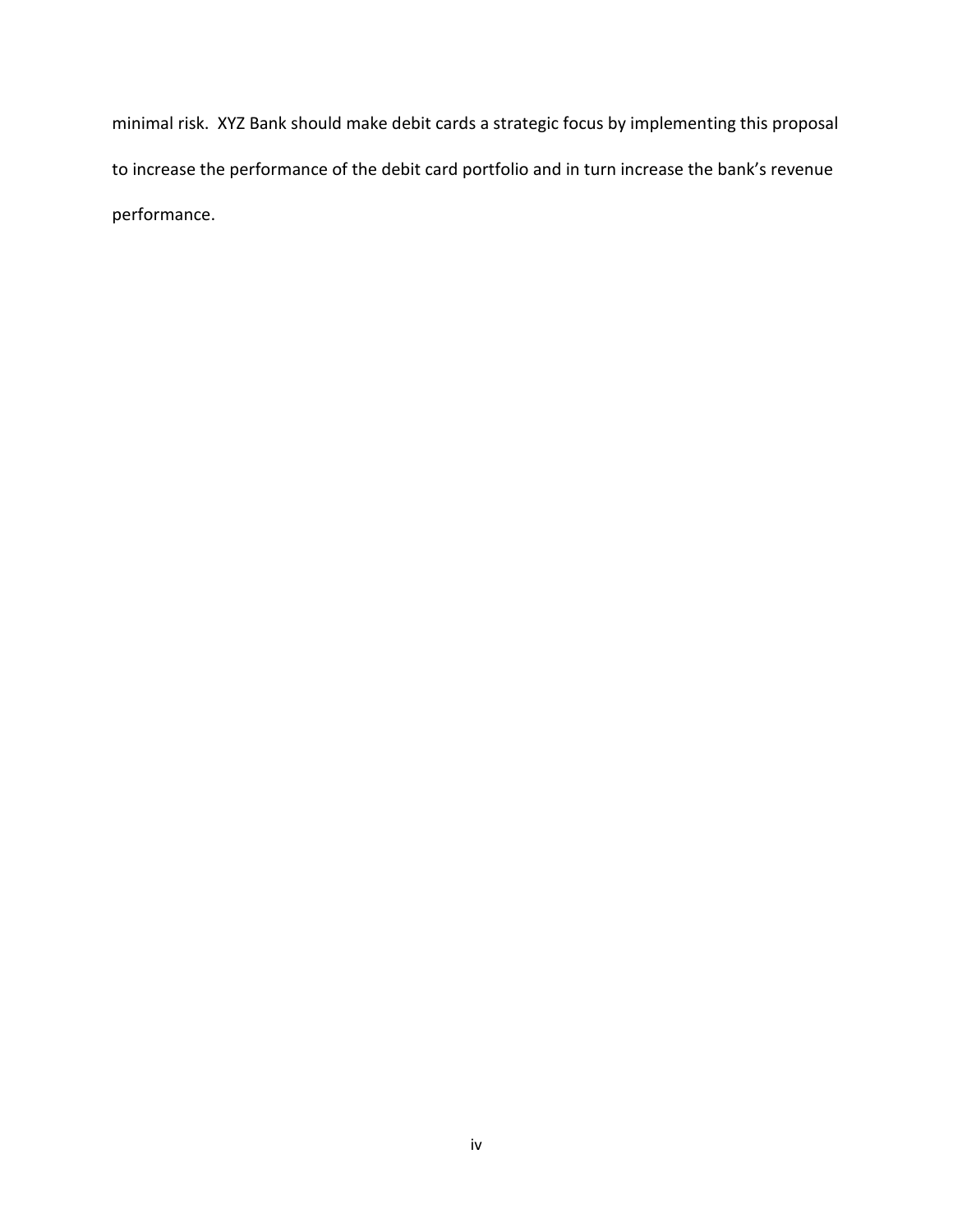#### <span id="page-6-0"></span>Introduction and Background

XYZ Bank is a privately owned community bank that was founded in Texas in 1962 by our chairman. The bank first opened as State Bank and the first branch was a temporary structure until moving to the first brick and mortar building in 1963. State Bank changed its name to XYZ Bank in 1972. The Chairman's family continues to own and manage the bank today. In 2013 The Chairman retired but continues to serve on the Board of Directors as Chairman Emeritus. Upon his retiring, his son, took over as Chairman of the Board.

The bank was originally founded to serve the financial needs of local farmers by providing them with a more convenient banking center that was closer to them than the banks in Lubbock, TX. XYZ Bank and the communities it serves have changed greatly since 1962. Since 1962, XYZ Bank has transitioned from an agricultural bank in rural Texas into a geographically spread commercial bank with 13 branches in Texas and two in Colorado.

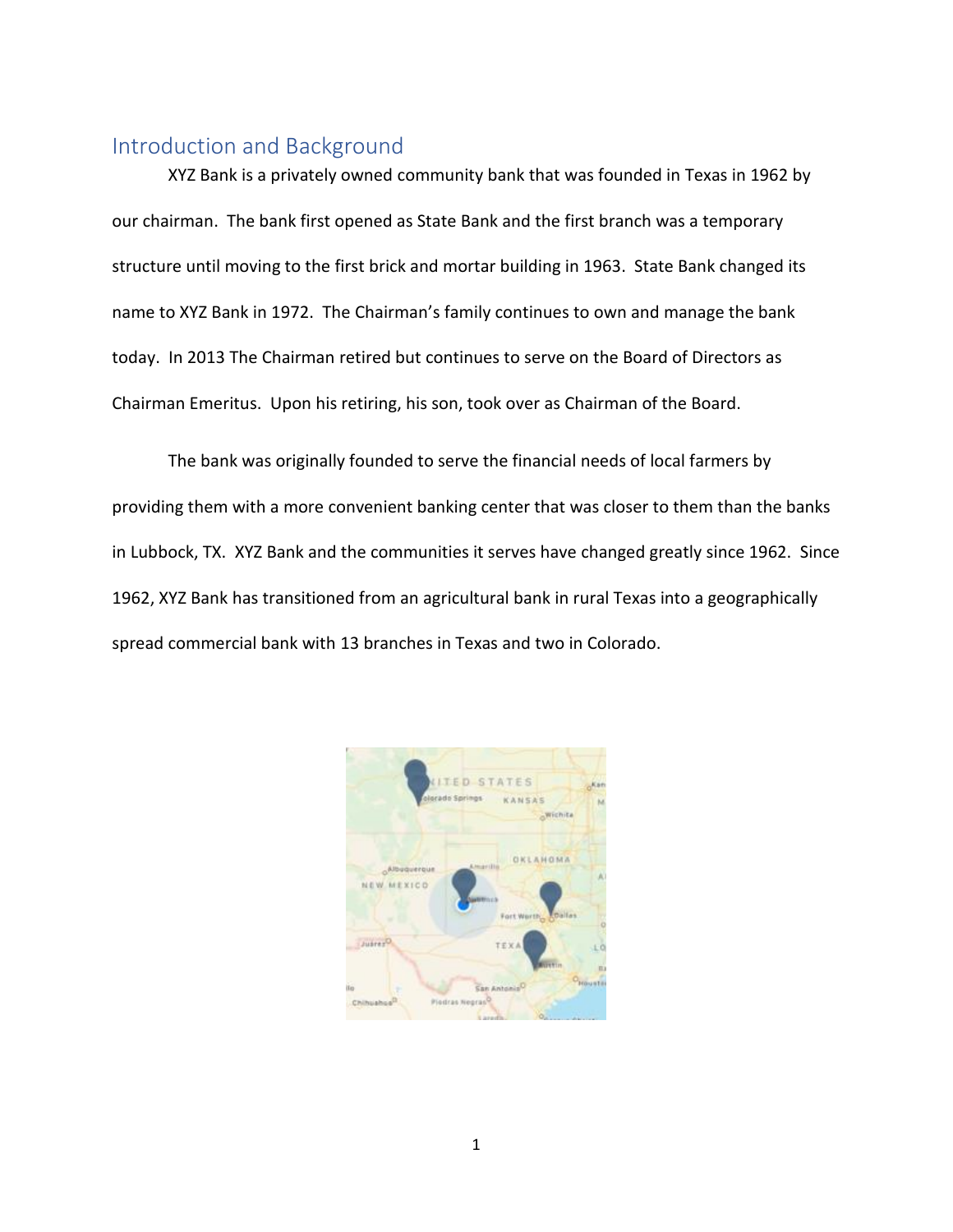XYZ Bank ended 2019 with \$981,120 in average assets. The bank has experienced accelerated growth in 2020 primarily due to the Payroll Protection Program (PPP). At the end of June average assets grew to \$1,177,571. In the last year loans have grown 21% and Deposits have increased 31%. ROA in June increased to 1.35 from 0.97, but this number is inflated due to receiving SBA fees for the PPP loans the bank originated earlier this year. ROA is expected to decrease in the months ahead due to the low yields associated with PPP loans as well as the current economic environment that is leading to lower loan demand and potential credit issues.

XYZ Bank specializes and focuses on commercial lending, specifically commercial real estate. Real Estate makes up 67% of the bank's loan portfolio followed by Commercial & Industrial at 29.5%, 2.5% for Agriculture and Consumer only amounts to 0.61%. The bank has spent many years developing relationships with real estate developers in the markets they serve as part of the commercial banking strategy. Historically, the bank does not place an emphasis in consumer banking within its strategy. Although consumer products are not the primary focus, the bank offers a variety of competitive products to attract the consumer relationships of the commercial customers they serve.

As stated earlier, the current economic environment is creating a lot of uncertainty in our industry. The results of businesses being forced to close or operate at a limited capacity is yet to be determined, but we can expect that many businesses may not be able to survive. This presents a concern for a bank that relies heavily on commercial real estate as we are experiencing a decrease in loan demand and tightening margins due to the low rate environment. Management will need to look to other areas of opportunity to increase performance.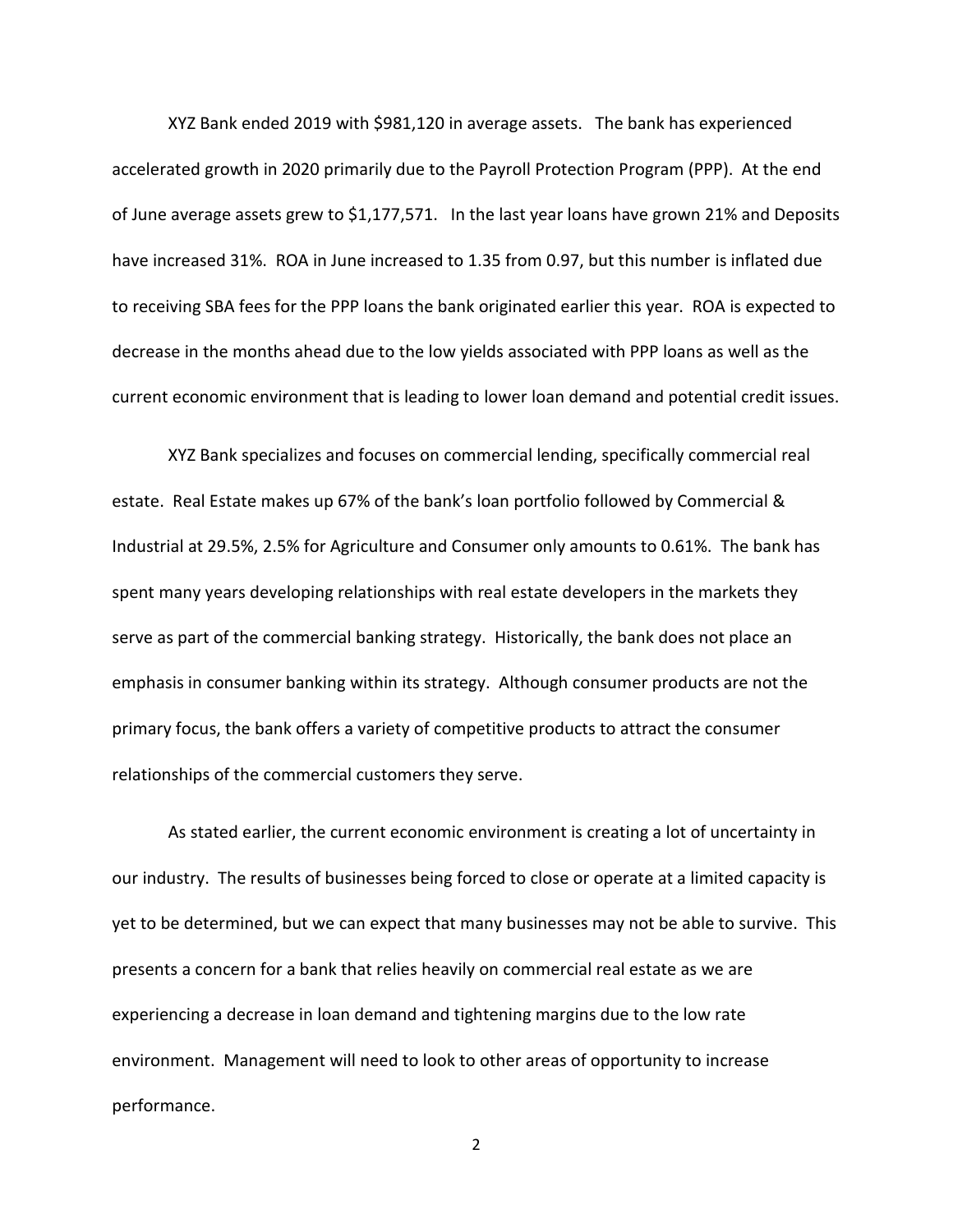Improving Non-Interest Income should become a strategic priority for management as we move forward. A large contributor to non-interest income is interchange income from the debit card portfolio. In 2019, XYZ Bank made \$634,614 in interchange income from debit cards. This is a significant amount of income for the bank. However, despite the bank's asset growth, card activity has declined 7% in the last year, which is a trend that needs to be reversed. Using models<sup>2</sup> provided by Profit Resources, four card portfolio metrics were analyzed to determine the health of the portfolio: Activation Rate, Annual Number of Transactions per Card, Average Ticket and DDA Penetration. Activation Rate, Annual Number of Transactions per Card and Average Ticket are all above industry standards. The DDA Penetration Rate is 43% which is well below the industry standard of 75%. The DDA Penetration Rate measures the number of debit cards compared to the number of DDA accounts (Demand Deposit Accounts).

| <b>Debit Card Portfolio Metrics</b> |                                |                         |                          |       |  |  |  |  |  |  |  |  |
|-------------------------------------|--------------------------------|-------------------------|--------------------------|-------|--|--|--|--|--|--|--|--|
| <b>Metric</b>                       |                                | <b>Total</b>            | <b>Industry Standard</b> |       |  |  |  |  |  |  |  |  |
| <b>DDA Penetration</b>              |                                | 43.09%                  |                          | 75%   |  |  |  |  |  |  |  |  |
| <b>Activation Rate</b>              |                                | 81.81%                  |                          | 67%   |  |  |  |  |  |  |  |  |
| Annual # of Transactions per Card   |                                | 298                     |                          | 297   |  |  |  |  |  |  |  |  |
| Average Ticket                      | \$                             | 43.37                   | \$                       | 39.34 |  |  |  |  |  |  |  |  |
|                                     |                                |                         |                          |       |  |  |  |  |  |  |  |  |
|                                     | <b>Below Industry Standard</b> |                         |                          |       |  |  |  |  |  |  |  |  |
|                                     |                                | Above Industry Standard |                          |       |  |  |  |  |  |  |  |  |

The DDA Penetration Rate of the card portfolio presents an opportunity for the bank to increase revenues and overall financial performance. Interchange income can be significantly

 $\overline{\phantom{a}}$ 

<sup>2</sup> Profit Resources Inc., "Benchmarks and EFT Data Workbook."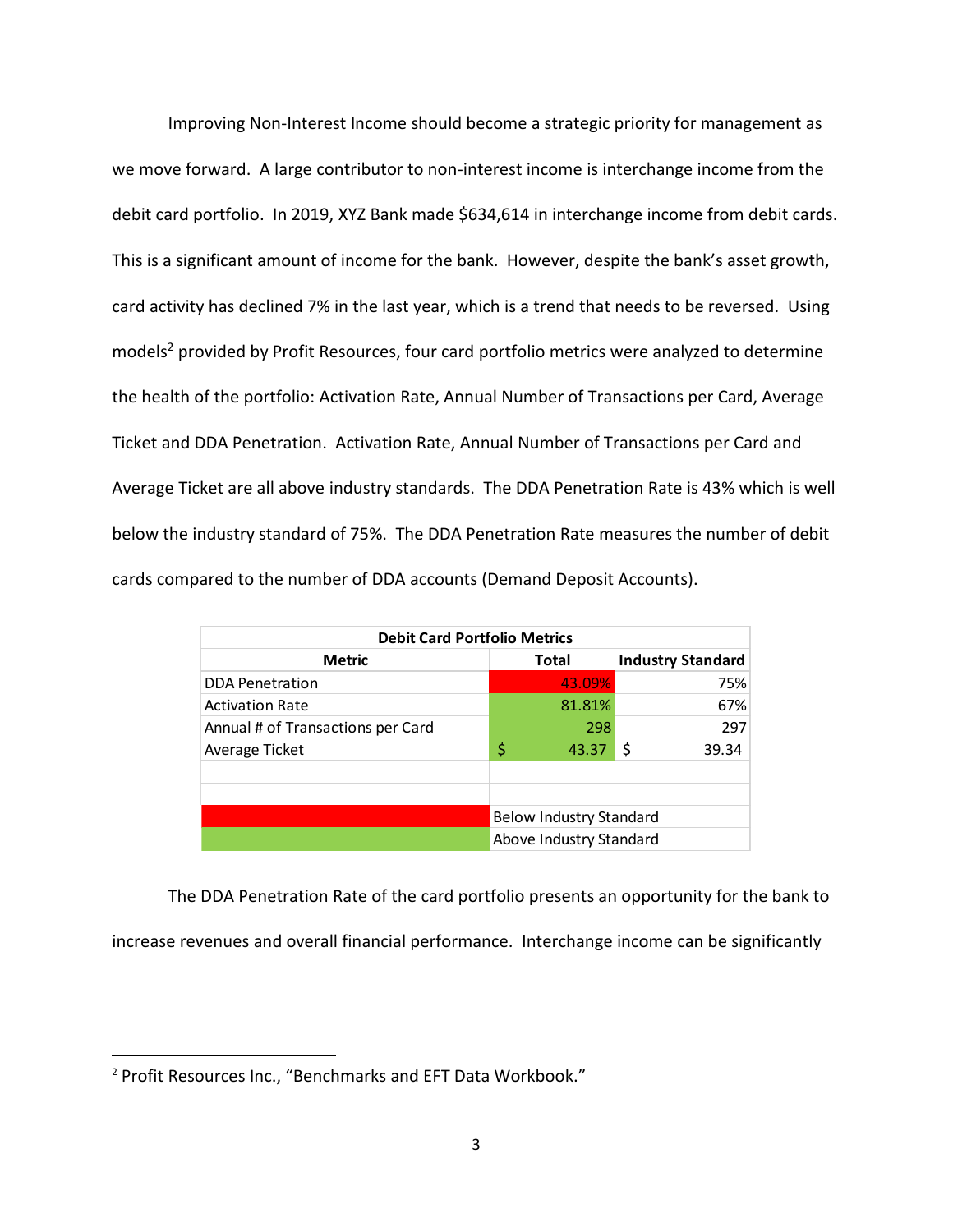increased by increasing card adoption among our customer base. Optimization models $3$ provided by Profit Resources show that increasing the DDA Penetration Rate slightly to 50% could result in additional \$391,536 in interchange revenue which is a 40% increase. In addition to the improved revenues this could create, the bank's contract with MasterCard is up for renewal in 2022. MasterCard pays signing bonuses based on card portfolio performance, therefore by enhancing the performance of the portfolio the bank could also benefit from a higher bonus tier<sup>4</sup>. Currently, the debit card portfolio does not have a product owner and various aspects of debit cards are delegated among multiple departments of the bank. Without a product owner it is difficult to have a strategy for the program and without a strategy, it can be very easy to overlook an underperforming portfolio. The bank could capitalize on this opportunity by implementing a program to enhance the debit card portfolio with an initial focus on increasing debit card penetration of the customer base.

#### <span id="page-9-0"></span>Strategy and Implementation

 $\overline{\phantom{a}}$ 

As the bank has grown over the years, so has the debit card portfolio as more customers transition away from traditional channels such as cash and checks and move to electronic methods of payment. XYZ Bank has been able to make significant amounts of income for their card portfolio with a limited amount of management and oversight; however, the bank stands

<sup>3</sup> Profit Resources Inc., "Benchmarks and EFT Data Workbook."

<sup>4</sup> Mike Holt, Profit Resources Inc, Phone Interview, June 18, 2020, 1:00 CST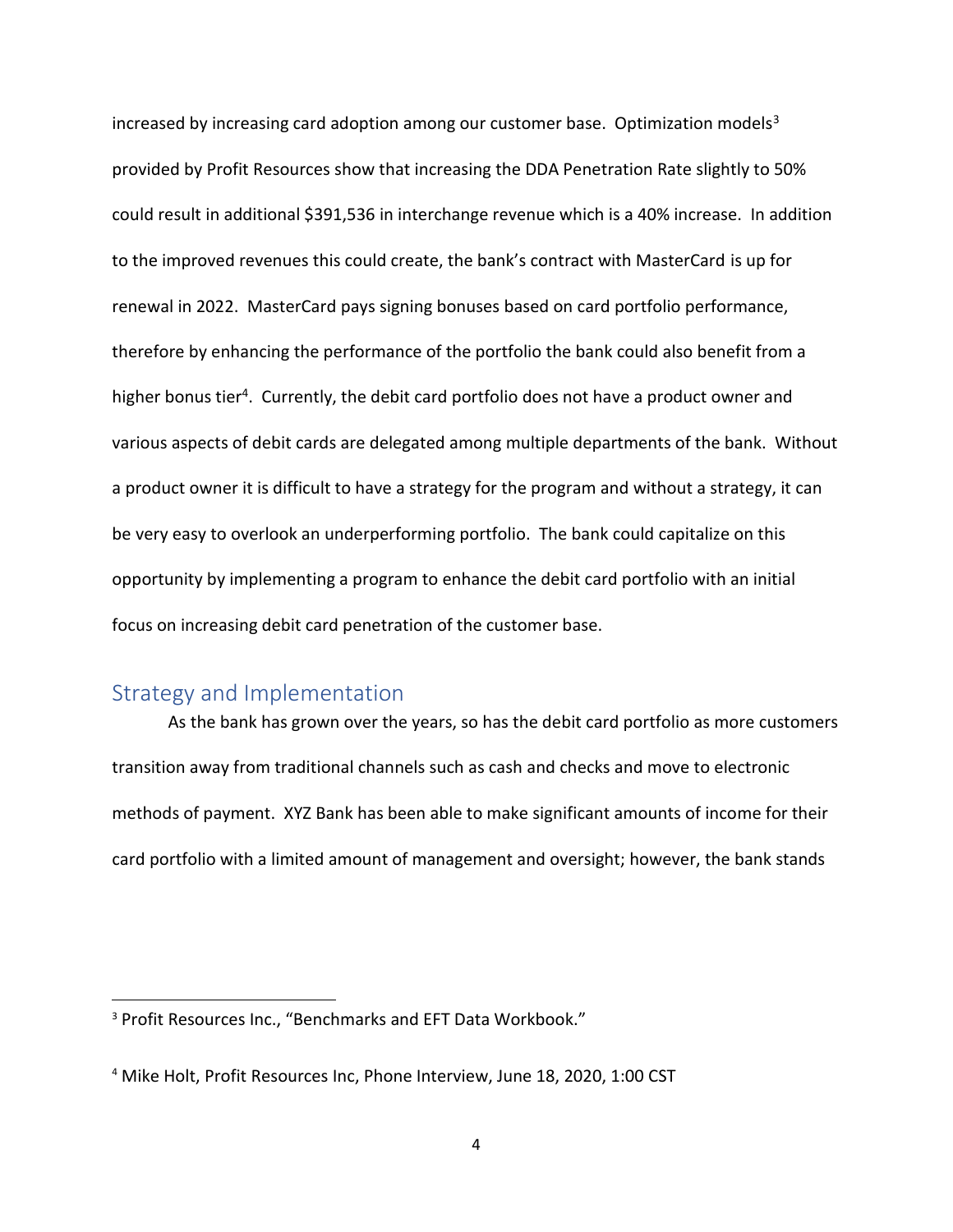to increase their earning power by committing to a structured debit card management program.

The debit card portfolio should become a strategic focus of the bank's management team. To begin this process, the bank should designate an officer to develop a debit card portfolio management program and to manage the card portfolio going forward. Under this program, the portfolio manager will work closely with other business units of the bank such as Data Analytics, Retail Sales, Treasury/Business Development, and Marketing. The program will initially include the following items which will be discussed in greater detail in a later section: Development of a process to measure debit card performance based on key metrics, develop a strategy to increase DDA penetration, develop a marketing strategy, develop a training strategy for employees and customers, and to evaluate other factors that affect card performance.

Once the development of the program is underway by the designated portfolio manager, the portfolio needs to remain a strategic focus. Accountability needs to be established through regular communication and reporting to the bank's management team. This can be achieved by regular reporting of performance metrics as well as new initiatives to the bank's Technology Committee which reports to the Board of Directors. The tracking and reporting of performance metrics should provide management with a clear picture of the success of new initiatives as well as opportunities and weaknesses within the debit card program.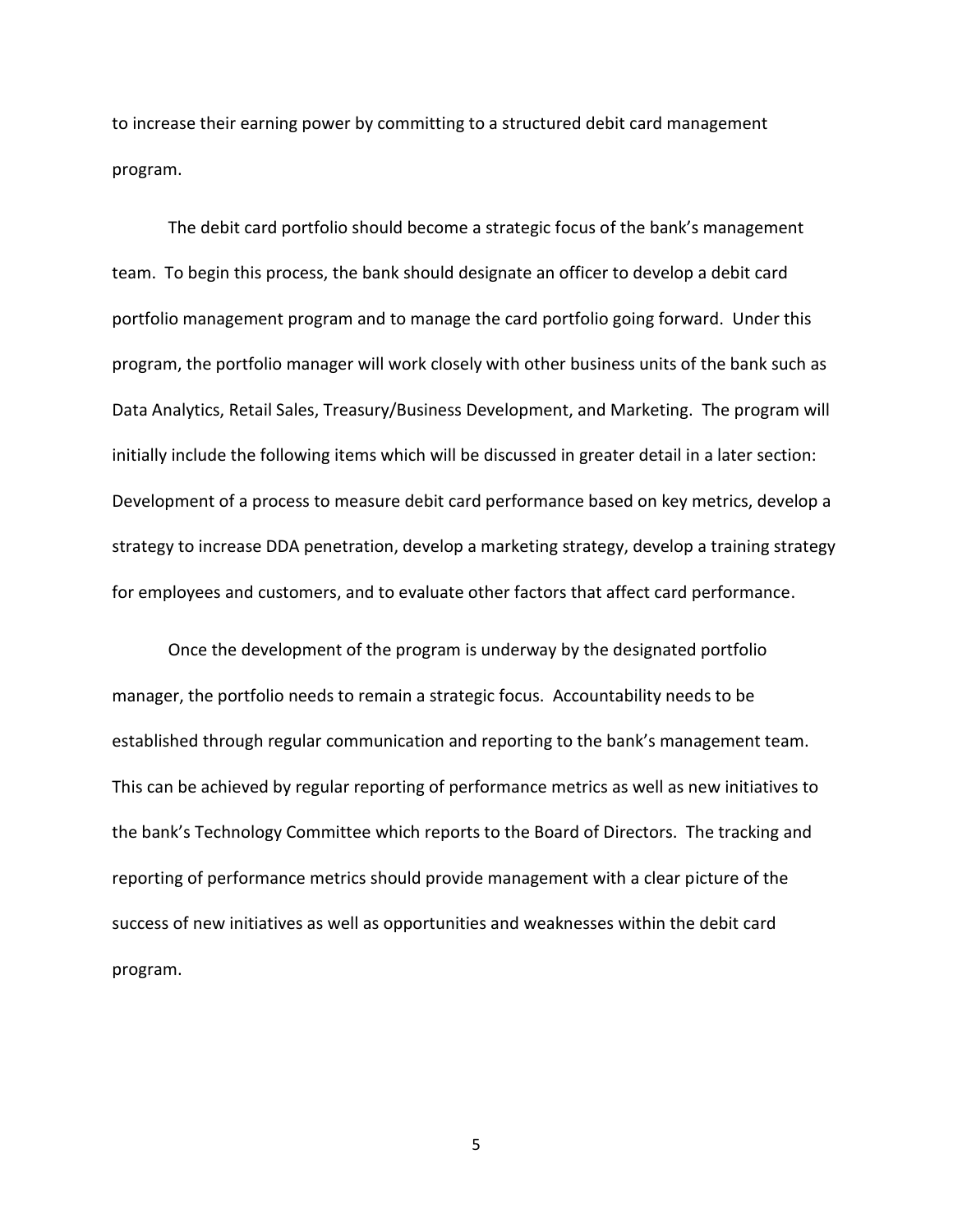Debit interchange generates approximately 25% of banks' non-interest income on an aggregate basis.<sup>5</sup> In 2019, XYZ Bank earned \$634,614 in net interchange income and \$6,843,000 in total non-interest income. Interchange income only represented 9.27% of noninterest income for XYZ Bank compared to the industry's 25%. This comparison to the industry coupled with the DDA penetration rate mentioned previously of 43% being well below peer establishes that there is a great opportunity for improvement within the card portfolio.

Although the current pandemic has created many challenges for banks such as lower margins and decreased loan demand, it is also presenting new opportunities. Card not present transactions have increased during the pandemic due to businesses being closed and consumers having to make their purchases online rather than in a store.<sup>6</sup> XYZ Bank's data reflects this trend as well as we see Signature (SIG) transaction growth outpacing PIN transactions. From January through August of 2019, SIG transactions grew at a rate of 11% while PIN transactions only increased 6%. Pulse<sup>7</sup> expects that they expect the pandemic to continue to affect consumer behavior resulting in higher rates of card not present transactions. This shift in consumer behavior is beneficial to banks because SIG transactions earn a higher level of interchange than PIN transactions. Before considering expenses, XYZ Bank earned an average of \$0.76 in interchange income per SIG transaction in August 2019 versus \$0.27 per PIN

 $\overline{\phantom{a}}$ 

<sup>5</sup> Pulse, A Discover Company, "2020 Debit Issuer Study."

<sup>6</sup> Pulse, A Discover Company, "2020 Debit Issuer Study."

<sup>7</sup> Pulse, A Discover Company, "2020 Debit Issuer Study."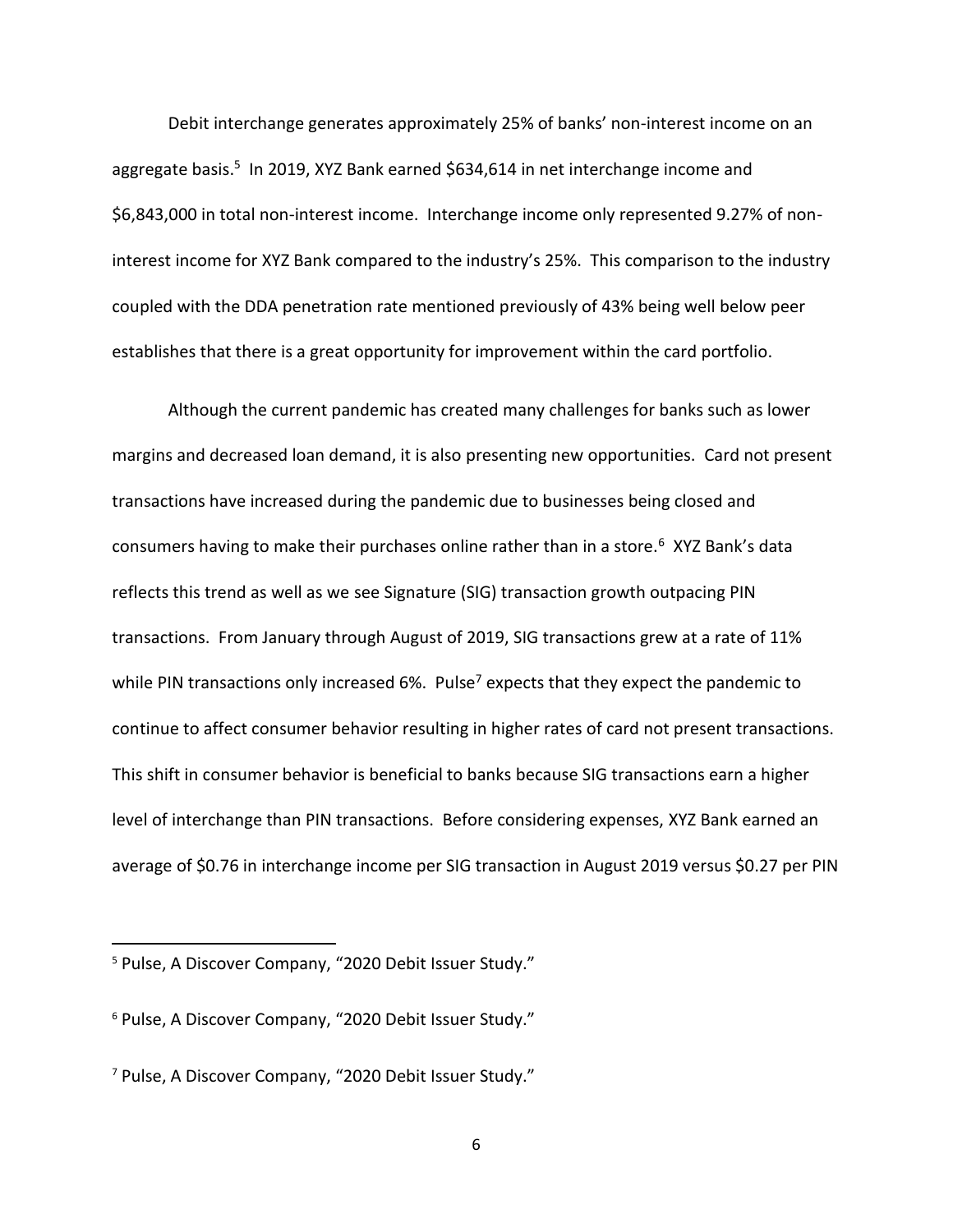transaction. A SIG transaction is almost three times the amount of income per transaction for XYZ Bank. This opportunity of increased interchange income driven by a change in consumer behavior combined with the possible decrease in lending related revenue created by the pandemic, create optimal timing for the adoption of this proposal.

| <b>Debit Income</b>                |          |                |
|------------------------------------|----------|----------------|
|                                    | Aug      |                |
| <b>PIN Debit Transaction</b>       |          | \$/Transaction |
| <b>Transaction Count</b>           | 61,331   | \$0.76         |
| <b>Income Amount</b>               | \$16,992 |                |
| <b>Signature Debit Transaction</b> |          | \$/Transaction |
| <b>Transaction Count</b>           | 100,126  | \$0.27         |
| <b>Income Amount</b>               | \$76,581 |                |

By implementing a debit card portfolio management program, the bank can take control of this line of business to increase its earnings. In addition to adding to the bottom line, more attention to debit cards will allow for the management team to make adjustments to the product to make it more appealing to current and prospective customers, solidifying customer loyalty and creating a better product to attract new business.

The first step in implementing this new program is to appoint the manager of the card portfolio. I am proposing that I would assume this new responsibility. I managed the bank's fraud department for three years and that has been my only experience with debit cards. There is much more to debit cards than fraud, so this presents a vast learning and development opportunity for me as well as an opportunity for the bank to have a tenured operations officer to manage this process. A vital piece to this plan is Marketing, which is another area that I have not previously worked in and provides another opportunity to further my development. Since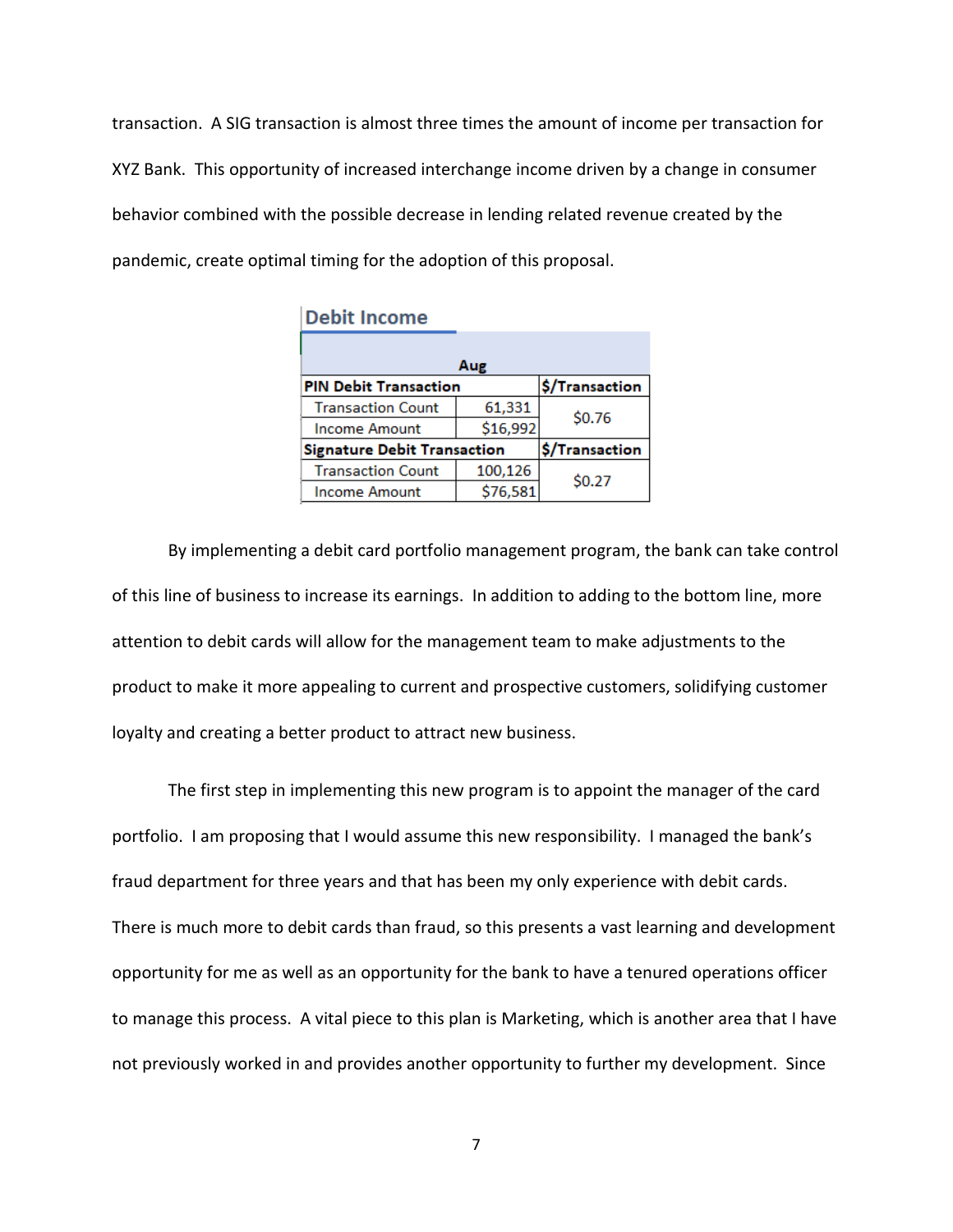the bank has never had anyone to manage the portfolio or have any centralized monitoring, this project is a large undertaking as all processes that will be discussed below will have to be created.

Measuring the performance of the debit card portfolio will be a critical component of the management process. Regular tracking of key debit card metrics will need to be established and reported to management. The key metrics the bank will need to track are DDA penetration, activation rate, annual number of transactions per card, and the average ticket. DDA penetration is a measurement of the percentage of the bank's DDA accounts that have a debit card attached to them. To calculate 100% DDA penetration, you multiple the number of DDA accounts the bank has by 1.25. By using the multiplier of 1.25, you achieve a more accurate target as many DDA accounts may have multiple signers with each having a card. If each signer has a card, that is more transaction potential. The DDA penetration is then calculated by dividing the number of activated cards on file by the 100% DDA penetration. Activation rate is a measurement to determine what percentage of activated debit cards have had a transaction within the last 30 days. To calculate the activation rate, you divide the number of cards with activity within the last 30 days by the number of activated cards. Annual number of transactions per card is calculated by dividing the number of debit cards transactions the bank has by the number of activated cards. This could be calculated with annual data or by annualizing monthly data. Average ticket shows the bank the average dollar amount of a debit card transaction. This is calculated by dividing the total purchase volume by the number of debit card transactions. These are four of the most used metrics to gauge debit card performance and there are industry standards to compare these metrics to. For this project,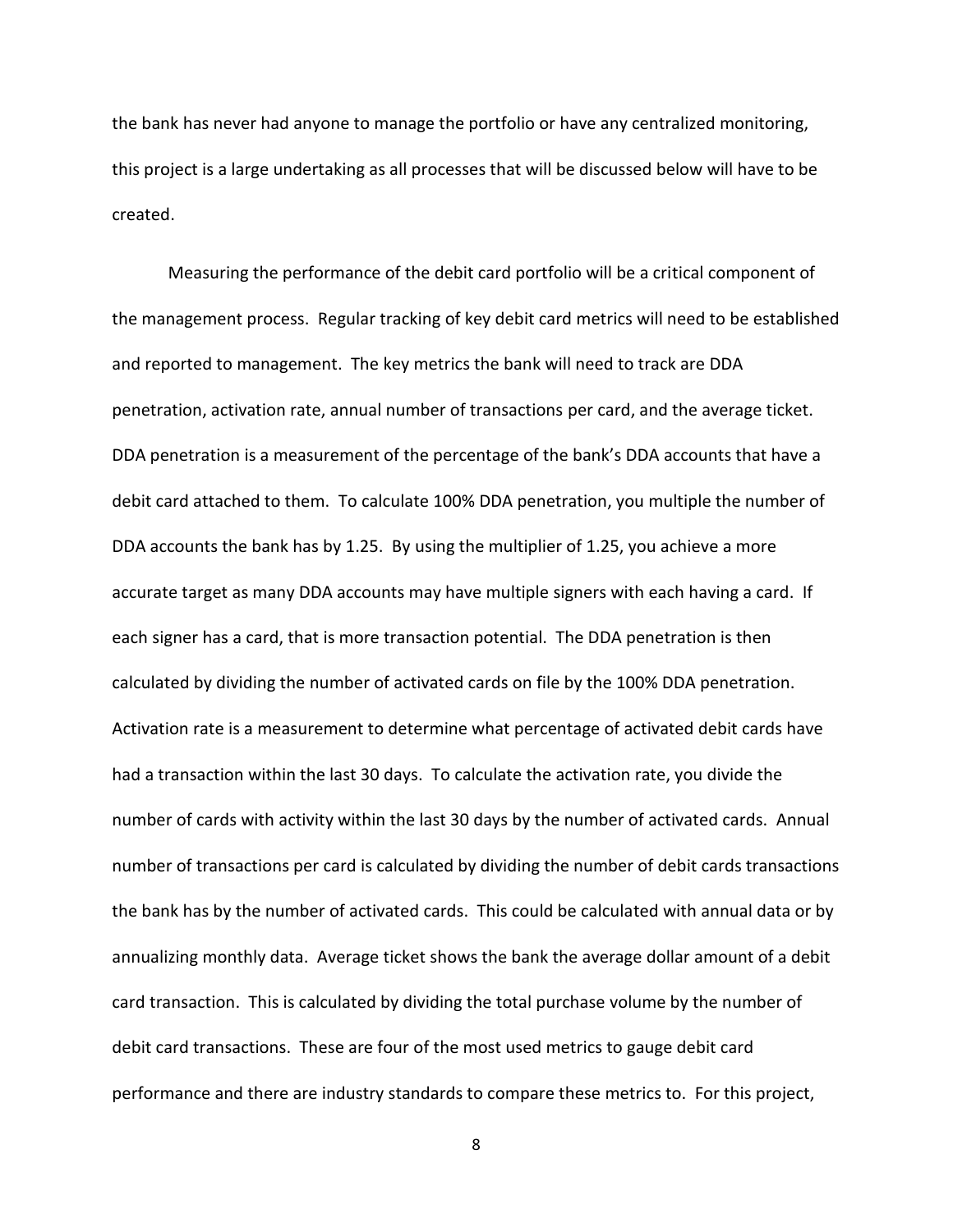we will use industry standards and tracking templates provided by Mike Holt of Profit Resources Incorporated<sup>8</sup>. Below is an example of tracking that will be used to analyze the debit card portfolio and to measure the success of the project as we move through implementation. As you can see, there are other metrics that will be tracked in addition to the four key metrics discussed above.

|                                          | <b>Totals</b> |            | <b>Industry Standard</b> |
|------------------------------------------|---------------|------------|--------------------------|
| # of DDA's                               |               | 13,728     |                          |
| # of Cards                               |               | 7,394      |                          |
| $100\%$ Penetration = 1.25 cards/account |               | 17,160     |                          |
| <b>DDA Penetration</b>                   |               | 43.09%     | 75%                      |
| Active Cards (within last 30 days)       |               | 6,049      |                          |
| <b>Activation Rate</b>                   |               | 81.81%     | 67%                      |
| <b>Annual # of Transactions</b>          |               | 1,802,985  |                          |
| Annual # of Transactions per Card        |               | 298        | 297                      |
| <b>Annual Purchase Volume</b>            | \$            | 78,196,071 |                          |
| <b>Average Ticket</b>                    | \$            | 43.37      | \$<br>39.34              |
| Gross Interchange                        | \$            | 991,025    |                          |
| <b>Blended Interchange Rate</b>          |               | 1.27%      |                          |
| Revenue per Active Card                  | \$            | 163.83     |                          |

You can see that the bank is well below the industry standard for DDA penetration at 43.09%. XYZ Bank has a BIN for both consumer and commercial debit cards so further analysis should be performed to break these metrics down further to see if the below average performance is driven by both BINs and if one needs more attention than the other. Upon analysis of the DDA penetration rate of the BINs separately, the consumer BIN has a DDA penetration rate of 55.03% and the business BIN has a rate of only 18.15%. The DDA

 $\overline{\phantom{a}}$ 

<sup>8</sup> Profit Resources Inc., "Benchmarks and EFT Data Workbook."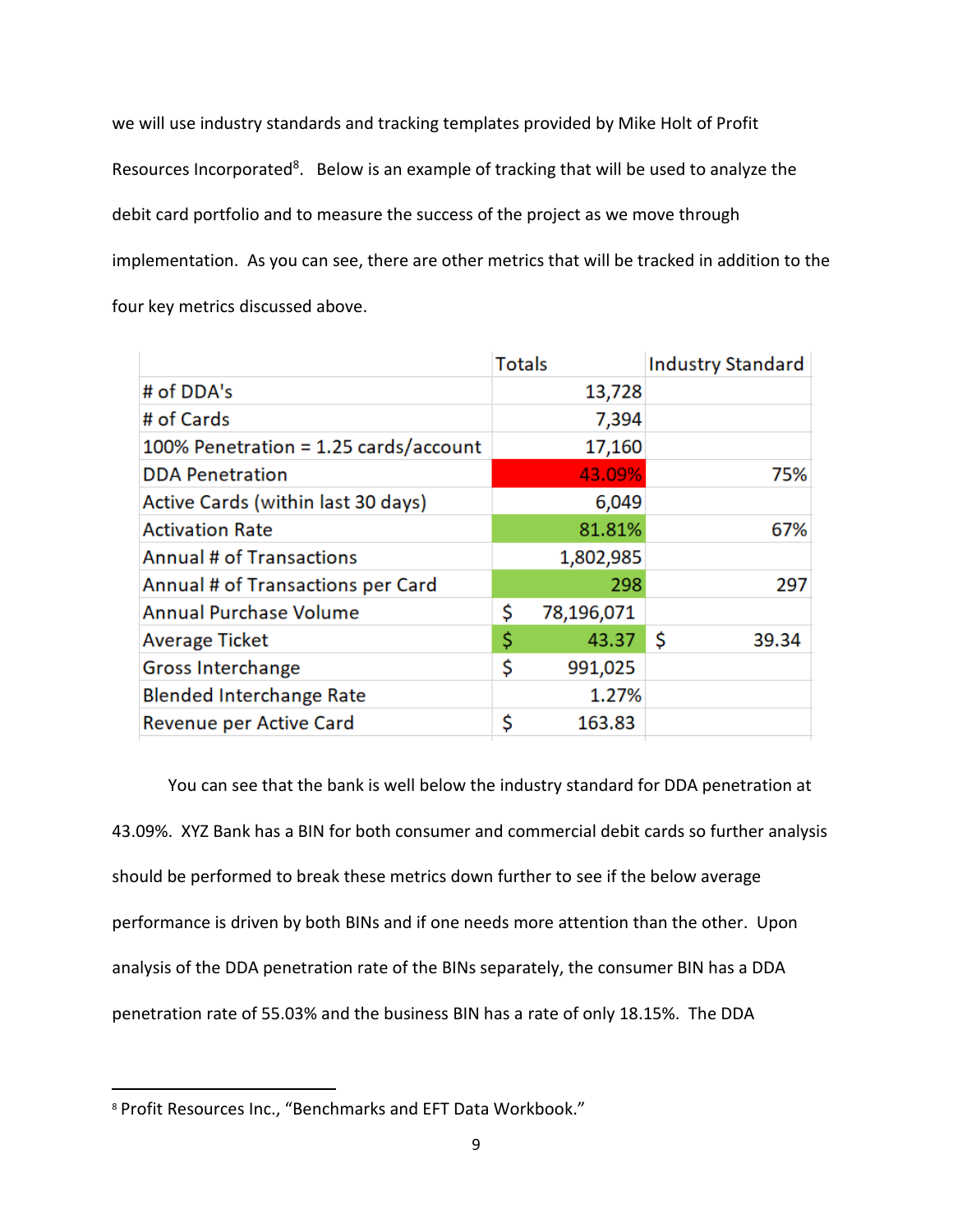penetration of our business BIN is much lower than the consumer BIN. Business debit card transactions typically only represent about 8% of transactions for a bank<sup>9</sup>, so the lower rate is common. In the Strategies for Increasing Non-Interest Income session in year two of Stonier, Mike Holt mentioned that business debit cards earn higher interchange rates than consumer cards and the transactions are typically higher spend purchases<sup>10</sup>. With business transactions having more earning power and the penetration rate being low, it presents a good opportunity for XYZ Bank being a commercial bank. While lending is the priority with commercial customers, it appears that the bank is missing out on their debit card business which could add to customer profitability. The activation rate of both BINs is good as shown below. This shows that our cardholders are using their cards once they have them and we should place more focus on getting cards out to customers that do not currently have them.

|                 |        |                                                                                          |       | <b>Penetration and Activation by BIN</b> |        |        |
|-----------------|--------|------------------------------------------------------------------------------------------|-------|------------------------------------------|--------|--------|
|                 |        |                                                                                          |       |                                          |        |        |
|                 |        | # of DDA's 100% Penetration # of Cards # of Active Cards DDA Penetration Activation Rate |       |                                          |        |        |
| <b>Consumer</b> | 8.888  | 11.110                                                                                   | 6.114 | 5.222                                    | 55.03% | 85.41% |
| <b>Business</b> | 4.892  | 6.115                                                                                    | 1.110 | 800                                      | 18.15% | 72.07% |
| Total           | 13.780 | 17.225                                                                                   | 7.224 | 6.022                                    | 41.94% | 83.36% |

For the bank to increase DDA penetration of debit cards, multiple items need to be addressed including the rewards program, marketing, employee education and customer education. The bank has offered a cash back rewards program for debit cards since January of

l

<sup>9</sup> Pulse, A Discover Company, "2020 Debit Issuer Study."

<sup>&</sup>lt;sup>10</sup> Mikelle Brady, Mike Holt, "Strategies for Increasing Non-Interest Income", Stonier Session and PowerPoint, June 2020.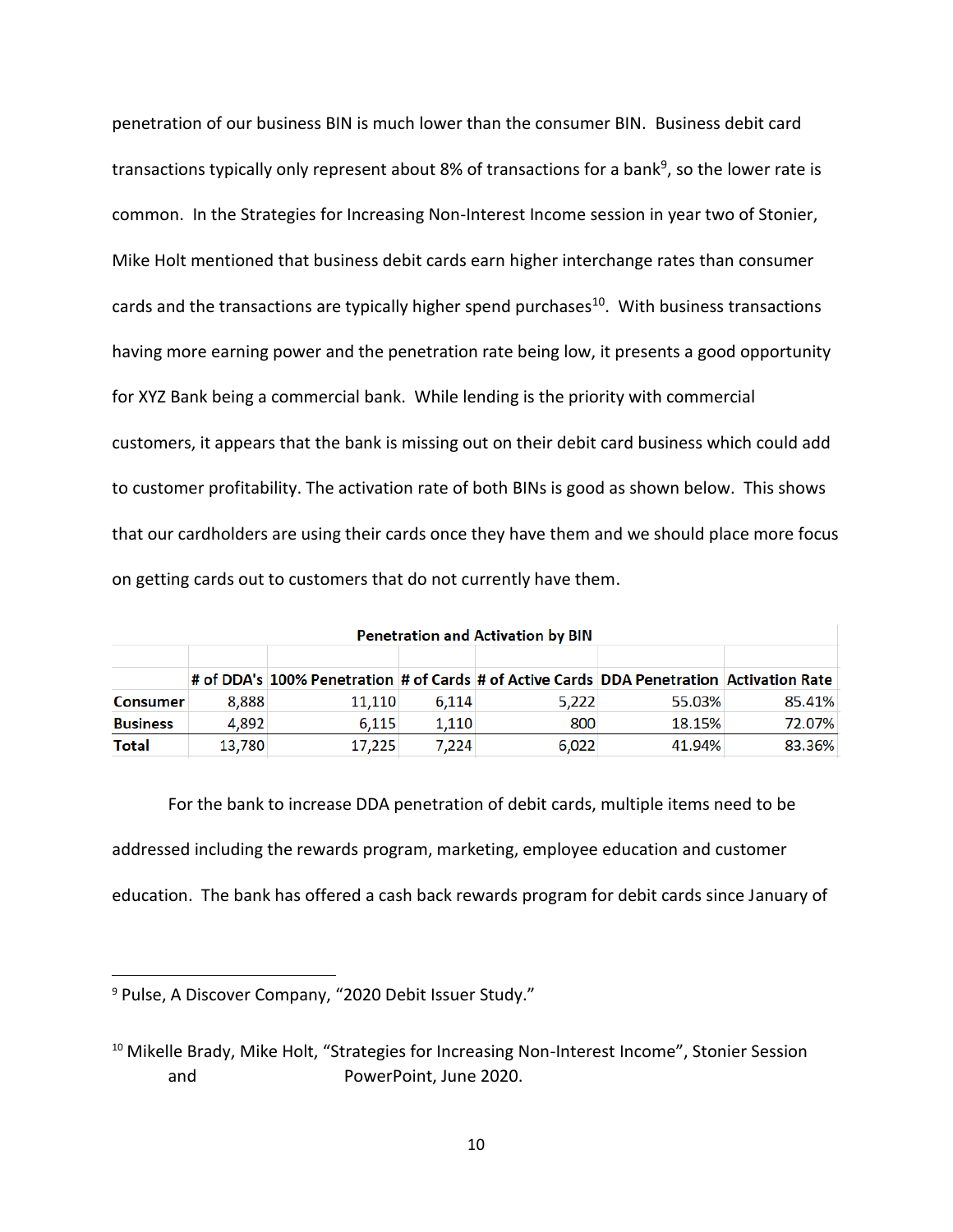2016. Customers that have the cash back checking account receive \$0.05 for every PIN transaction and \$0.10 for every SIG transaction. The rationale behind this program was to encourage customers to use their debit cards to increase card usage as well as drive spending behavior from PIN to SIG transactions. To analyze the effectiveness of this we will look at the transaction levels 10 months prior to implementing the rewards program and compare it to a more recent 10-month period. The recent 10-month period selected is pre-COVID for a more accurate comparison that does not contain the drop in transactions caused by the pandemic. As the table below shows, total transactions only grew at a rate of 1.58% since the implementation of a rewards program. However, the mix of PIN and SIG transactions did change during this time. Prior to rewards, 52% of card transactions were PIN and 48% were SIG. After implementing rewards, this mix shifted to 39.92% PIN and 60.08% SIG. This shift does provide evidence that there was a slight shift in spending behavior, which does benefit the bank since SIG interchange is almost three times more than PIN transactions as previously discussed. This shift is positive, however, after three years the bank would have hoped for more change. This could indicate that the program is stale and there is an opportunity to refresh it.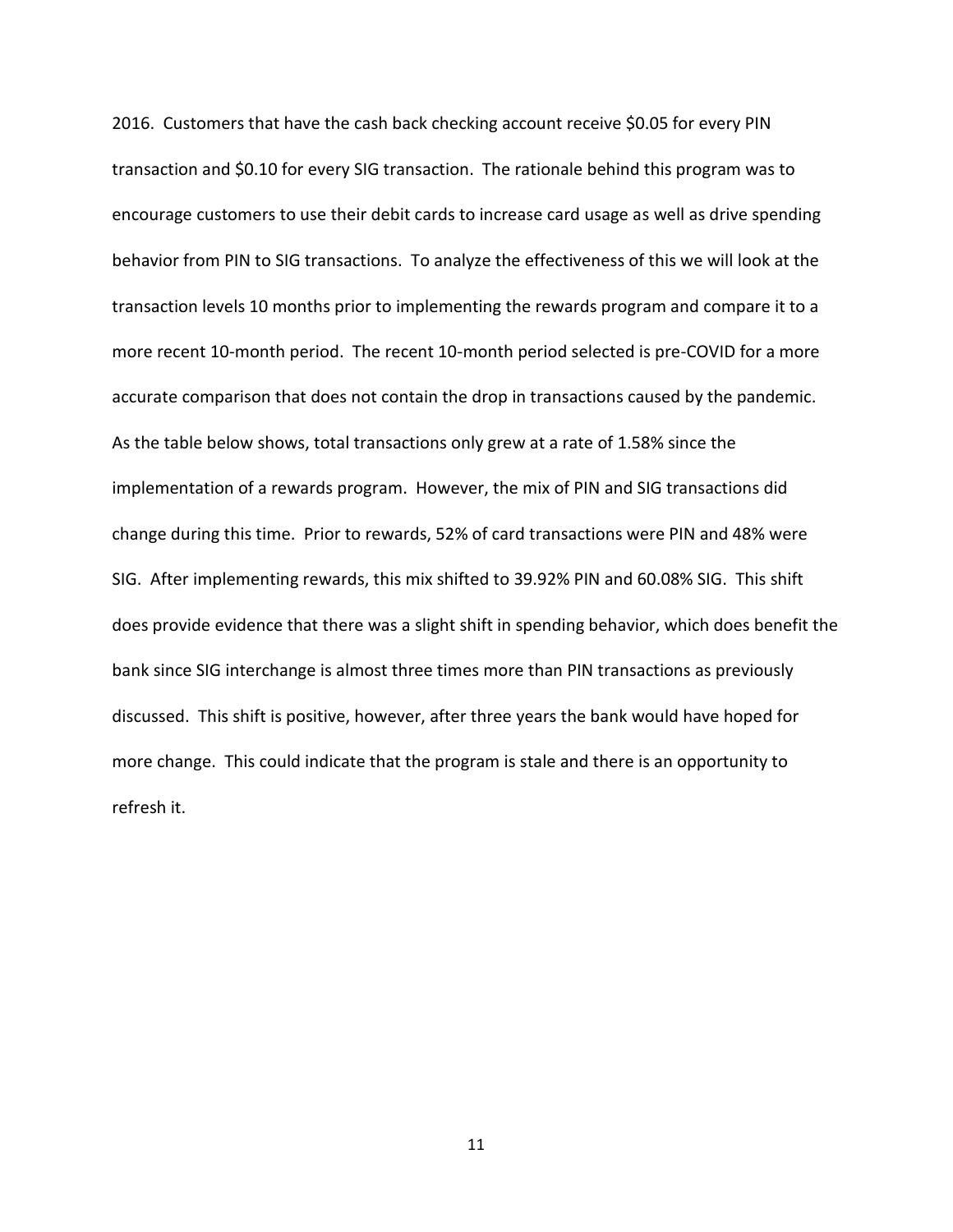|                             | <b>Cash Back Rewards Analysis</b>   |            |                     |            |  |  |  |  |  |  |  |  |  |  |
|-----------------------------|-------------------------------------|------------|---------------------|------------|--|--|--|--|--|--|--|--|--|--|
|                             | <b>Pre Rewards</b>                  |            | <b>Post Rewards</b> |            |  |  |  |  |  |  |  |  |  |  |
|                             | Avg. # Transactions                 | Mix        | Avg. # Transactions | <b>Mix</b> |  |  |  |  |  |  |  |  |  |  |
| <b>PIN</b>                  | 74,646                              | 48%        | 62,944              | 39.92%     |  |  |  |  |  |  |  |  |  |  |
| SIG                         | 80,555                              | 52%        | 94,716              | 60.08%     |  |  |  |  |  |  |  |  |  |  |
| <b>Total</b>                | 155,201                             |            | 157,661             |            |  |  |  |  |  |  |  |  |  |  |
|                             |                                     |            |                     |            |  |  |  |  |  |  |  |  |  |  |
|                             |                                     |            |                     |            |  |  |  |  |  |  |  |  |  |  |
|                             | % Change in Total Transactions      | 1.58%      |                     |            |  |  |  |  |  |  |  |  |  |  |
|                             | <b>Average Monthly Rewards Paid</b> | \$3,016    |                     |            |  |  |  |  |  |  |  |  |  |  |
| <b>Rewards paid for PIN</b> |                                     | \$1,204.10 |                     |            |  |  |  |  |  |  |  |  |  |  |
| Rewards paid for SIG        |                                     | \$1,811.88 |                     |            |  |  |  |  |  |  |  |  |  |  |

# We have established that SIG transactions pay more in interchange and that is the behavior we want from our customers. In conversations with Mike Holt with Profit Resources<sup>11</sup>, he pointed out that online purchases and recurring debit card transactions are the highest earning transactions. A change should be made in the rewards program to drive customers to use our debit cards for these transaction types. The new program would continue to incent customers \$0.10 for each SIG transactions but would remove the \$0.05 paid on PIN transactions since paying rewards on these is taking away from what little we are earning on these transactions. With the funds that are saved from not paying on PIN transactions, the bank can offer monthly prizes for chosen criteria that could change from month to month to keep the program fresh. A popular online merchant or subscription service would be chosen for a month and any cardholder with a debit card transaction to the specified merchant would be entered for a random drawing for a specified prize. For example, in November if you have a

 $\overline{\phantom{a}}$ 

<sup>&</sup>lt;sup>11</sup> Mike Holt, Profit Resources Inc, Phone Interview, June 18, 2020, 1:00 CST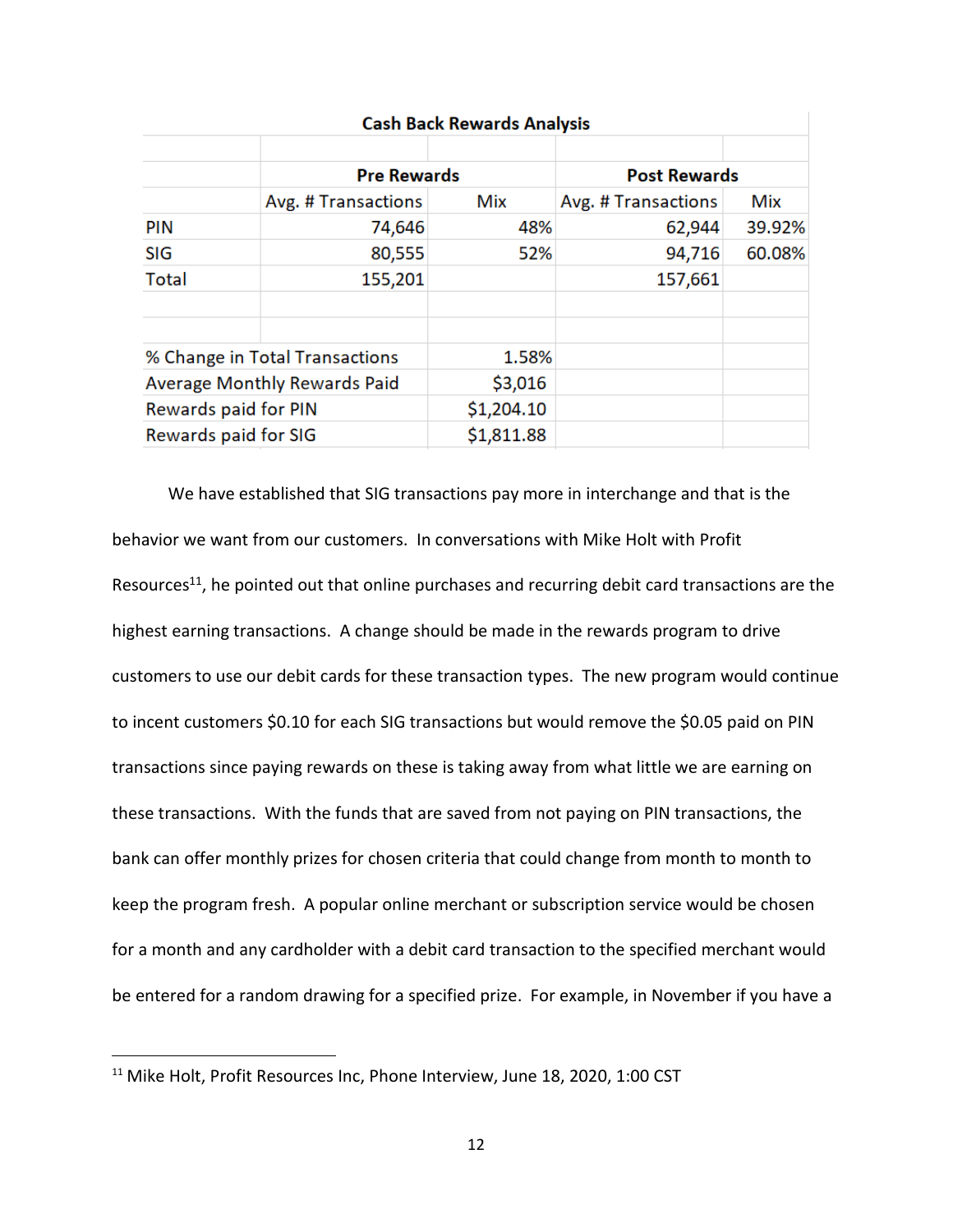transaction to Netflix, you will be entered into a random drawing for a TV. This would benefit the bank because now one of XYZ's debit cards is the recipient of the recurring charges from Netflix going forward. The following month could be \$500 in gift cards to local restaurants for a charge to Door Dash. This accomplishes the bank's debit card being set up in the Door Dash app to be used for future purchases as well as being able to support the local economy with the reward being from a local business. This process would not be complicated to manage. It would require a report be generated for cards containing a transaction to that merchant and assigning each card a number. From that point, you would use Google's free random number generator to assign the winning number that corresponds to the card. This refresh to the rewards program would make our debit cards more attractive to customers that do not currently have a debit card as well as drive the desired behavior of our existing cardholders.

This rewards program is for consumer customers, but as we discussed previously, our penetration in commercial accounts is low as well. Many businesses prefer credit cards that have higher cash back or travel rewards that can be used for their business, so this makes debit cards a tougher sell, but in many cases our business customers may not know that we offer them. Our treasury department currently performs a customer account review with our lenders. This process entails the treasury department putting together a report showing the lender the customer's relationship balances and a list of products the customer has. They then have a list of suggested products that should be offered to the customer. Business debit cards should be added to the list of products for lenders and treasury to cross sell to their customers.

Marketing is the next critical step in this process. A marketing campaign will need to be developed for this new rewards program. The project manager will need to work closely with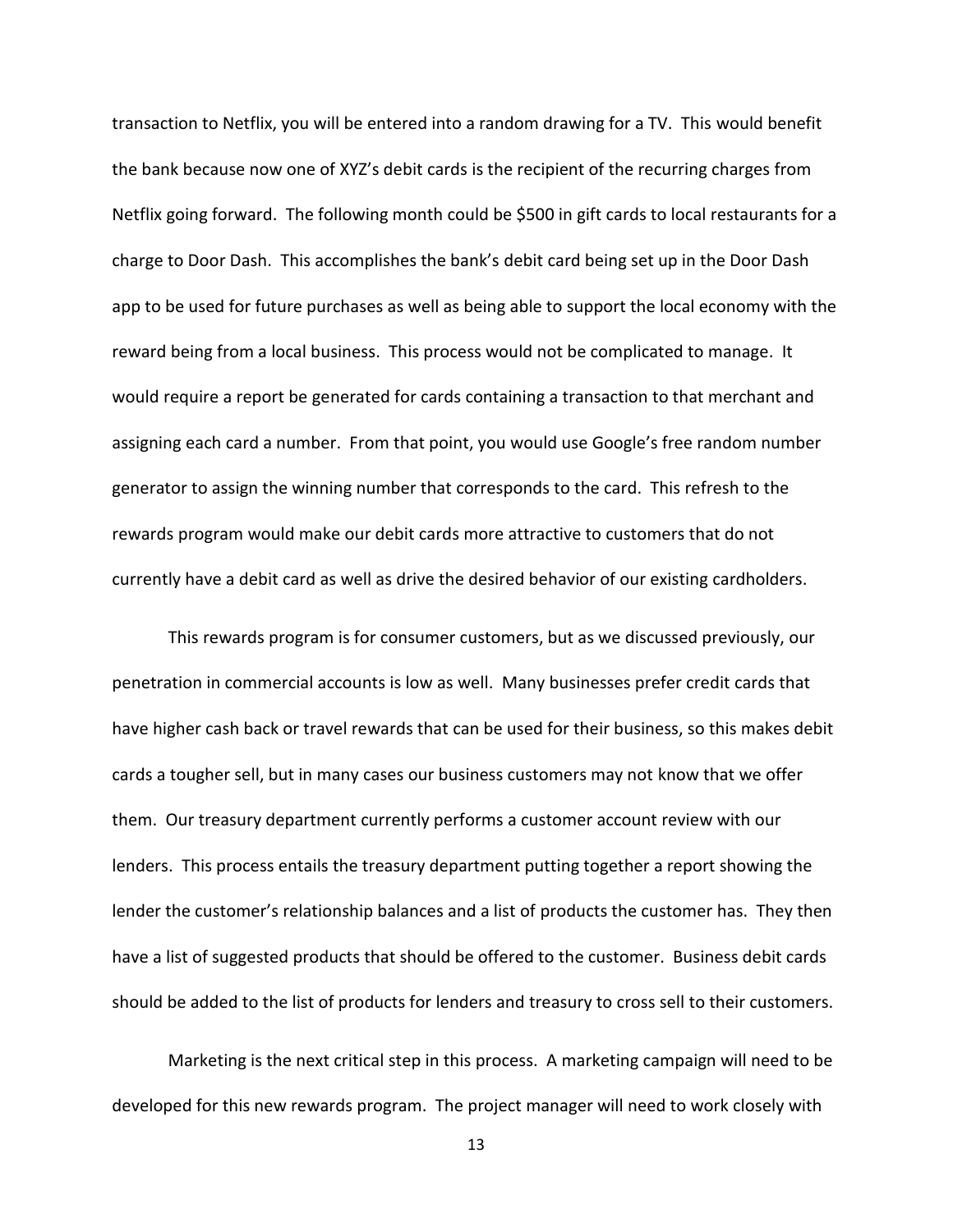the marketing department to develop marketing materials and a plan. Since the plan changes month to month, the bank will want to focus on less expensive marketing channels. This will be accomplished by using the bank's website, online banking banners, social media, and a printout display at the teller line that we currently use to highlight our products. In addition to materials, it will be vital that our employees know about the program and actively talk to our customers about it. When a bank employee is assisting a customer, the system shows the employee if the customer has a debit card. If the customer has a card, the employee should remind them not to forget to pay their Netflix Subscription with our card this month for a chance to win a new TV. This is simple to do and provides a potential benefit to the customer and the bank. Once a winner has been chosen, the bank will take a picture with the winner collecting their prize. If a media release is obtained from the customer, the bank will incorporate the winner's picture into the advertisements across all media. Outside of printed and online material, the bank can update their local radio ads to inform current and potential customers about the program.

For this program to be successful, we must gain buy in from our employees. If the employees do not believe in the program, it will not succeed. To accomplish this, a training program needs to be developed. The employees need to understand why this product is important to the bank and not just another product to occasionally mention to a customer. The training will provide employees a high-level view of interchange and how it affects the bank's performance. Everyone knows that if the bank makes a loan it results in income to the bank, but many of them may not know that the debit card they are offering to a customer provides income while we all sleep. Employees will be trained on the differences of choosing debit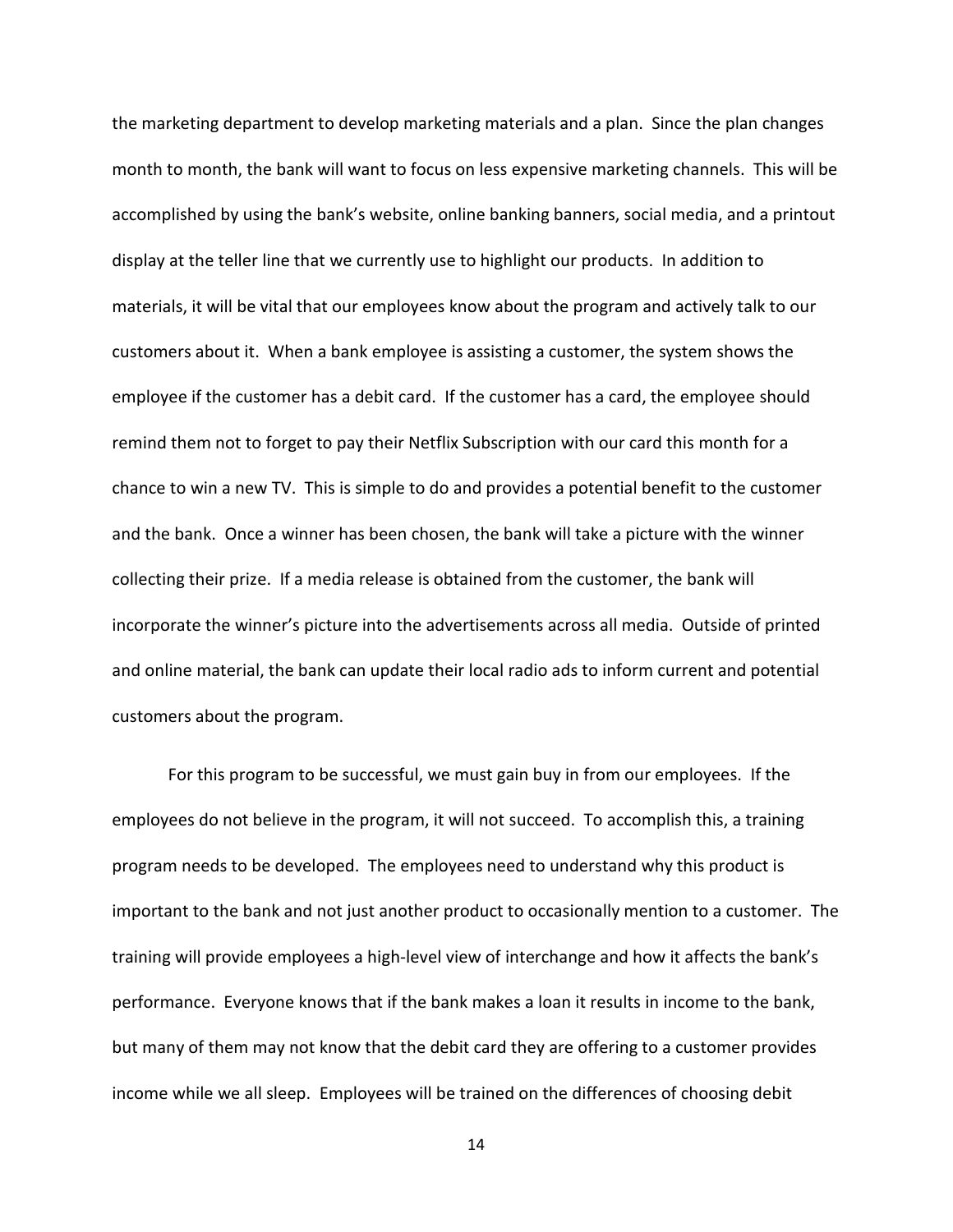versus credit so that they can encourage their customers to choose the preferred option and know that by choosing credit, it will benefit the customer by increasing their cash back rewards as well as increasing the bank's revenue which in turn, benefits them. The training will be conducted by the project manager and will meet with each branch's retail teams prior to launch. After the initial training, periodic updates should be given to employees on the progress being made during their weekly team huddles to keep them engaged in the process.

In addition to the major changes discussed above, there are many other elements that will be evaluated for change including, evaluation of debit card limits, adoption of Reg E opt-in, and future products that drive customers to use their debit cards. Debit card limits are in place to protect the bank and its customers from fraudulent charges when the card becomes compromised. The downside to a card limit, is it limits big ticket items that earn more interchange. When a customer is declined when trying to purchase an item above their card limit, the bank is at risk of losing the transaction and possibly future transactions from that customer. Over the past few years, the bank has experienced much lower card fraud losses than years prior. Prior to 2017, XYZ Bank experienced debit card fraud losses in excess of \$100,000. Changes in the mitigation strategy and the introduction of EMV resulted in debit card fraud losses falling to \$32,109 in 2019. Fraud monitoring is provided by the Jack Henry Fraud Center 24 hours per day and they actively block anomalous activity. Cards with active fraud are blocked most of the time before the card ever reaches the card limit. The bank's fraud mitigation strategy makes it possible for the bank to increase their debit card limits to capture higher ticket items in the card portfolio. Currently, XYZ's card limits are \$1,000 for consumer cards and \$2,000 for business cards. The recommendation is to increase the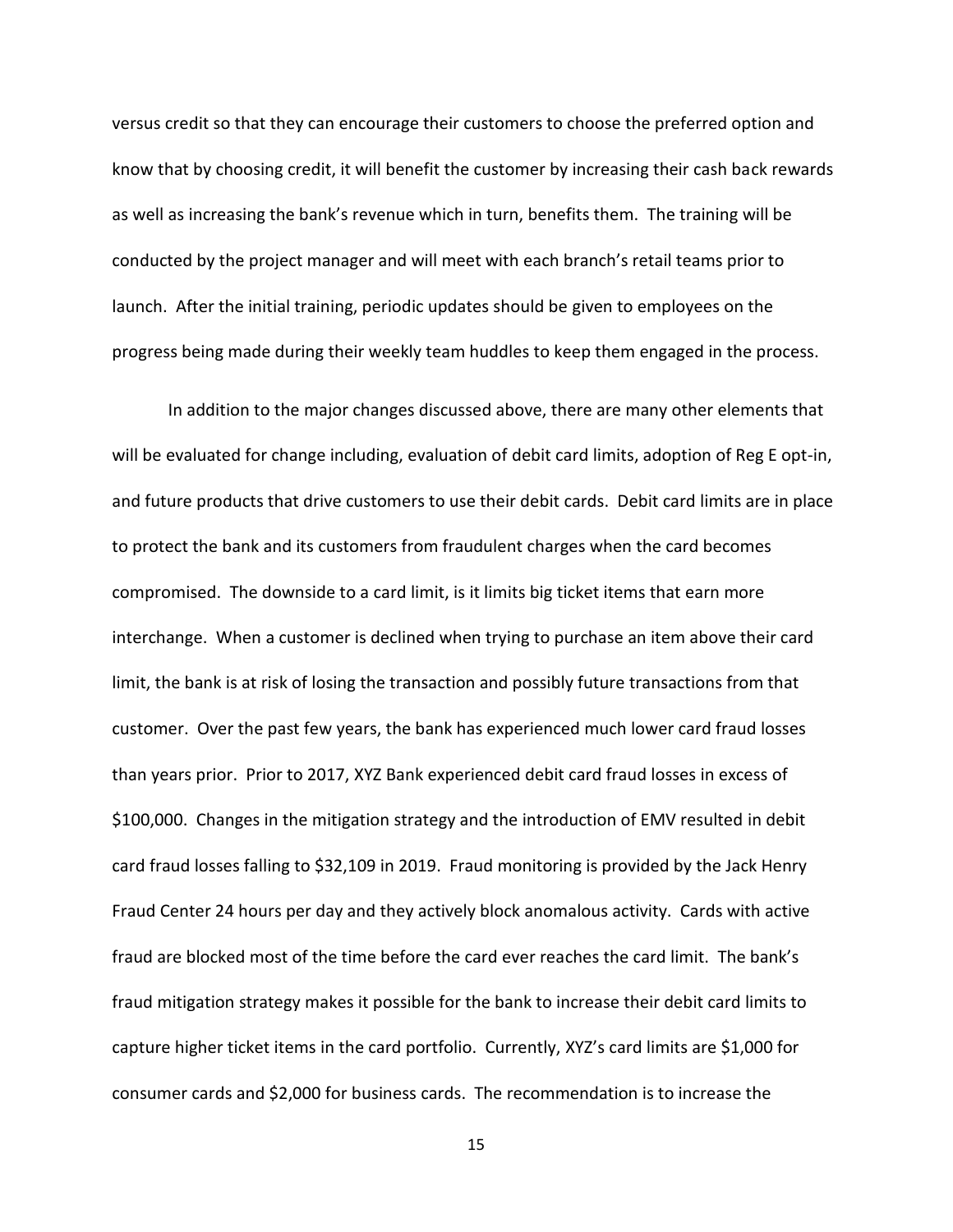consumer limit to \$1,500 and the business limit to \$2,500. Once the limits are increased, debit card losses will be tracked along with interchange income to measure its effectiveness.

Another element that can prevent normal debit card activity is if a customer has not opted into Reg E for overdraft protection. Regulations require a consumer to opt their debit card in if they wish to be able to make debit card transactions that would use their overdraft protection. Currently there are only 1,142 cards that have opted in. 1,312 cardholders declined to opt in, 844 are ineligible to receive overdraft protection and 76 have had this privilege revoked. This leaves 2,815 customers that have failed to respond and should be targeted for an opt-in campaign. The training and marketing mentioned previously could also incorporate Reg E opt-in to improve the adoption of this service.

This card management program should evolve over time and there should be road map items such as evaluating bill pay programs that use debit cards instead of checks and ACH and keeping up with industry trends and new technology as it becomes available. The implementation schedule for the debit card management program including identified road map items can be found below.

| Debit Card Portfolio Management Implementation Schedule |                                                                          |                               |  |  |  |  |  |  |  |  |
|---------------------------------------------------------|--------------------------------------------------------------------------|-------------------------------|--|--|--|--|--|--|--|--|
| Task                                                    | <b>Responsible Parties</b>                                               | <b>Target Completion Date</b> |  |  |  |  |  |  |  |  |
| Develop Reporting of Performance Metrics                | Program Manager, Data Analyst                                            | 6/30/2021                     |  |  |  |  |  |  |  |  |
| Develop Reporting Schedule                              | Program Manager, Information Technology Committee                        | 6/30/2021                     |  |  |  |  |  |  |  |  |
| Develop Updated Rewards Program                         | Program Manager, Retail Sales, COO, Compliance, Marketing                | 7/31/2021                     |  |  |  |  |  |  |  |  |
| Develop Marketing Plan                                  | Program Manager, Marketing, Retail Sales                                 | 7/31/2021                     |  |  |  |  |  |  |  |  |
| Develop Employee Education Program                      | Program Manager                                                          | 7/31/2021                     |  |  |  |  |  |  |  |  |
| <b>Create Marketing Materials</b>                       | Program Manager, Marketing, Compliance                                   | 8/15/2021                     |  |  |  |  |  |  |  |  |
| <b>Employee Training</b>                                | Program Manager, Retails Sales Dept, Treasury                            | 8/31/2021                     |  |  |  |  |  |  |  |  |
| <b>Evaluate Debit Card Limits</b>                       | Program Manager, Risk Management Officer, COO, Risk Management Committee | 9/30/2021                     |  |  |  |  |  |  |  |  |
| Reg E Opt In Campaign                                   | Program Manager, Data Analyst, Retail Sales                              | 10/31/2021                    |  |  |  |  |  |  |  |  |
| Evaluate Biller Direct - Road Map                       | Program Manager                                                          | 12/31/2021                    |  |  |  |  |  |  |  |  |
| Evaluate Card Swap - Road Map                           | Program Manager                                                          | 12/31/2021                    |  |  |  |  |  |  |  |  |
| Renew card contract                                     | Program Manager, COO                                                     | 6/30/2022                     |  |  |  |  |  |  |  |  |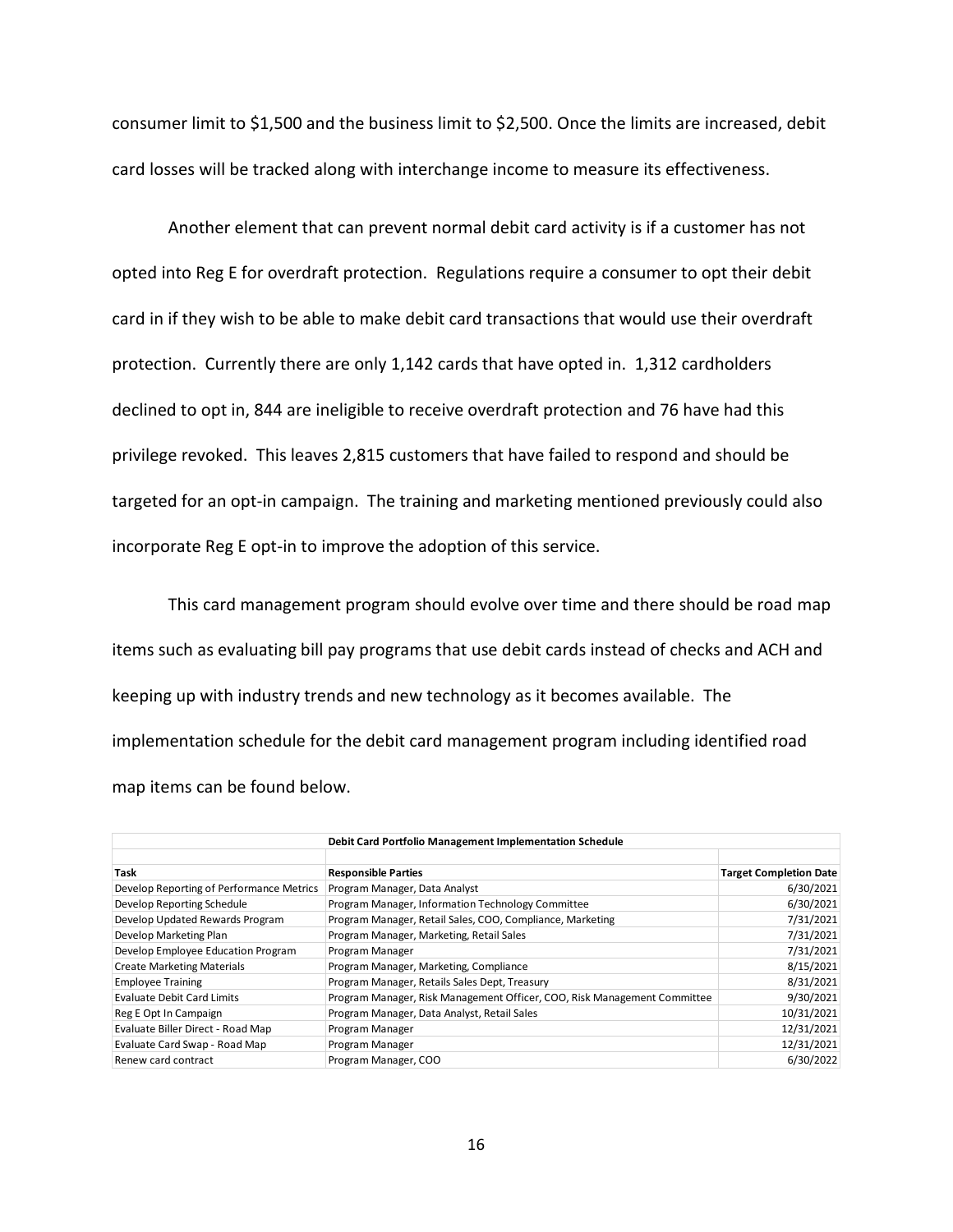Implementing a debit card portfolio management program will allow XYZ Bank to capitalize on an existing product line. By placing focus on this business line, the bank will be able to increase its revenues by leveraging existing technology. This boost in non-interest income will assist the bank in meeting earnings goals in a difficult economic environment while also creating an attractive product to entice new customers. In addition to the increase in revenue the bank will see from improved debit card performance, Mastercard pays bonuses to banks when they renew their contract, which is up for renewal in 2022. These bonuses are significant and are higher for higher performing portfolios. When discussing Mastercard contracts with Mike Holt of Profit Resources Inc., he stated that banks with 7,000 – 10,000 cards and over \$50MM in sales volumes can get up to a \$1MM bonus if the portfolio is healthy and you negotiate the contract properly<sup>12</sup>. The possibility of a bonus of that level makes this the perfect time to implement this proposed change.

#### <span id="page-22-0"></span>Financial Impact

 $\overline{\phantom{a}}$ 

Since Debit Cards are an existing line of business for the bank, the project to enhance the debit card portfolio will not require a large financial investment. There will be a significant investment of time required to implement the changes to the card portfolio, however the plan calls for utilizing existing personnel resources to avoid adding to salary expense.

The financial investment required for this project include funds that will be used for marketing, the cost of debit card issuance, transaction processing expenses that will increase as transaction volume increases, and increased fraud losses due to increased exposure. You will

<sup>&</sup>lt;sup>12</sup> Mike Holt, Profit Resources Inc, Phone Interview, June 18, 2020, 1:00 CST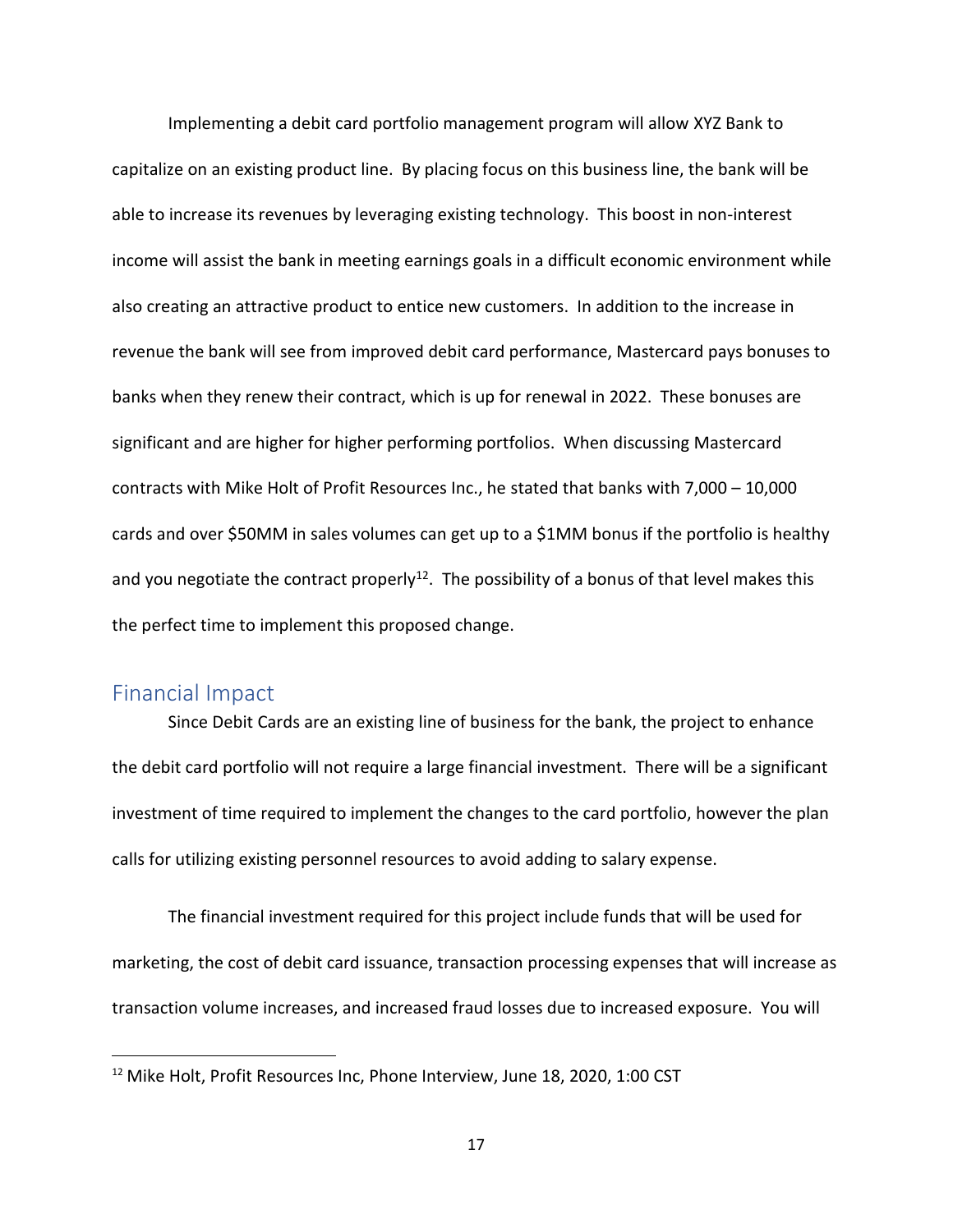see through the following analysis, that most of the increase in expenses related to this project result from transactional expenses, which are offset by increasing revenues that outpace rising expenses.

To begin gauging the financial impact of increasing the debit card penetration to our DDA accounts, an analysis of the change in revenues across different scenarios is needed. This analysis was developed by using a Debit Card Optimization<sup>13</sup> tool provided by Profit Resources with adjustments made to work with this test case and additional scenarios added. The

|                                                                                   | Revenue Analysis of Increased DDA Penetration |                  |    |               |    |               |              |                   |            |               |  |  |  |  |
|-----------------------------------------------------------------------------------|-----------------------------------------------|------------------|----|---------------|----|---------------|--------------|-------------------|------------|---------------|--|--|--|--|
| 500 New Cards<br>1000 New Cards<br>2000 New Cards<br>Pen to 75%<br>1500 New Cards |                                               |                  |    |               |    |               |              |                   |            |               |  |  |  |  |
| # of DDA's                                                                        |                                               | 13,728           |    | 13,728        |    | 13,728        |              | 13,728            |            | 13,728        |  |  |  |  |
| # of Cards                                                                        |                                               | 15,444           |    | 7,894         |    | 8,394         |              | 8,894             |            | 9,394         |  |  |  |  |
| 100% Penetration = 1.25 cards/account                                             |                                               | 17,160           |    | 17,160        |    | 17,160        |              | 17,160            |            | 17,160        |  |  |  |  |
| <b>DDA Penetration</b>                                                            |                                               | 75%              |    | 46%           |    | 49%           |              | 52%               |            | 55%           |  |  |  |  |
| Active Cards (within last 30 days)                                                |                                               | 12,635           |    | 6,458         |    | 6,867         |              | 7,276             |            | 7,685         |  |  |  |  |
| <b>Activation Rate</b>                                                            |                                               | 81.81%           |    | 81.81%        |    | 81.81%        |              | 81.81%            |            | 81.81%        |  |  |  |  |
| Annual # of Transactions                                                          |                                               | 3,765,132        |    | 1,924,508     |    | 2,046,405     |              | 2,168,302         |            | 2,290,199     |  |  |  |  |
| Annual # of Transactions per Card                                                 |                                               | 298              |    | 298           |    | 298           |              | 298               |            | 298           |  |  |  |  |
| Annual Purchase Volume                                                            |                                               | \$163,295,047.70 | Ś. | 83,465,923.11 | \$ | 88,752,591.67 | \$           | 94,039,260.22     | Ŝ.         | 99,325,928.77 |  |  |  |  |
| Average Ticket                                                                    |                                               | 43.37            |    | 43.37         |    | 43.37         |              | 43.37             |            | 43.37         |  |  |  |  |
| Gross Interchange                                                                 | \$                                            | 2,069,534.60     | Ś  | 1,060,017.22  | Ś  | 1,127,157.91  | Ś            | 1,194,298.60      | Ŝ          | 1,261,439.30  |  |  |  |  |
| <b>Blended Interchange Rate</b>                                                   |                                               | 1.27%            |    | 1.27%         |    | 1.27%         |              | 1.27%             |            | 1.27%         |  |  |  |  |
| Revenue per Active Card                                                           | \$                                            | 163.80           | Ŝ  | 164.14        | \$ | 164.14        | \$           | 164.14            | $\sqrt{5}$ | 164.14        |  |  |  |  |
| <b>Aditional Annual Revenue</b>                                                   |                                               | 1,078,509.60     | S  | 68,992.22     | S  | 136,132.91    | <sub>S</sub> | $203,273.60$   \$ |            | 270,414.30    |  |  |  |  |

#### **Calculation of Model Components**

 $\overline{\phantom{a}}$ 

- $\bullet$  # of DDA's The number of demand accounts held at the bank
- $\bullet$  # of Cards The number of debit cards on file
	- $\circ$  The penetration to 75% column is calculates # of Cards = # of DDA's x 1.5 x DDA Penetration
- 100% Penetration = # of DDA's x 1.25 (This accounts for accounts that have multiple cards
- DDA Penetration = Number of Cards / 100% Penetration
- Active Cards = Activation Rate x Number of Cards
- Activation Rate = Number of Active Cards / Number of Cards

<sup>&</sup>lt;sup>13</sup> Profit Resources Inc., "Benchmarks and EFT Data Workbook."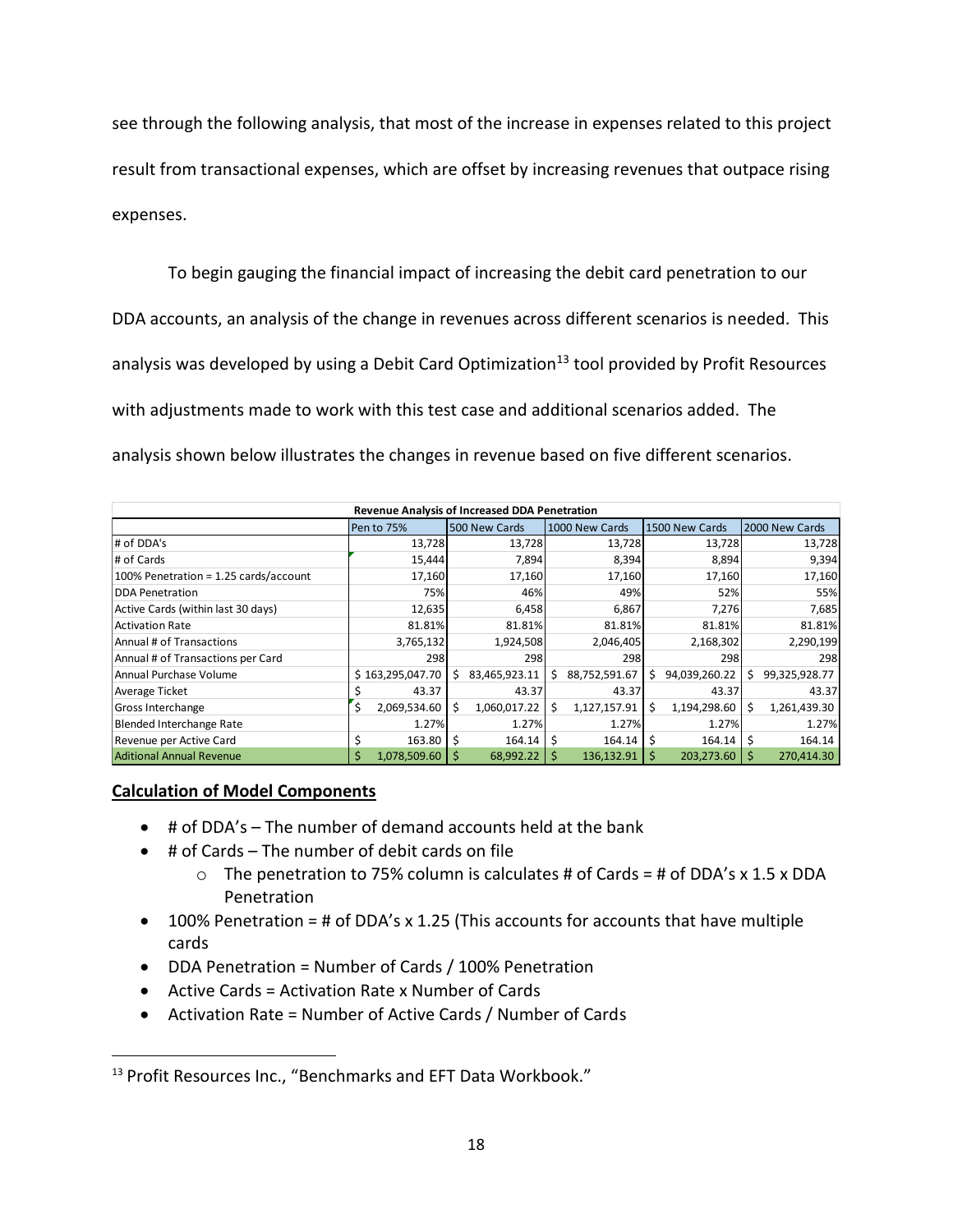- Annual # of Transactions = Active Cards x Annual Number of Transactions per Card
- Annual # of Transactions per Card = Annual Number of Transactions / Active Cards
- Annual Purchase Volume = Average Ticket x Annual Transactions per Card x Active Cards
- Average Ticket = Annual Purchase Volume / Annual # of Transactions
- Gross Interchange = Annual Purchase Volume x Blended Interchange Rate
- Blended Interchange Rate = Gross Interchange / Annual Purchase Volume
- Revenue per Active Card = Gross Interchange / Active Cards

The model calculates the revenue impact of adding new debit cards to the portfolio starting from a baseline established by the performance of the previous 12 months. Historical data of the card portfolio was used in calculating the beginning metrics as referenced in the Strategy and Implementation section.

The Pen to 75% column uses Profit Resource's Optimization Model<sup>14</sup> and shows what happens if you were to take the bank's debit card portfolio and increase DDA penetration from 43.09% to 75%. This model is assuming all other metrics of the portfolio stay the same, so this should be considered as a best-case scenario. The metrics that will stay the same throughout this model are Number of DDA's, Activation Rate, Annual Number of Transactions, and Average Ticket. By increasing the penetration rate to 75%, the bank would experience an increase in annual interchange revenue of \$1,078,509.60 which is more than double the current revenue of \$991,025. The card portfolio is not going to increase to 75% in the short term, so this should serve as a long-term goal of what could be attained by a high performing card portfolio.

With a 75% DDA Penetration Rate acting as a long-term goal, it is important to analyze the revenue performance along the way. The next four columns within the model show the annual revenue effect of adding cards in increments of 500 cards. The model shows that adding 500 cards to the portfolio would result in the DDA penetration increasing from 43.09%

 $\overline{\phantom{a}}$ 

<sup>&</sup>lt;sup>14</sup> Profit Resources Inc., "Benchmarks and EFT Data Workbook."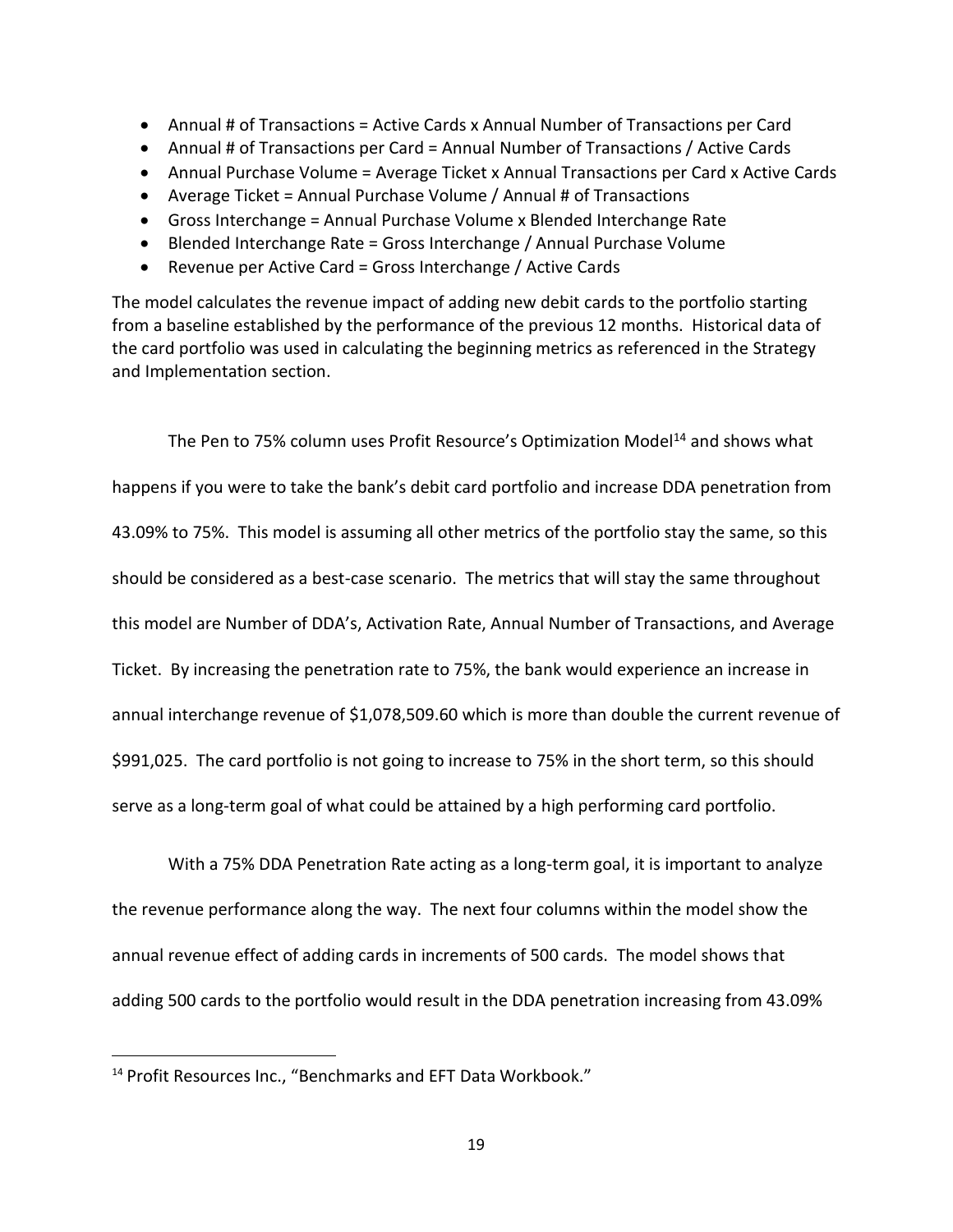to 46% resulting in additional interchange revenue of \$68,992.22. An additional 1,000 cards would result in additional revenue of \$136,132.91; 1,500 cards result in \$203,273.60 and adding 2,000 would result in an extra \$270,414.30. The model shows that with each incremental increase in number of cards, the revenue begins to quickly increase.

Most of the bank's interchange expense comes from transactional expenses related to debit card processing and fees from the card networks. We know that revenue increases with an increase in transaction levels, but we should expect interchange expenses to also rise since they are volume-based expenses. Below is an expense model to project what happens with interchange expenses following the same scenarios as presented with the revenue model. The line items in blue represent flat rated items and the items in green represent volume-based expenses. The left side of the model represents the bank's current interchange expenses based on the monthly average expense of each line item. The average monthly expense was then annualized. To determine how expenses would rise with a change in volume, the first step was to calculate the average cost per transaction by dividing the total number of transactions for the last 12 months by the total expense of each line item. The model then multiplies the cost per transaction by the expected transaction volume for each scenario from the revenue model previously discussed. Marketing expense and Card Issuance are two newly added expense items that are directly related to the implementation of this plan. XYZ Bank's marketing department provided the estimates based on the marketing plan discussed in the Strategy and Implementation section. The average cost to issue a new card is \$5 per card, with a 3-year expiration date, therefore Card Issuance expense was calculated as Number of New Cards x (\$5/3).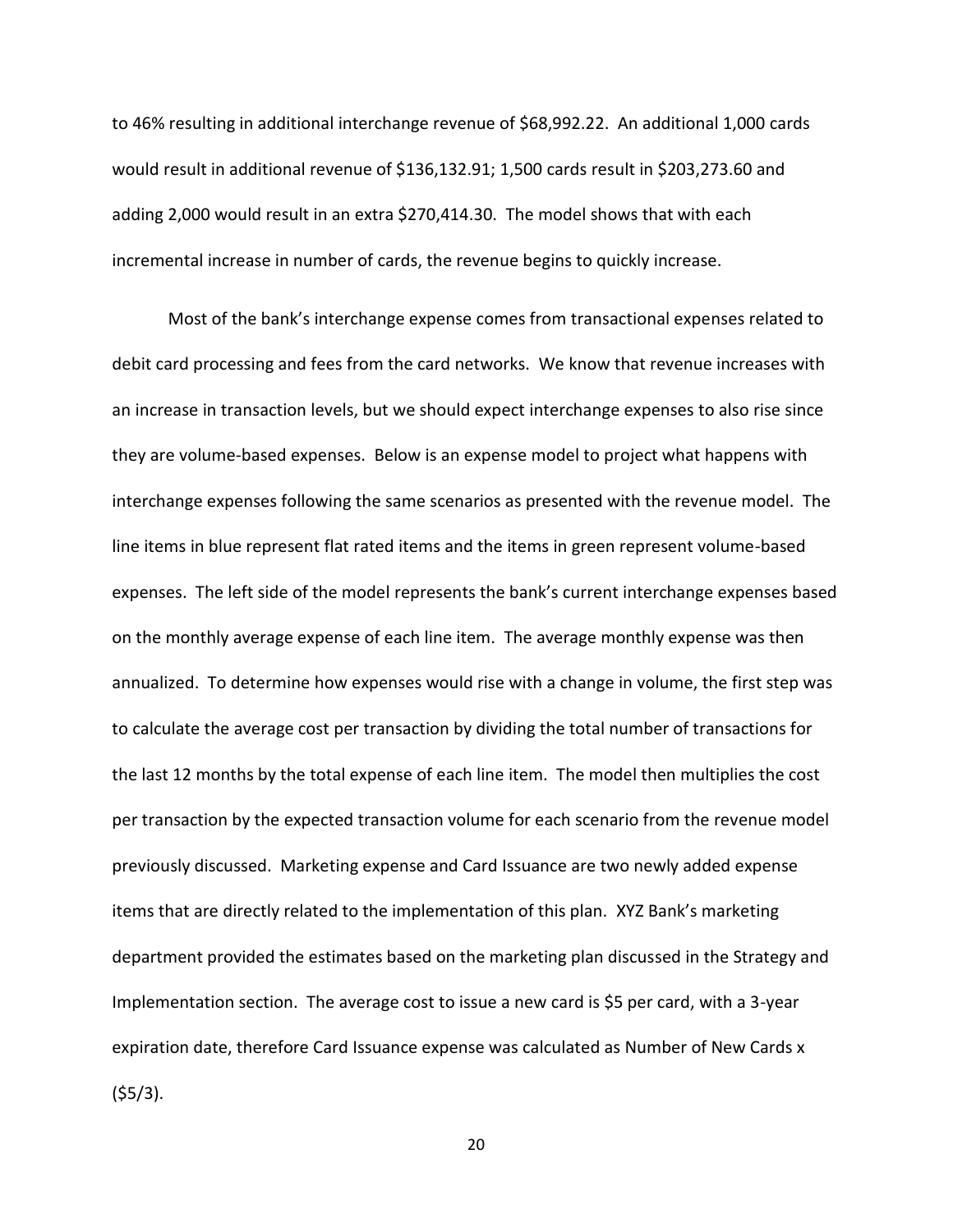|                           |                               | <b>Current Expenses</b> |                    |                 | <b>Expenses with Increase in Cards</b> |                 |                 |                 |  |  |  |  |  |
|---------------------------|-------------------------------|-------------------------|--------------------|-----------------|----------------------------------------|-----------------|-----------------|-----------------|--|--|--|--|--|
|                           | <b>Monthly Avg Annualized</b> |                         | \$ per             | <b>500 New</b>  | 1.000 New                              | 1.500 New       | 2.000 New       | Penetration     |  |  |  |  |  |
|                           |                               |                         | <b>Transaction</b> | <b>Cards</b>    | Cards                                  | Cards           | Cards           | Rate to 75%     |  |  |  |  |  |
|                           |                               |                         |                    |                 |                                        |                 |                 | (Industry       |  |  |  |  |  |
|                           |                               |                         |                    |                 |                                        |                 |                 | Standard)       |  |  |  |  |  |
| <b>Ancillary Services</b> | \$<br>937.12                  | \$<br>11,245.48         | n/a                | \$<br>11,245.48 | \$<br>11,245.48                        | \$<br>11,245.48 | \$<br>11,245.48 | Ś<br>11,245.48  |  |  |  |  |  |
| <b>ATM Driving</b>        | \$<br>453.81                  | \$<br>5,445.76          | n/a                | \$<br>5,445.76  | Ś<br>5,445.76                          | 5,445.76<br>Ś   | Ś<br>5,445.76   | 5,445.76<br>Ś   |  |  |  |  |  |
| <b>Cash Rewards</b>       | \$<br>3,080.70                | Ś.<br>36,968.40         | 0.02050<br>\$.     | Ś.<br>39,460.11 | Ś<br>41,959.48                         | Ś<br>44,458.86  | Ś<br>46,958.23  | 77,200.26<br>Ś  |  |  |  |  |  |
| <b>Debit Processing</b>   | \$<br>4,521.48                | 54,257.76<br>\$         | \$<br>0.03009      | 57,914.79<br>Ś  | 61,583.07<br>Ś                         | Ś<br>65,251.35  | 68,919.63<br>Ś  | \$113,305.23    |  |  |  |  |  |
| <b>Extra Awards</b>       | \$<br>250.00                  | Ś<br>3.000.00           | n/a                | Ś<br>3.000.00   | Ś<br>3.000.00                          | Ś<br>3.000.00   | Ś<br>3,000.00   | 3,000.00<br>Ś   |  |  |  |  |  |
| <b>Fraud Processing</b>   | Ś<br>2,339.22                 | 28,070.63<br>Ś.         | Ś.<br>0.01557      | 29,962.62<br>Ś. | 31,860.43<br>Ś.                        | Ś<br>33,758.24  | Ś<br>35,656.05  | 58,619.25<br>Ś  |  |  |  |  |  |
| <b>Mastercard</b>         | Ś<br>14,224.24                | \$170,690.87            | Ś.<br>0.09467      | \$182,195.61    | \$193,735.75                           | \$205,275.89    | \$216,816.04    | \$356,449.81    |  |  |  |  |  |
| <b>Network Fees</b>       | \$<br>602.25                  | Ś<br>7,227.03           | Ś.<br>0.00401      | 7,714.14<br>Ś   | Ś<br>8,202.75                          | Ś<br>8,691.36   | 9,179.96<br>Ś   | 15,092.04<br>Ś  |  |  |  |  |  |
| <b>PIN Processing</b>     | \$<br>2,559.17                | 30,710.00<br>Ś          | \$<br>0.01703      | 32,779.88<br>Ś  | 34,856.14<br>Ś                         | 36,932.40<br>Ś  | 39,008.65<br>Ś  | 64,130.98<br>Ś  |  |  |  |  |  |
| Visa                      | \$<br>78.22                   | \$<br>938.65            | \$<br>0.00052      | 1,001.92<br>Ś   | 1,065.38<br>Ś                          | 1,128.84<br>Ś   | 1,192.30<br>\$  | 1,960.16<br>Ś   |  |  |  |  |  |
| <b>Fraud Losses</b>       | \$<br>2,919.00                | \$<br>35,028.00         | \$<br>0.01943      | 37,388.92<br>Ś  | 39,757.11<br>Ś                         | 42,125.30<br>Ś  | 44,493.49<br>\$ | 73,148.16<br>Ŝ  |  |  |  |  |  |
| <b>Misc</b>               | \$<br>1,795.00                | Ś.<br>21,540.00         | n/a                | 21,540.00<br>Ś  | 21,540.00<br>Ś                         | 21,540.00<br>Ś  | 21,540.00<br>Ś  | 21,450.00<br>Ś  |  |  |  |  |  |
| <b>Marketing Expense</b>  | \$                            | \$                      | n/a                | \$<br>2,500.00  | Ś.<br>2,500.00                         | Ś<br>2,500.00   | Ś<br>2,500.00   | Ś<br>2,500.00   |  |  |  |  |  |
| <b>Card Issuance</b>      | n/a                           | n/a                     | n/a                | Ś<br>835.00     | Ś.<br>1,670.00                         | Ś<br>2,505.00   | 3,340.00<br>Ś   | Ś.<br>13,443.50 |  |  |  |  |  |
| <b>Total</b>              | \$33,760.22                   | \$405,122.64            |                    | \$432,984.22    | \$458,421.35                           | \$483,858.47    | \$509,295.60    | \$816,990.63    |  |  |  |  |  |
|                           |                               |                         |                    |                 |                                        |                 |                 |                 |  |  |  |  |  |
| <b>Annual Transaction</b> |                               |                         |                    |                 |                                        |                 |                 |                 |  |  |  |  |  |
| Volume                    |                               | 1,802,985               |                    | 1,924,508       | 2,046,405                              | 2,168,302       | 2,290,199       | 3,765,132       |  |  |  |  |  |
| <b>Volume Driven</b>      |                               |                         |                    |                 |                                        |                 |                 |                 |  |  |  |  |  |
| <b>Flat Costs</b>         |                               |                         |                    |                 |                                        |                 |                 |                 |  |  |  |  |  |

The model indicates that expenses will also rise with the issuance of new cards and higher transaction volumes. Currently, the bank's annual interchange expense is \$405,122.64. We see that expense rise \$27,862 to \$432,984 with the addition of 500 new cards and the continue to increase with each additional 500 cards. The last column shows the optimized portfolio where the DDA Penetration Rate is at 75% and we can see that expense more than double current expenses at that level which makes sense because transaction levels have more than doubled.

We know that both revenue and expenses rise along with increased card activity, so we need to compare the changes together to see the effect these changes have on the bottom line to ensure that it is worth the bank's effort to pursue. Below is a simplified Interchange Income Statement taken from the projections of the revenue and expense models discussed previously.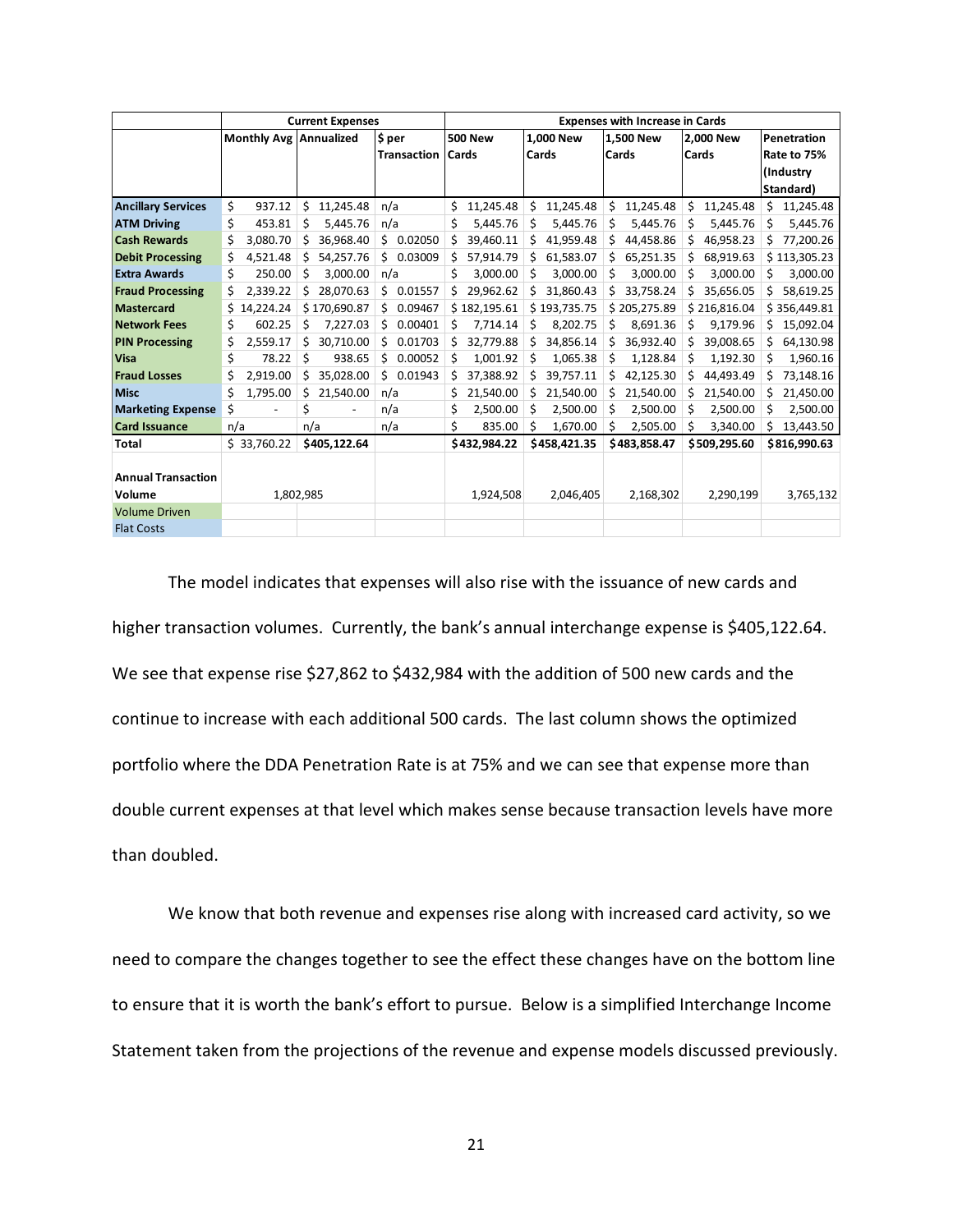| <b>Interchange Net Income Projection</b> |              |                 |                    |                    |                    |                                                       |  |  |  |  |  |  |  |  |
|------------------------------------------|--------------|-----------------|--------------------|--------------------|--------------------|-------------------------------------------------------|--|--|--|--|--|--|--|--|
|                                          | Current      | 500 New Cards   | 1,000 New<br>Cards | 1,500 New<br>Cards | 2,000 New<br>Cards | Penetration<br>Rate to 75%<br>(Industry)<br>Standard) |  |  |  |  |  |  |  |  |
| Gross Interchange Income                 | \$991,025.00 | \$1,060,017.22  | \$1,127,157.91     | \$1,194,298.60     | \$1,261,439.30     | \$2,069,534.60                                        |  |  |  |  |  |  |  |  |
| Interchange Expense                      | \$405,122.64 | 434.649.22<br>S | 461,751.35<br>S    | 488,853.47<br>S    | 515,955.60<br>S    | 843,797.13<br>S                                       |  |  |  |  |  |  |  |  |
| Net Income                               | \$585,902.36 | 625,368.00<br>S | 665,406.56<br>Ś.   | 705,445.13<br>S    | 745,483.70<br>s    | \$1,225,737.47                                        |  |  |  |  |  |  |  |  |
|                                          |              |                 |                    |                    |                    |                                                       |  |  |  |  |  |  |  |  |
| Additional Net Income                    |              | 39,465.64       | Ś<br>79.504.20     | 119,542.77<br>S    | 159,581.34<br>s    | 639,835.11<br>S                                       |  |  |  |  |  |  |  |  |

We see from the Interchange Net Income projection that Net Income increases in every scenario. The addition of 500 new cards would result in an increase of \$39,465.64 in Net Income each year and adding 1,000 new cards would result in an increase of \$79,504.20. Each additional 500 cards added to the portfolio adds more Net Income. The projection shows that a fully optimized portfolio with a DDA Penetration Rate of 75%, would result in an additional \$639,835.11 in Net Income for XYZ Bank, which is a very substantial increase.

The financial models we have looked at thus far are assuming that other metrics within the portfolio stay the same as our current portfolio. These metrics are Activation Rate, Annual # of Transactions and Average Ticket Prices, all of which are currently performing above industry standards. The newly added cards should not be expected to automatically perform at the same level, therefore we will analyze the portfolio using the models with these metrics adjusted down to a riskier scenario in the short term while these newly issued cards increase activity over time to our portfolio averages.

In the revenue model below, we will use the same model, but we will assume that the newest 500 cards will have roughly half the activation rate, annual transactions, and average ticket for the first year. To accomplish this, a blended average was calculated for these metrics.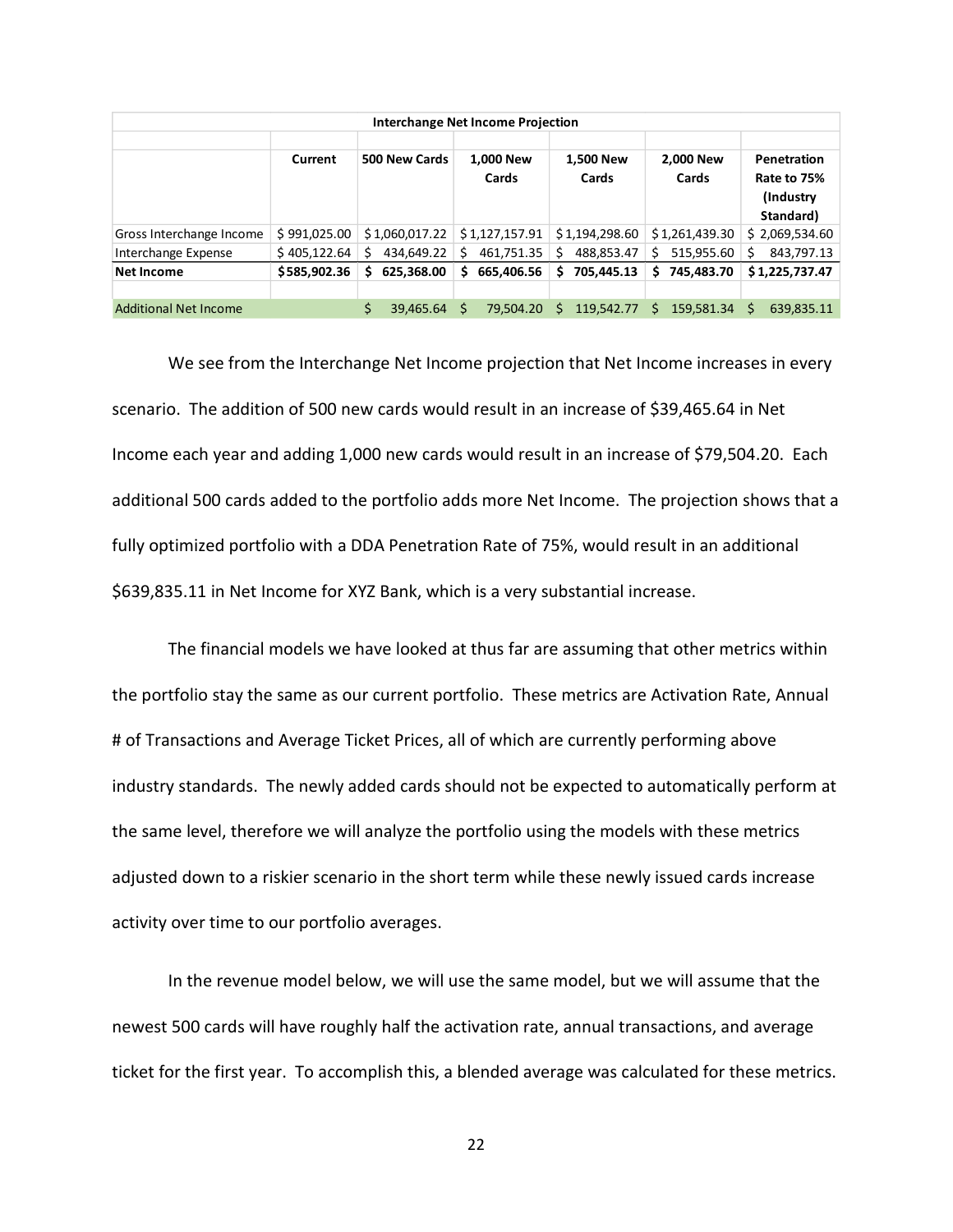The blended average was calculated by: Blended Average = (Current Number of Cards x

| Current Portfolio Rate + Additional # of Cards x Reduced Rate) / Total Number of Cards. |                    |    |               |    |                |     |                |   |                |
|-----------------------------------------------------------------------------------------|--------------------|----|---------------|----|----------------|-----|----------------|---|----------------|
|                                                                                         |                    |    |               |    |                |     |                |   |                |
|                                                                                         |                    |    |               |    |                |     |                |   |                |
|                                                                                         | Pen to 75%         |    | 500 New Cards |    | 1000 New Cards |     | 1500 New Cards |   | 2000 New Cards |
|                                                                                         |                    |    |               |    |                |     |                |   |                |
| # of DDA's                                                                              | 13,728             |    | 13,728        |    | 13,728         |     | 13,728         |   | 13,728         |
| # of Cards                                                                              | 15,444             |    | 7,894         |    | 8,394          |     | 8,894          |   | 9,394          |
| 100% Penetration = 1.25 cards/account                                                   | 17,160             |    | 17,160        |    | 17,160         |     | 17,160         |   | 17,160         |
| <b>DDA Penetration</b>                                                                  | 75%                |    | 46%           |    | 49%            |     | 52%            |   | 55%            |
| Active Cards (within last 30 days)                                                      | 12,426             |    | 6,249         |    | 6,658          |     | 7,067          |   | 7,476          |
| <b>Activation Rate</b>                                                                  | 80.46%             |    | 79.16%        |    | 79.32%         |     | 79.46%         |   | 79.58%         |
| Annual # of Transactions                                                                | 3,678,168          |    | 1,855,920     |    | 1,970,804      |     | 2,091,883      |   | 2,212,821      |
| Annual # of Transactions per Card                                                       | 296                |    | 297           |    | 296            |     | 296            |   | 296            |
| Annual Purchase Volume                                                                  | \$156,726,727.84   | Ś  | 78,097,132.49 | Ŝ  | 83,089,086.39  | Ś   | 88,319,301.54  | Ś | 93,580,182.29  |
| Average Ticket                                                                          | \$<br>42.61        |    | 42.08         |    | 42.16          |     | 42.22          |   | 42.29          |
| Gross Interchange                                                                       | \$<br>1,986,290.40 | Ś. | 991,833.58    | Ŝ  | 1,055,231.40   | Ŝ   | 1,121,655.13   | Ś | 1,188,468.32   |
| <b>Blended Interchange Rate</b>                                                         | 1.27%              |    | 1.27%         |    | 1.27%          |     | 1.27%          |   | 1.27%          |
| Revenue per Active Card                                                                 | \$<br>159.85       | Ś  | 158.72        | Ŝ  | 158.49         | \$. | 158.71         | Ŝ | 158.98         |
| <b>Aditional Annual Revenue</b>                                                         | \$<br>995,265.40   | Ŝ  | 808.58        | \$ | 64,206.40      | Ŝ   | 130,630.13     | Ś | 197,443.32     |

By adding low performing cards into the model, you can see a negative effect on all metrics across the board. With lower spend, transactions, and activation we see that revenue projections decrease from previous models. Adding 500 low performing cards results in additional revenue of only \$808 versus \$68,000 on the previous model. However, with each additional card after the initial 500, the revenues begin to grow as the previous 500 cards begin to perform. We can see revenues grow to an additional \$197,443 with the addition of 2,000 cards and the fully optimized portfolio would create and additional \$995,265 in this scenario. Although revenue projections in this case are not as strong, they still represent a significant improvement for XYZ Bank.

The model below examines the effect on interchange expense by adding low performing cards to the portfolio. Projected Annual Transaction volumes in this model were taken from the projections from the revenue model that were adjusted with blended averages resulting in lower transaction levels. Again, we see that expenses rise from their current level due to added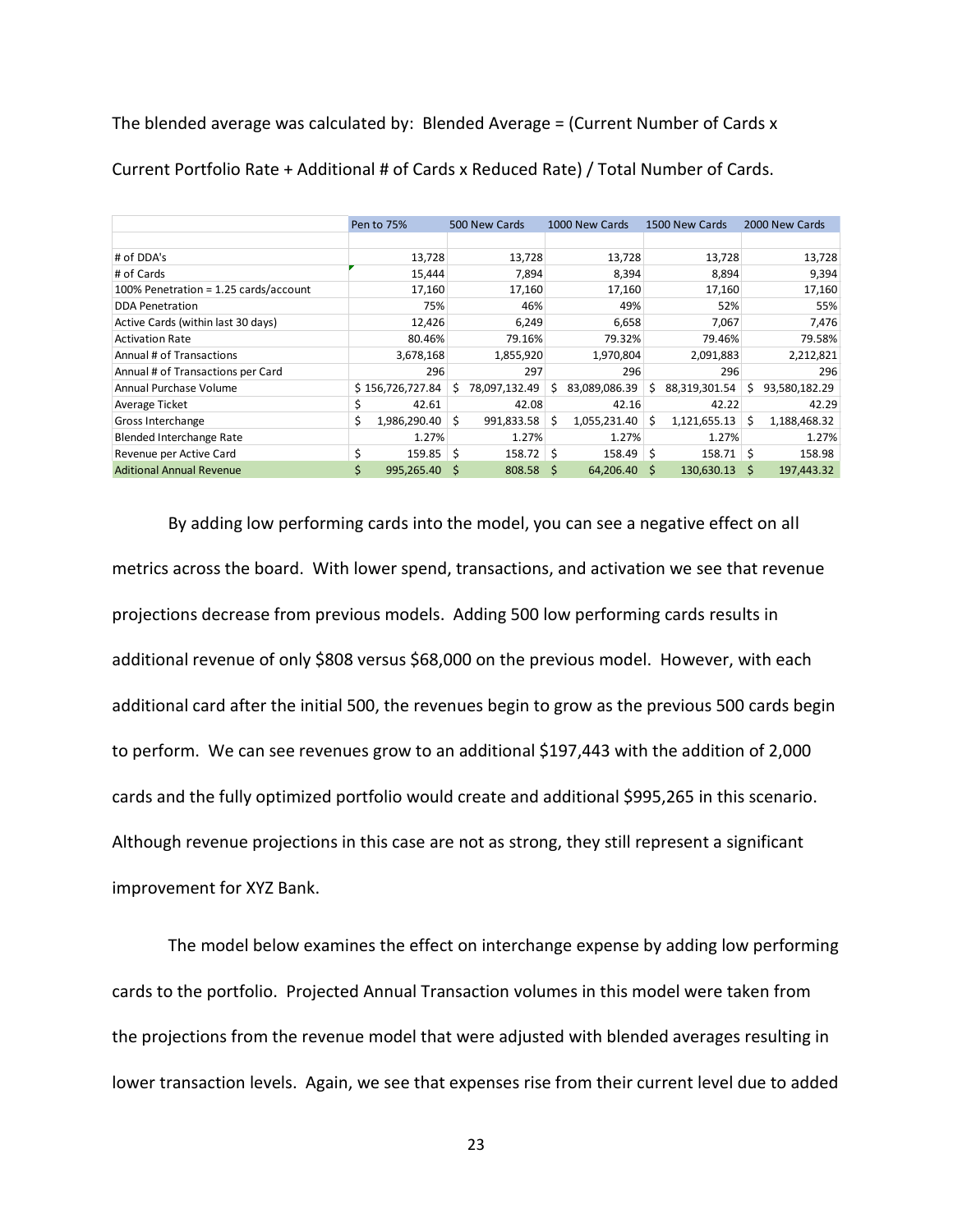transactions, marketing, and card issuance. However, the expenses are rising at lower rates compared to the high performing model. When adding 500 low performing cards to the portfolio expenses only rise from \$405,123 to \$419,141 versus climbing to \$432,984 in the high performing model. With each additional increment of cards, expenses rise at a faster pace due to the previous increment improving performance and adding to the transaction volume. We observe a very similar expense trend as the high performing model, just at a reduced level.

|                           |     |                          |     | <b>Current Expenses</b>  |     |                    |       | <b>Expenses with Increase in Cards</b> |    |              |    |              |    |              |             |              |
|---------------------------|-----|--------------------------|-----|--------------------------|-----|--------------------|-------|----------------------------------------|----|--------------|----|--------------|----|--------------|-------------|--------------|
|                           |     | Monthly Avg Annualized   |     |                          |     | \$ per             |       | <b>500 New</b>                         |    | 1.000 New    |    | 1,500 New    |    | 2.000 New    |             | Penetration  |
|                           |     |                          |     |                          |     | <b>Transaction</b> | Cards |                                        |    | Cards        |    | Cards        |    | Cards        | Rate to 75% |              |
|                           |     |                          |     |                          |     |                    |       |                                        |    |              |    |              |    |              |             | (Industry    |
|                           |     |                          |     |                          |     |                    |       |                                        |    |              |    |              |    |              |             | Standard)    |
| <b>Ancillary Services</b> | \$  | 937.12                   | \$  | 11,245.48                | n/a |                    | \$    | 11,245.48                              | \$ | 11,245.48    | \$ | 11,245.48    | \$ | 11,245.48    | Ś           | 11,245.48    |
| <b>ATM Driving</b>        | \$  | 453.81                   | \$  | 5,445.76                 | n/a |                    | Ś     | 5,445.76                               | Ś  | 5,445.76     | Ś  | 5,445.76     | \$ | 5,445.76     | Ś           | 5,445.76     |
| <b>Cash Rewards</b>       | Ś   | 3,080.70                 |     | 36,968.40                | \$  | 0.02050            | Ś.    | 38,053.78                              | Ś  | 40,409.36    | Ś  | 42,891.96    | \$ | 45,371.68    | Ś           | 75,417.15    |
| <b>Debit Processing</b>   | \$  | 4,521.48                 |     | 54,257.76                | Ś.  | 0.03009            | Ś.    | 55,850.75                              | Ś. | 59,307.99    | Ś. | 62,951.65    | \$ | 66,591.08    |             | \$110,688.20 |
| <b>Extra Awards</b>       | \$  | 250.00                   | \$  | 3,000.00                 |     | n/a                | Ś     | 3,000.00                               | Ś  | 3,000.00     | \$ | 3,000.00     | \$ | 3,000.00     | \$          | 3,000.00     |
| <b>Fraud Processing</b>   | Ś   | 2,339.22                 | \$  | 28,070.63                | \$  | 0.01557            | Ś.    | 28,894.77                              | Ś. | 30,683.40    | \$ | 32,568.48    | \$ | 34,451.36    | Ś           | 57,265.31    |
| <b>Mastercard</b>         |     | 14,224.24                |     | \$170.690.87             | Ś.  | 0.09467            |       | \$175,702.29                           |    | \$186,578.51 |    | \$198,041.21 |    | \$209,490.56 |             | \$348,216.82 |
| <b>Network Fees</b>       | \$  | 602.25                   | \$  | 7,227.03                 | \$  | 0.00401            | Ś     | 7,439.21                               | \$ | 7,899.71     | \$ | 8,385.04     | \$ | 8,869.80     | Ś           | 14,743.46    |
| <b>PIN Processing</b>     | \$  | 2,559.17                 | \$  | 30,710.00                | \$  | 0.01703            | \$    | 31,611.63                              | \$ | 33,568.44    | \$ | 35,630.76    | \$ | 37,690.68    | \$          | 62,649.74    |
| <b>Visa</b>               | \$  | 78.22                    | \$  | 938.65                   | \$  | 0.00052            | Ś     | 966.21                                 | Ś  | 1,026.02     | Ś  | 1,089.05     | Ś. | 1,152.01     | Ś           | 1,914.89     |
| <b>Fraud Losses</b>       | \$  | 2,919.00                 | Ś   | 35,028.00                | Ś.  | 0.01943            | Ś.    | 36,056.41                              | Ś. | 38,288.35    | Ś. | 40,640.65    | Ś. | 42,990.20    | Ś           | 71,458.65    |
| <b>Misc</b>               | \$  | 1,795.00                 | Ś   | 21,540.00                | n/a |                    | Ś.    | 21,540.00                              | Ś  | 21,540.00    | Ś. | 21,540.00    | \$ | 21,540.00    | \$          | 21,450.00    |
| <b>Marketing Expense</b>  | \$  | $\overline{\phantom{a}}$ | \$  | $\overline{\phantom{a}}$ |     | n/a                | \$    | 2,500.00                               | \$ | 2,500.00     | \$ | 2,500.00     | \$ | 2,500.00     | Ś           | 2,500.00     |
| <b>Card Issuance</b>      | n/a |                          | n/a |                          |     | n/a                | \$    | 835.00                                 | Ś. | 1,670.00     | Ś  | 2,505.00     | Ś  | 3,340.00     | Ś           | 13,443.50    |
| <b>Total</b>              |     | \$33,760.22              |     | \$405,122.64             |     |                    |       | \$419,141.30                           |    | \$443,163.01 |    | \$468,435.04 |    | \$493,678.62 |             | \$799,438.94 |
|                           |     |                          |     |                          |     |                    |       |                                        |    |              |    |              |    |              |             |              |
| <b>Annual Transaction</b> |     |                          |     |                          |     |                    |       |                                        |    |              |    |              |    |              |             |              |
| Volume                    |     | 1,802,985                |     |                          |     |                    |       | 1,855,920                              |    | 1,970,804    |    | 2,091,883    |    | 2,212,821    |             | 3,678,168    |
| <b>Volume Driven</b>      |     |                          |     |                          |     |                    |       |                                        |    |              |    |              |    |              |             |              |
| <b>Flat Costs</b>         |     |                          |     |                          |     |                    |       |                                        |    |              |    |              |    |              |             |              |

The next model will project additional net income to the bank using the revenue and expense projections from the models where lower performing cards are added. In this model, we notice that the addition of lower performing cards to the portfolio bring Net Income projections down. In the first scenario of adding 500 cards, we see Net Income drop \$13,210.08 from \$585,902 compared to a gain of \$39,466 the bank would achieve by adding 500 high performing cards. As we move to the next 500 cards, the situation improves to a gain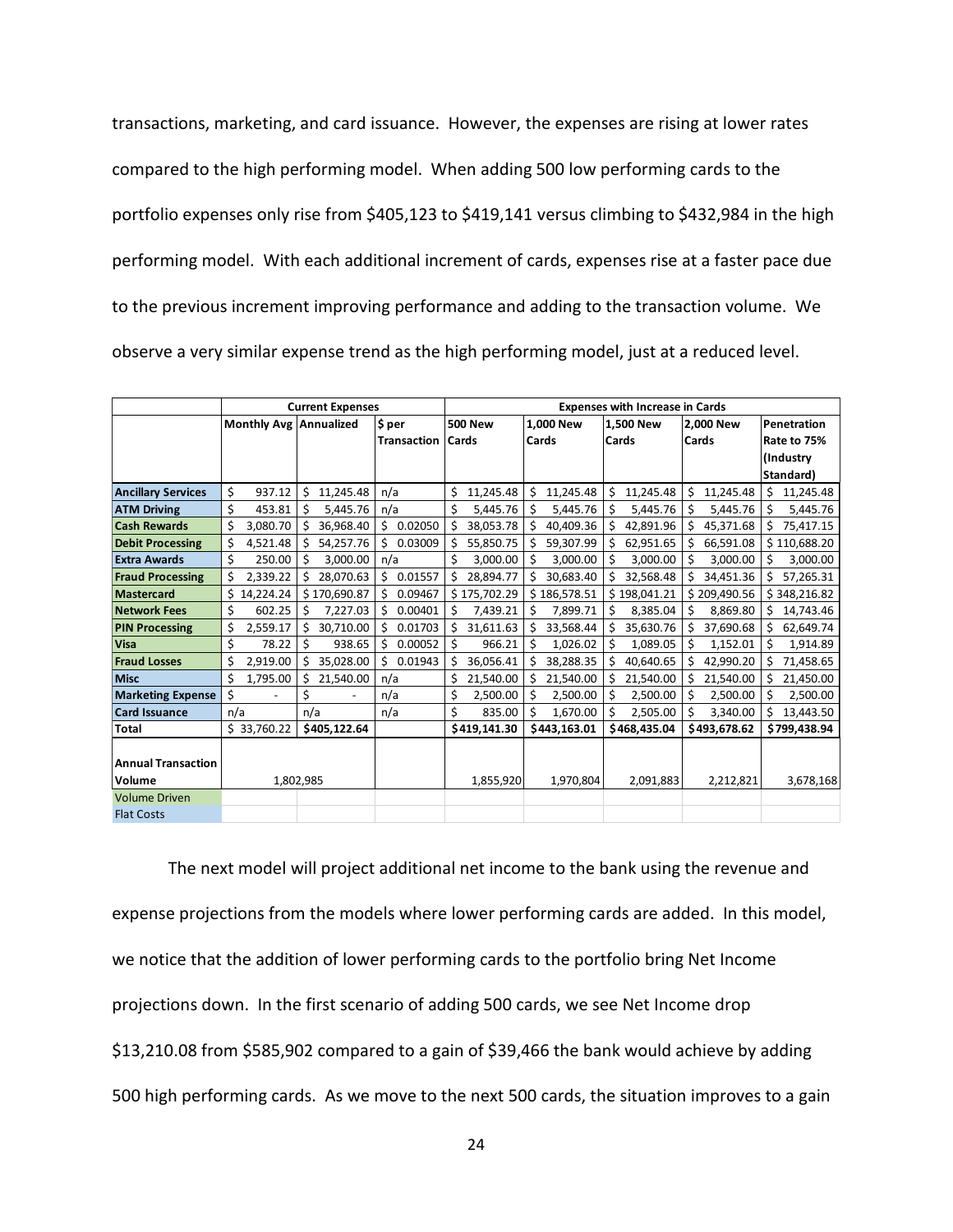of \$26,166 as the previous allotment of cards are now performing better. In each additional card increment, Net Income improves. In the fully optimized scenario, the model still projects an additional \$600,949 in Net Income.

| Interchange Net Income Reduced Performance Projection |              |                  |                    |                    |                    |                                                       |  |  |  |  |  |  |
|-------------------------------------------------------|--------------|------------------|--------------------|--------------------|--------------------|-------------------------------------------------------|--|--|--|--|--|--|
|                                                       | Current      | 500 New Cards    | 1,000 New<br>Cards | 1,500 New<br>Cards | 2,000 New<br>Cards | Penetration<br>Rate to 75%<br>(Industry)<br>Standard) |  |  |  |  |  |  |
| Gross Interchange Income                              | \$991,025.00 | 991,833.58<br>Ś  | \$1,055,231.40     | \$1,121,655.13     | \$1,188,468.32     | \$1,986,290.40                                        |  |  |  |  |  |  |
| Interchange Expense                                   | \$405,122.64 | 419.141.30       | 443.163.01<br>Ś    | 468,435.04         | 493.678.62<br>S    | 799,438.94<br>S                                       |  |  |  |  |  |  |
| Net Income                                            | \$585,902.36 | 572.692.28<br>S  | 612,068.39<br>S.   | 653,220.09<br>S    | 694.789.70<br>s    | \$1,186,851.46                                        |  |  |  |  |  |  |
|                                                       |              |                  |                    |                    |                    |                                                       |  |  |  |  |  |  |
| <b>Additional Net Income</b>                          |              | $(13,210.08)$ \$ | 26,166.03          | S<br>67,317.73     | 108.887.34         | 600,949.10<br>S                                       |  |  |  |  |  |  |

Another factor to consider is the blended interchange rate in the models. In the strategy and implementation section another portion of this project was to drive the bank's cardholders towards transactions that earn higher interchange rates. The strategy discussed changes to the card's rewards program to encourage customers to use their debit cards for online and recurring transactions. The bank's current blended interchange rate is 1.27%. The model below is to illustrate the revenue effect of increasing the interchange rate by just one basis point. We observe that a one basis point increase added to the lower performing projection, would increase revenue by \$7,809.72 in the 500-card scenario and \$15,673 in the optimized scenario. With each basis point added beyond 1.28%, that increase is slightly more.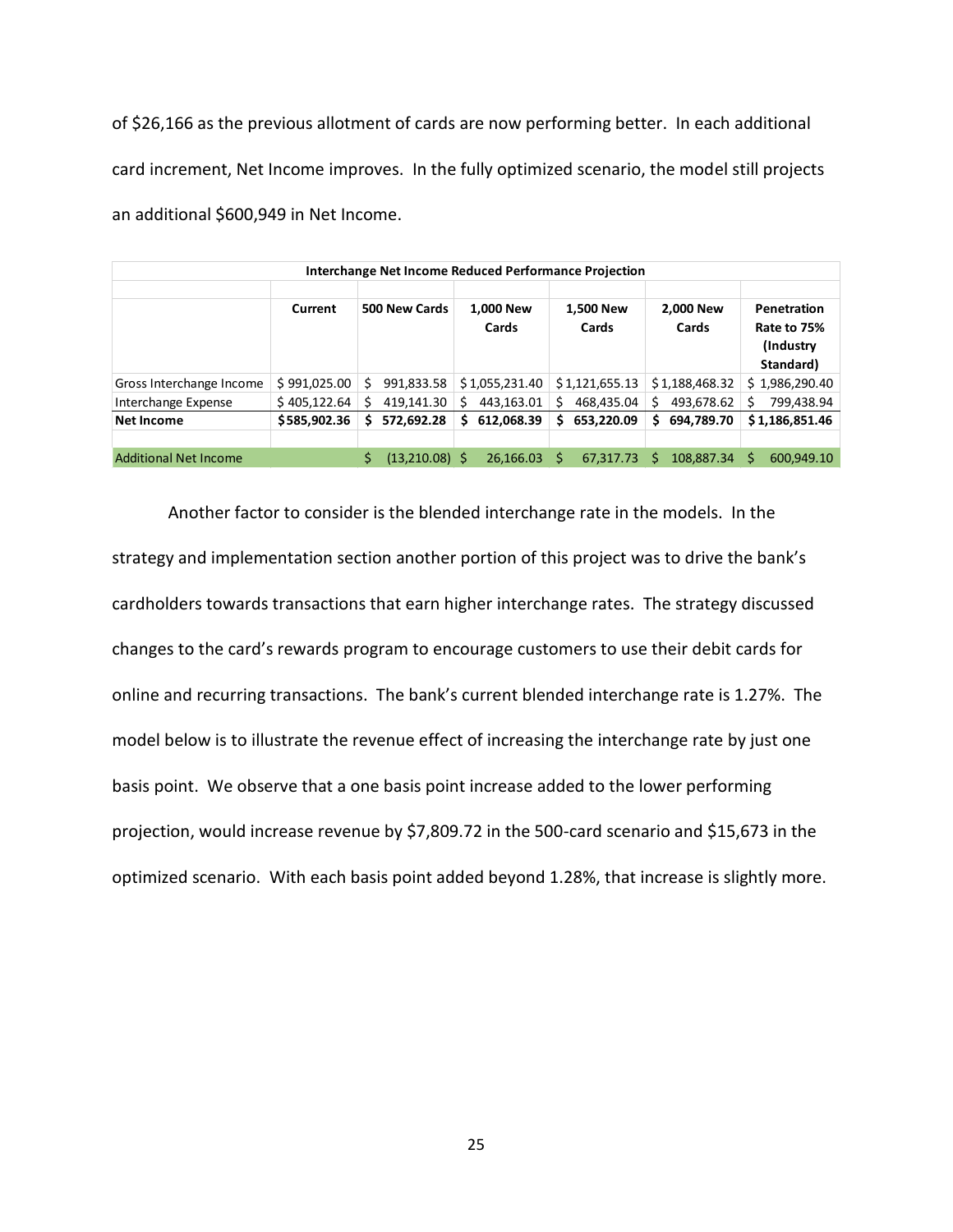|                                           |    | Pen to 75%       |    | 500 New Cards |    | 1000 New Cards |    | 1500 New Cards |    | 2000 New Cards |
|-------------------------------------------|----|------------------|----|---------------|----|----------------|----|----------------|----|----------------|
|                                           |    |                  |    |               |    |                |    |                |    |                |
| # of DDA's                                |    | 13,728           |    | 13,728        |    | 13,728         |    | 13,728         |    | 13,728         |
| # of Cards                                |    | 15,444           |    | 7,894         |    | 8,394          |    | 8,894          |    | 9,394          |
| 100% Penetration = 1.25 cards/account     |    | 17,160           |    | 17,160        |    | 17,160         |    | 17,160         |    | 17,160         |
| <b>DDA Penetration</b>                    |    | 75%              |    | 46%           |    | 49%            |    | 52%            |    | 55%            |
| Active Cards (within last 30 days)        |    | 12,426           |    | 6,249         |    | 6,658          |    | 7,067          |    | 7,476          |
| <b>Activation Rate</b>                    |    | 80.46%           |    | 79.16%        |    | 79.32%         |    | 79.46%         |    | 79.58%         |
| Annual # of Transactions                  |    | 3,678,168        |    | 1,855,920     |    | 1,970,804      |    | 2,091,883      |    | 2,212,821      |
| Annual # of Transactions per Card         |    | 296              |    | 297           |    | 296            |    | 296            |    | 296            |
| Annual Purchase Volume                    |    | \$156,726,727.84 | S  | 78,097,132.49 | S  | 83,089,086.39  | S  | 88,319,301.54  | s  | 93,580,182.29  |
| Average Ticket                            | \$ | 42.61            |    | 42.08         |    | 42.16          |    | 42.22          |    | 42.29          |
| Gross Interchange                         | Ś  | 2,006,102.12     | Ś. | 999,643.30    | Ŝ. | 1,063,540.31   | Ŝ  | 1,130,487.06   | .S | 1,197,826.33   |
| Blended Interchange Rate                  |    | 1.28%            |    | 1.28%         |    | 1.28%          |    | 1.28%          |    | 1.28%          |
| Revenue per Active Card                   | \$ | 161.44           | Ś  | 159.97        | Ś. | 159.74         | Ŝ. | 159.96         | Ŝ  | 160.23         |
| <b>Aditional Annual Revenue</b>           | \$ | 1,015,077.12     | Ŝ  | 8,618.30      | Ŝ  | 72,515.31      | Ŝ  | 139,462.06     | Ś  | 206,801.33     |
| Revenue w/ 1.27% Interchange Rate         | \$ | 999,404          | \$ | 809           | \$ | $64,206$ \$    |    | $130,630$ \$   |    | 197,443        |
| Rev Change for + 1 BP in Interchange Rate | Ś  | 15,672.68        | .S | 7,809.72      | .S | 8,308.91       | .S | 8,831.93       | .S | 9,358.01       |

This project is enhancing a current product line, so a large financial investment is not needed to begin implementation. Additional staffing is also not needed as the plan will be implemented and managed by current staff. Additional marketing expenses to promote the changes will be minimal due to the bank being able to use existing marketing software that is already being paid for. Additional marketing cost are associated with the printing of any materials which is also done in-house, leaving the cost of the materials as the only additional marketing spend in this plan. The bank already retains an outside company to assist with social media, so additional posts associated with this project would not be an additional cost. The expense models show that most of the expenses are transactional volume driven which are offset by increasing revenues. The expenses for this project provide a very low barrier.

The revenue models are also promising. All scenarios show a gain in Net Income for the bank except the first 500 cards in the low performing card model, which showed a slight drop in net interchange income. However, that model was assuming that all 500 cards would be low performing, which is not likely. Even if it were true, the assumption is that the cards would remain low performing for their first year before improving their performance. With each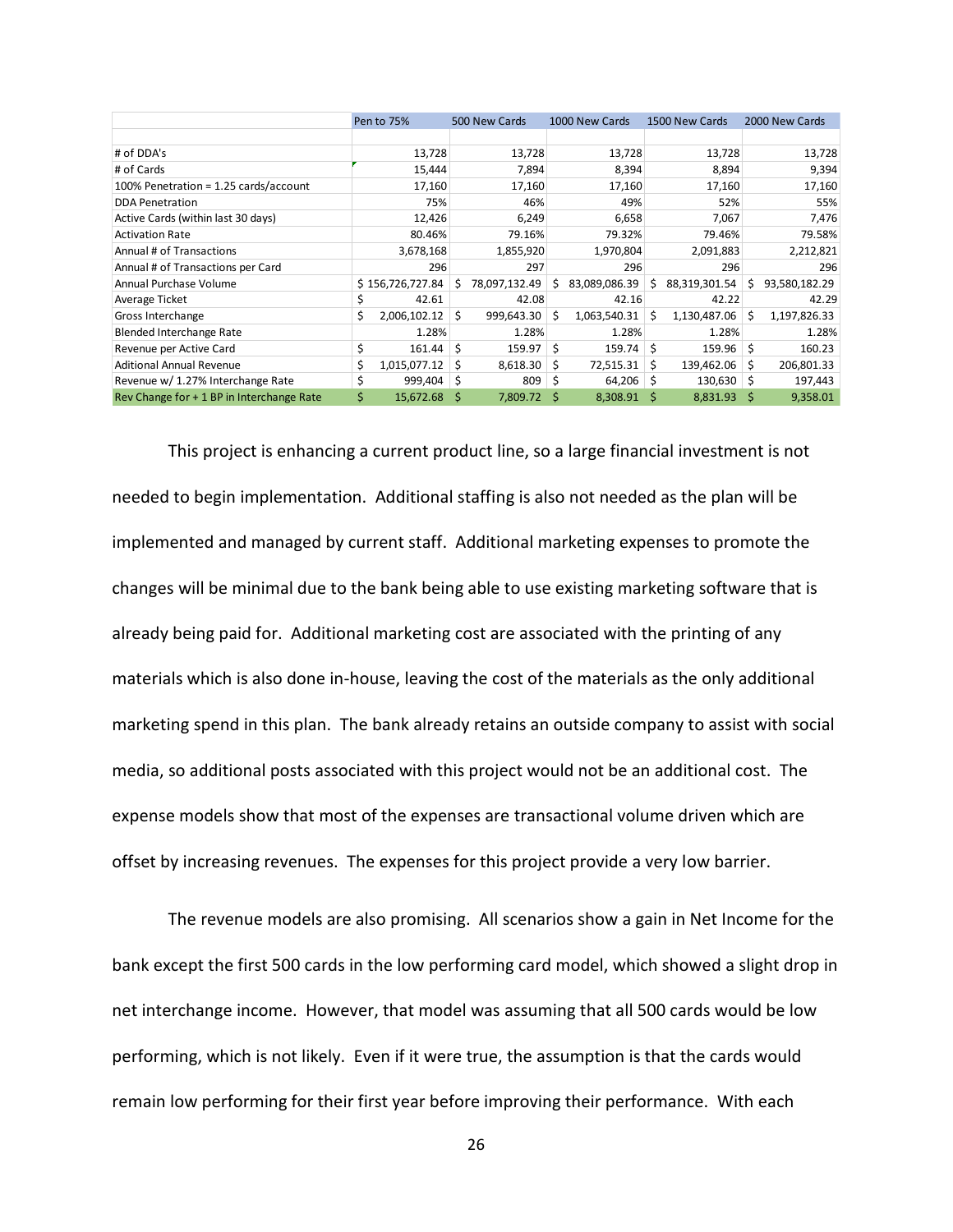additional set of low performing cards, we see Net Income rising. If Net Interchange Rates were increased by one basis point, the performance increases by around \$8,000 which would almost completely offset the dip in income in the only negative outcome in the models.

After analyzing the expense and revenue models, we observe that revenue growth will outpace expense growth and increasing the interchange rate will only add to the revenue growth. When you couple that observation from the models with the low initial expense to implement, I believe that the implementation of this project should be adopted by the bank and will lead to increased net income that will continue to grow each year. The additional net income gained by enhancing the performance of the debit card portfolio will help offset a loss of interest income in the current economic environment as well as to boost earnings performance once interest income returns to normal levels.

#### <span id="page-32-0"></span>Non-Financial Impact

Financial impact is not the only measure that should be considered in the evaluation of this project. Non-financial impacts of implementing this project should be identified and considered. Identifying potential complications or barriers is crucial to the success of this program. Identifying potential problems prior to implementation will allow a plan of action to be established to increase the probability of success. The non-financial impact items that present a challenge to this project include allocation of additional training time needed for employees, the cultural lack of focus on marketing and consumer products, centralizing a currently de-centralized product line, and customer satisfaction. In the following sections, I will address each of the non-financial factors.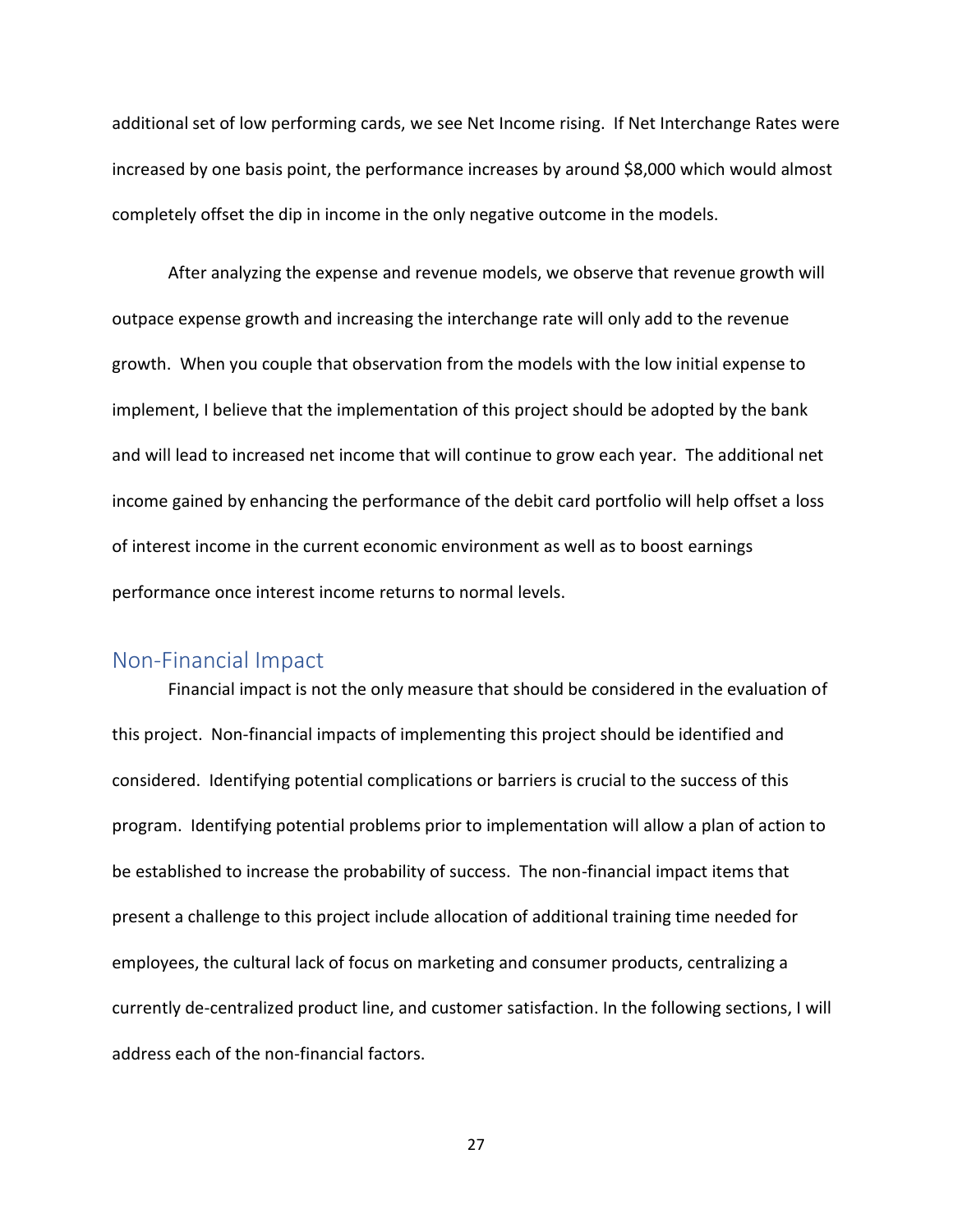As with any new process, proper training is vital to successful implementation and adoption. Although training is important, it also requires commitment of time out of the already busy days of both the employees learning the new process as well as the trainer. Since this project is being implemented without adding additional staffing, the trainer will have a greater allotment of time needed to train the front-line employees in all markets and will have to complete training in addition to their current responsibilities. In addition to the time that will need to be dedicated to training, the quality of the training is just as vital to the success of the implementation. It will be important to balance the allocation of the appropriate amount of time for additional training while also ensuring that employees are left with adequate time to fulfill their daily responsibilities.

As discussed in previous sections, marketing will be an important aspect to enhancing the performance of the debit card portfolio. This brings us to our next obstacle. Historically, XYZ Bank has not made marketing a strategic focus of the bank. The bank makes most of its income from commercial real estate lending and has developed a strong reputation in its markets over the years. Much of our business stems from "word of mouth" from real estate developers that we work with. The bank benefits greatly from this form of advertising as it is very effective in bringing in real estate loans, but over time it seems that it has created a culture that marketing dollars are best spent elsewhere especially during the current economy where expense control becomes more of a strategic focus. The bank does not currently employ anyone that oversees marketing as their sole job function. Marketing is a job responsibility of the Retail Sales Manager who also oversees branch operations and staffing. Another obstacle that correlates with the lack of marketing focus, is a lack of focus on consumer products which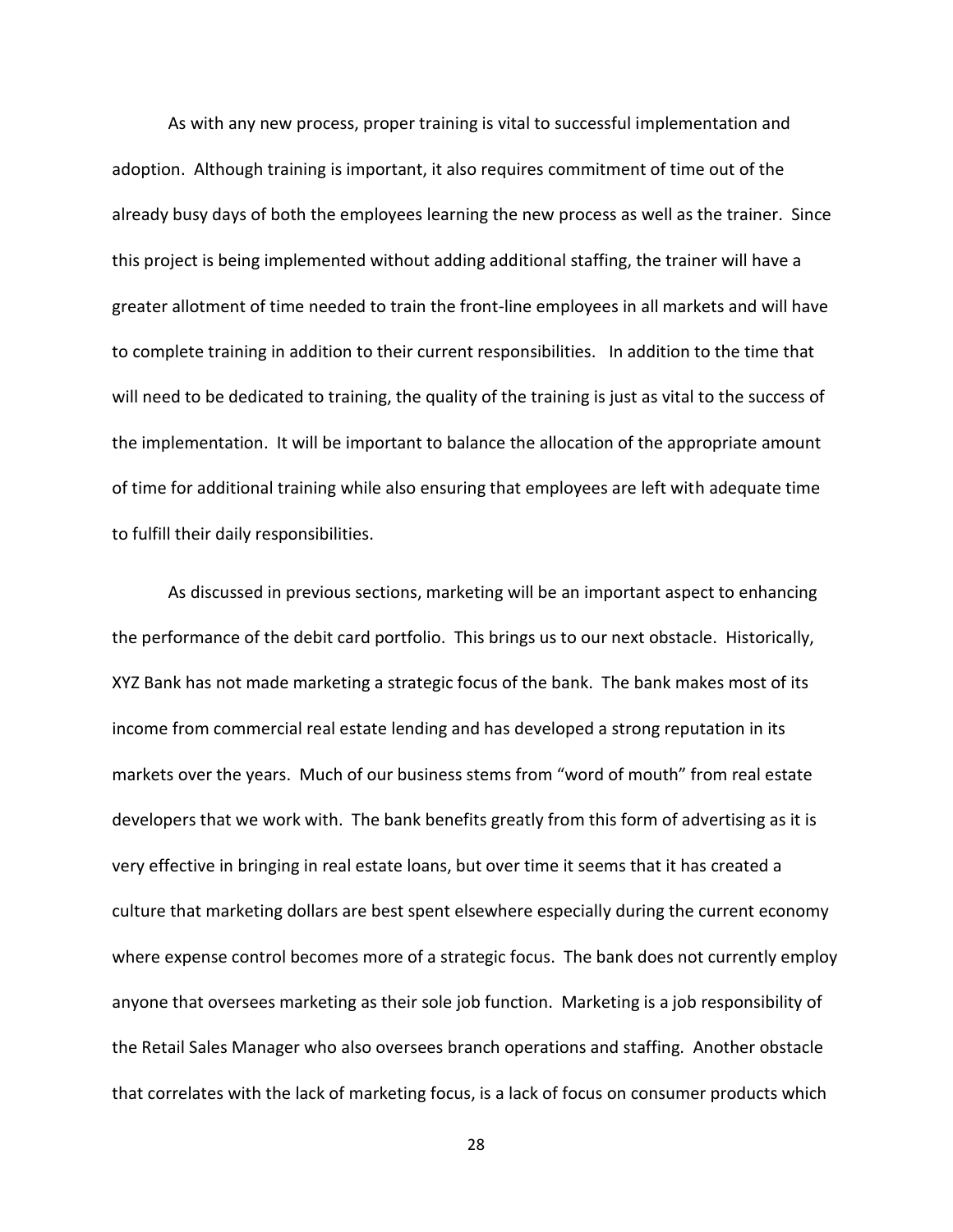also stems from focus being placed on commercial products. The focus on commercial products makes sense for our bank, however adding additional focus to consumer products and marketing of those consumer products could create additional income opportunities for the bank.

The next challenge that has been identified is the potential conflicts that could arise from centralizing the management of the debit card portfolio. Today, certain aspects of the debit card portfolio are managed by Retail Sales, Retail Operations, Operations, and the Fraud Dept. Each department makes decisions for the area of the portfolio that their department manages. Centralizing the management to a specific portfolio manager allows for the management of the portfolio to become much more strategic and for everyone to move in the same direction. However, anytime that you begin moving responsibilities away from one area to another, there is a risk of employees having negative feelings towards it whether it is just an aversion to change or the employee feeling like responsibility was taken away from them due to poor performance. It will be important to monitor the pulse of employee morale of those who are affected by these changes as we move through the process.

Another non-financial impact to consider is customer satisfaction. Increasing card penetration among the bank's customer base will result in more customers having a quick, easy, and reliable form of payment which should result in higher customer satisfaction. In addition to the possible increase in customer satisfaction, in theory each additional product a customer has make them less likely to move their relationship. There could also be negative impact to customer satisfaction that results from the proposed changes to the rewards program if some customers do not prefer the new incentives. With the possibility of improved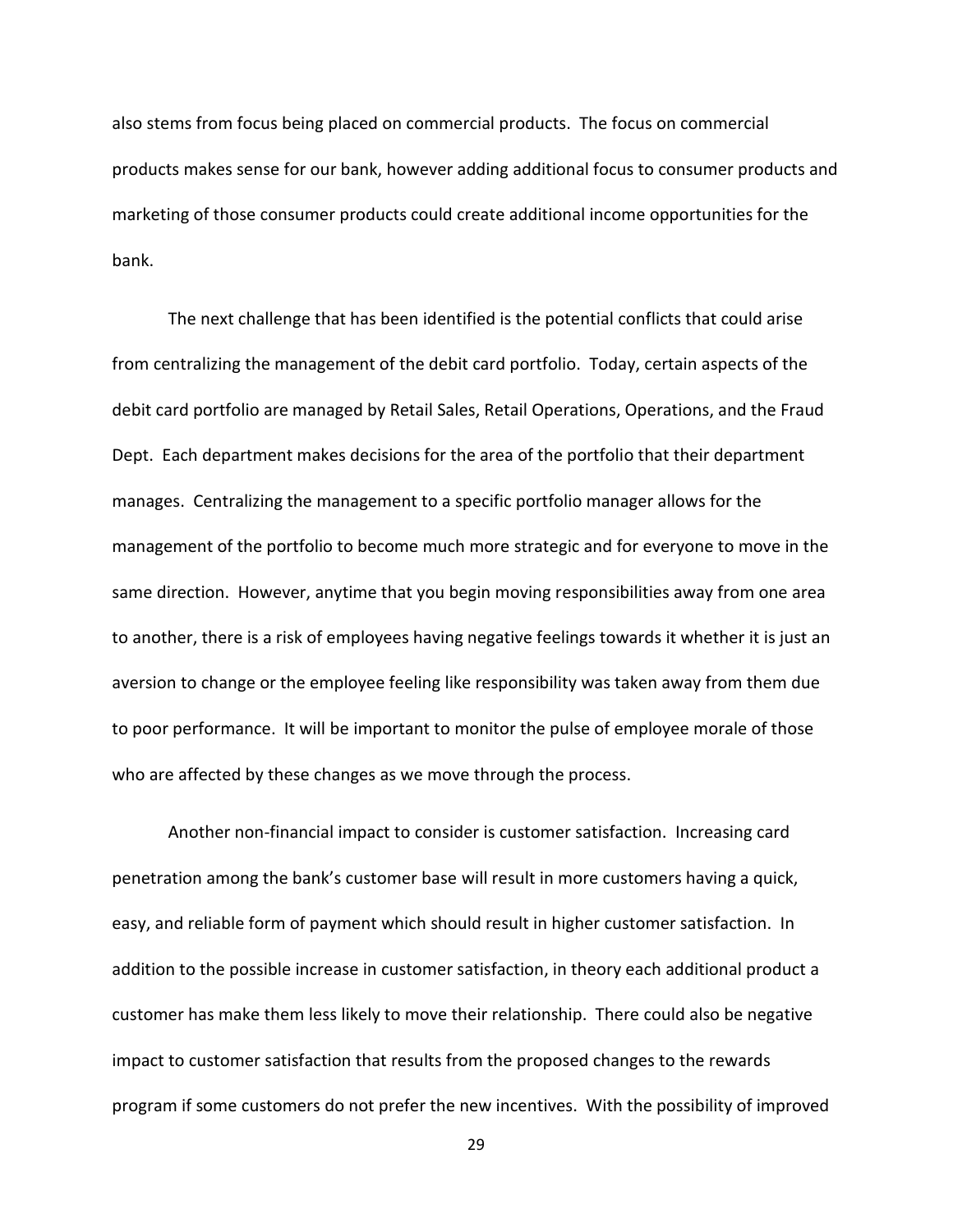or decreased customer satisfaction, it will be important to establish a process to measure this as we move forward.

Since all front-line employees will need to be trained on the changes made to the debit card program, training should be conducted in a manner that is least disruptive to their day to day activities. Currently, the front line has weekly huddle meetings where they discuss sales goals, sales productivity and other items that need to be addressed. The bank also conducts Wisdom Wednesday meetings that address a new topic each week for additional learning about bank products and processes. Incorporating the debit card training into these existing training channels will be less disruptive to the staff. Since they are already attending these meetings, we are not adding something else for them to attend. The training will include the changes that are occurring to the plan such as new incentives, changes in rewards, and our goals. In addition to educating them on the changes, we will also explain why debit card usage is important to the bank and provide examples of how they can persuade customers to use their debit cards. The items that will be addressed are a natural fit for the existing training channels since they are accustomed to discussing sales goals and productivity.

For marketing to be prioritized for this plan, buy-in will have to be gained from executive management. To achieve this, a solid business case will need to be established and that business case is within this proposal. Executive management will need to be briefed on this overall strategy to enhance the debit card portfolio. The presentation will need to include good data and a well-designed plan. The data needed will be our current portfolio volumes and metrics and the financial models that were discussed in the previous section. Informing the executive team of the earnings opportunity and accurate estimates of the marketing expenses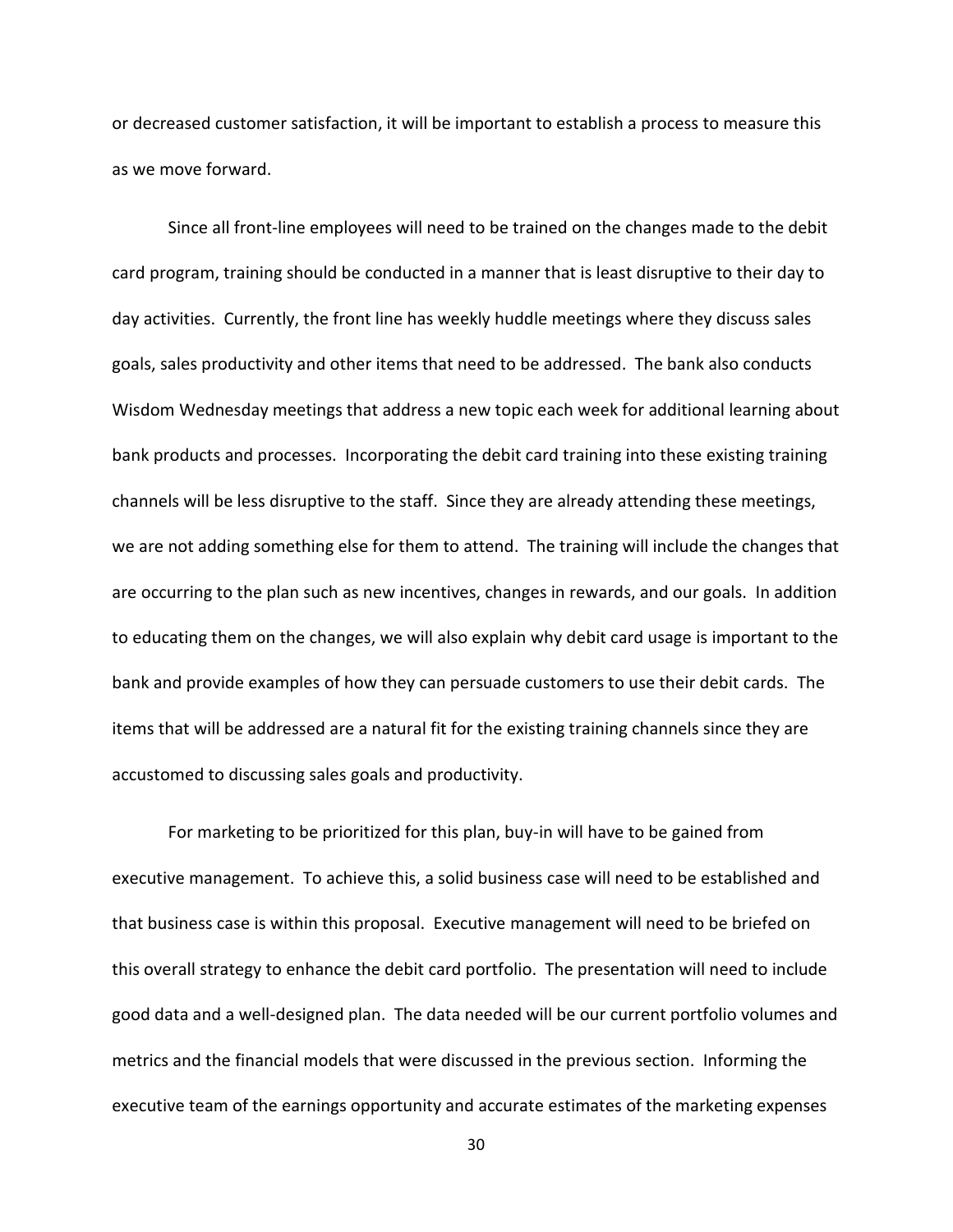needed will assist in justifying marketing dollars needed for implementation. This same approach will also assist in adding additional focus on a consumer product even though there are also business debit cards, it is primarily viewed as a consumer product.

As we move to centralize the control of the card portfolio away from individual departments, it will be important to ensure there is no ill-will between the individuals involved. This can be mitigated by including them in discussions of strategy and open communication about common goals. As with the executive team, it will be equally important to present the plan to the department heads that currently oversee portions of the portfolio so that they understand the additional opportunity that we have. Having open discussions about the plan and setting common goals will allow for each individual department to get behind the strategy.

To ensure that we maintain or improve customer satisfaction as we implement the plan, we will need to monitor customer retention, product usage and have open communication from the front-line employees to the portfolio management. During training, it should be established that customer feedback whether good or bad should be communicated to the portfolio manager. Customer retention, product usage and customer feedback will need to be documented and monitored by the portfolio manager and then reported to executive management as part of ongoing progress reports.

Just as we use financial measures to gauge progress on financial goals, non-financial measures need to be established to gauge the success of the non-financial factors. To monitor the success of training the bank can monitor training hours, sales productivity, and goal alignment. Training hours will be documented by the portfolio manager to track which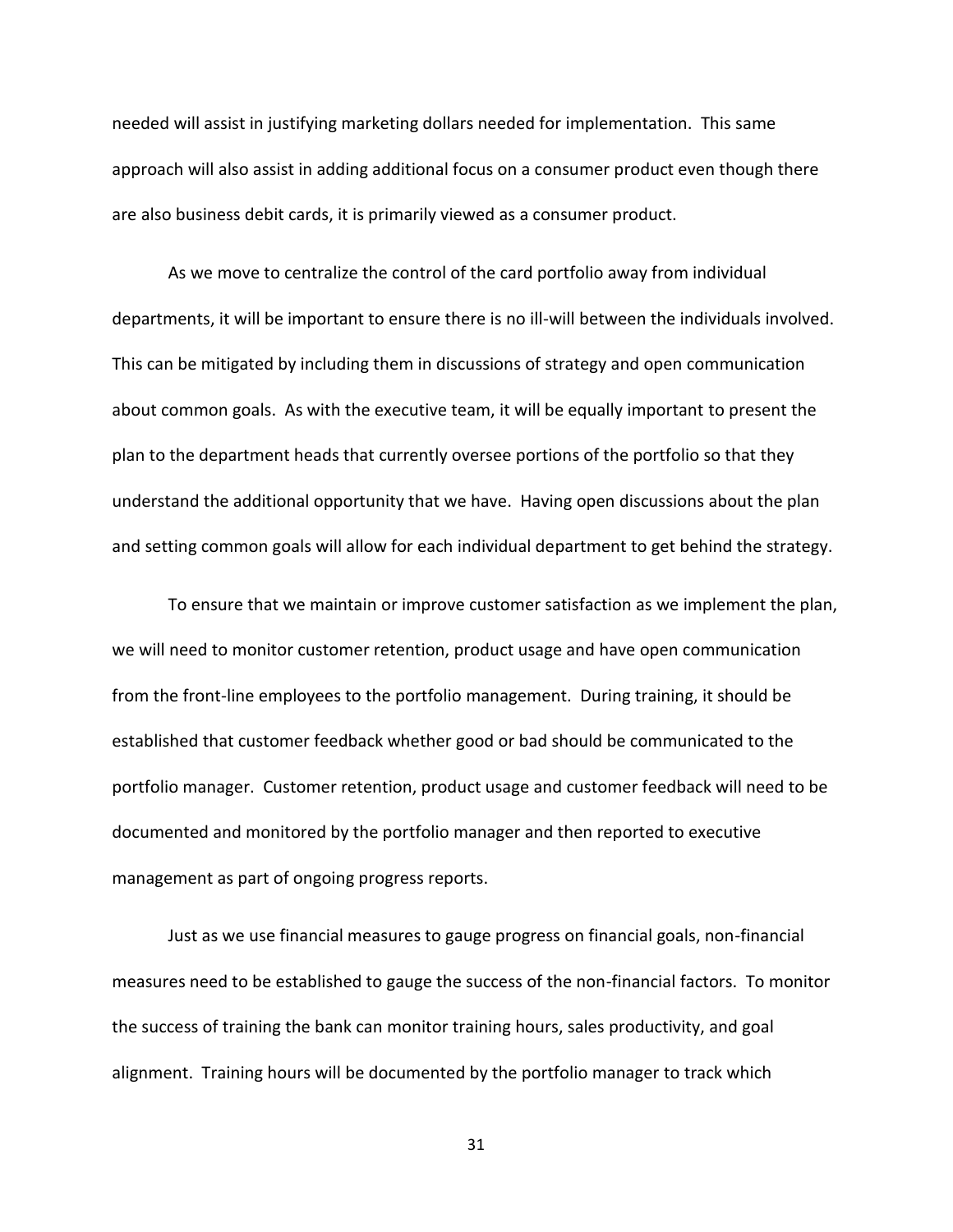employees have received training as well as the amount of time each employee was trained. The bank already uses a customer relationship management product to track referrals and sales and debit cards are an existing product within the system, so reporting is already available for tracking. Front line employees are currently incentivized on product sales including debit cards so there is already an established goal that we could emphasize. Using these reports, we will be able to trend sales productivity and goal achievement on an ongoing basis and this will allow the portfolio manager to see if training was effective or if additional training may be needed.

To assist with justifying the additional focus on marketing and consumer products needed in this plan, the portfolio manager will need to monitor product usage, new product revenue and customer retention. Product usage can be measured by the portfolio metrics that were created as part of this plan as well as sales productivity reports from the customer relationship management tool. Additional product revenue will also be tracked utilizing the portfolio metrics report that was established in the plan and this can be compared to the optimization models. Customer retention can be tracked through existing closed account reports as well as relationship and account tracking. Monitoring of these reports will allow the portfolio manager to compare the performance of the plan back to the marketing expenses and determine if the strategy is succeeding and justified. This analysis should become a part of the progress updates given to the executive management team.

Measuring the impact of centralizing the management of the portfolio is a little different from other items since it deals more with the personal feelings of individuals. The alignment of personal goals will be extremely important in addressing this threat. Prior to implementation, all individuals involved with debit cards should establish common short and long-term goals to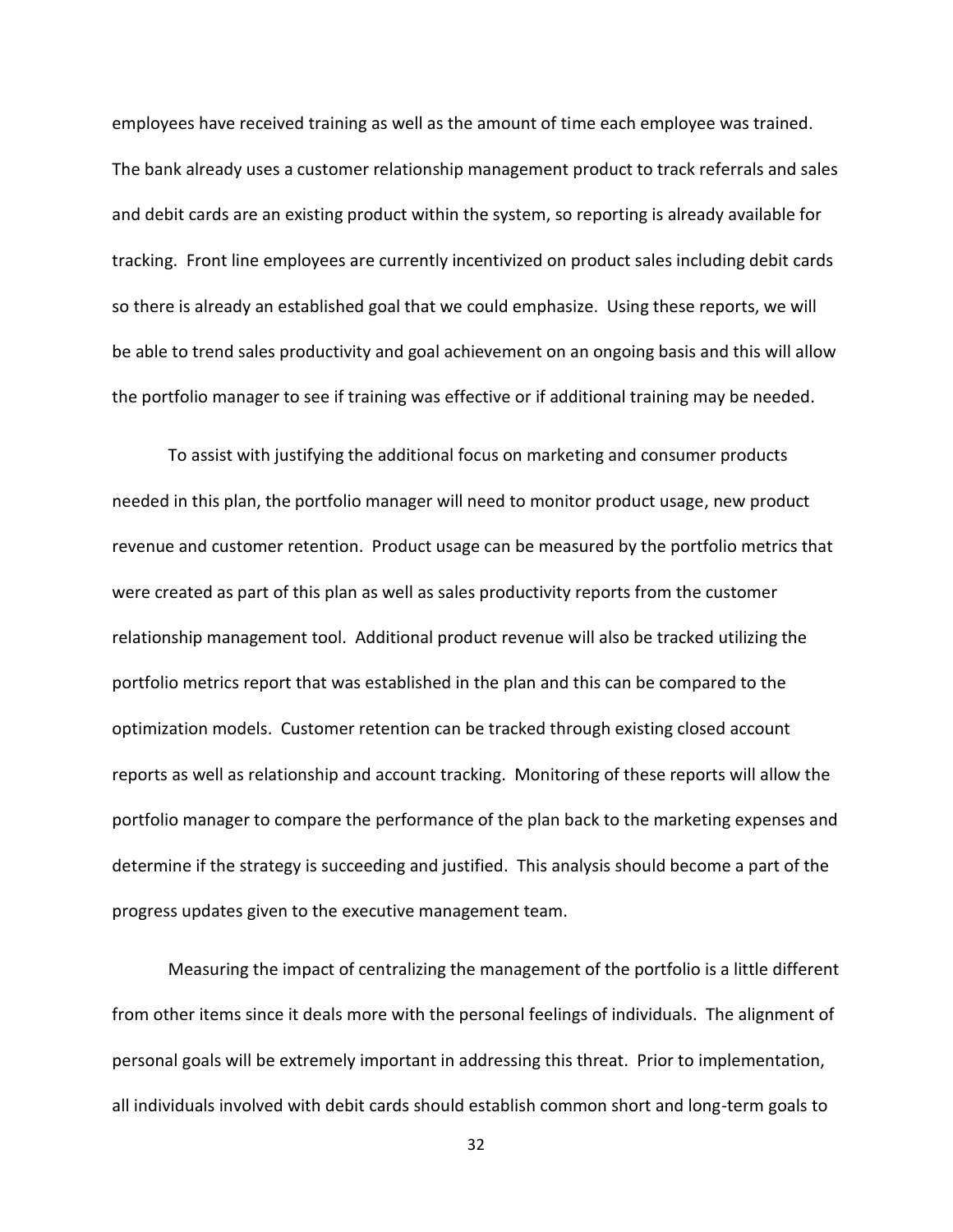keep everyone on the same track towards optimization. Having both group goals and individual goals will help the team reach the bank's goals which will help create unity among the team. Ongoing meetings to discuss progress against these goals will be needed to ensure everyone remains focused and engaged on the end goal.

Customer satisfaction can be measured by closed account reports, depth of relationship reports and customer feedback. The bank currently has closed account reports that include the reason of account closure. This report will be useful to the portfolio manager to ensure that accounts are not being closed due to debit card issues and can also be used to monitor an increase or decrease in closed accounts after implementation. Depth of relationship reports are established within the bank's customer relationship management software that show average number of products per customer. This report should help the portfolio manager see if the average number of products is increasing or decreasing after implementation. As discussed earlier about marketing success, customer feedback will also need to be reported to and tracked by the portfolio manager and become part of the progress reports given to executive management.

Now that we have identified the non-financial impacts related to this project and have established a plan to address them, it is important to discuss how I believe this proposal will affect them. First, we will look at the time that will be spent on training. I do not expect the time spent on additional training to have any negative impact on the employees being trained since it will be incorporated into regularly scheduled training sessions. The time commitment will have a larger effect on the portfolio manager as more time will be required to develop the training materials and plan. However, the portfolio manager will be able to save some time by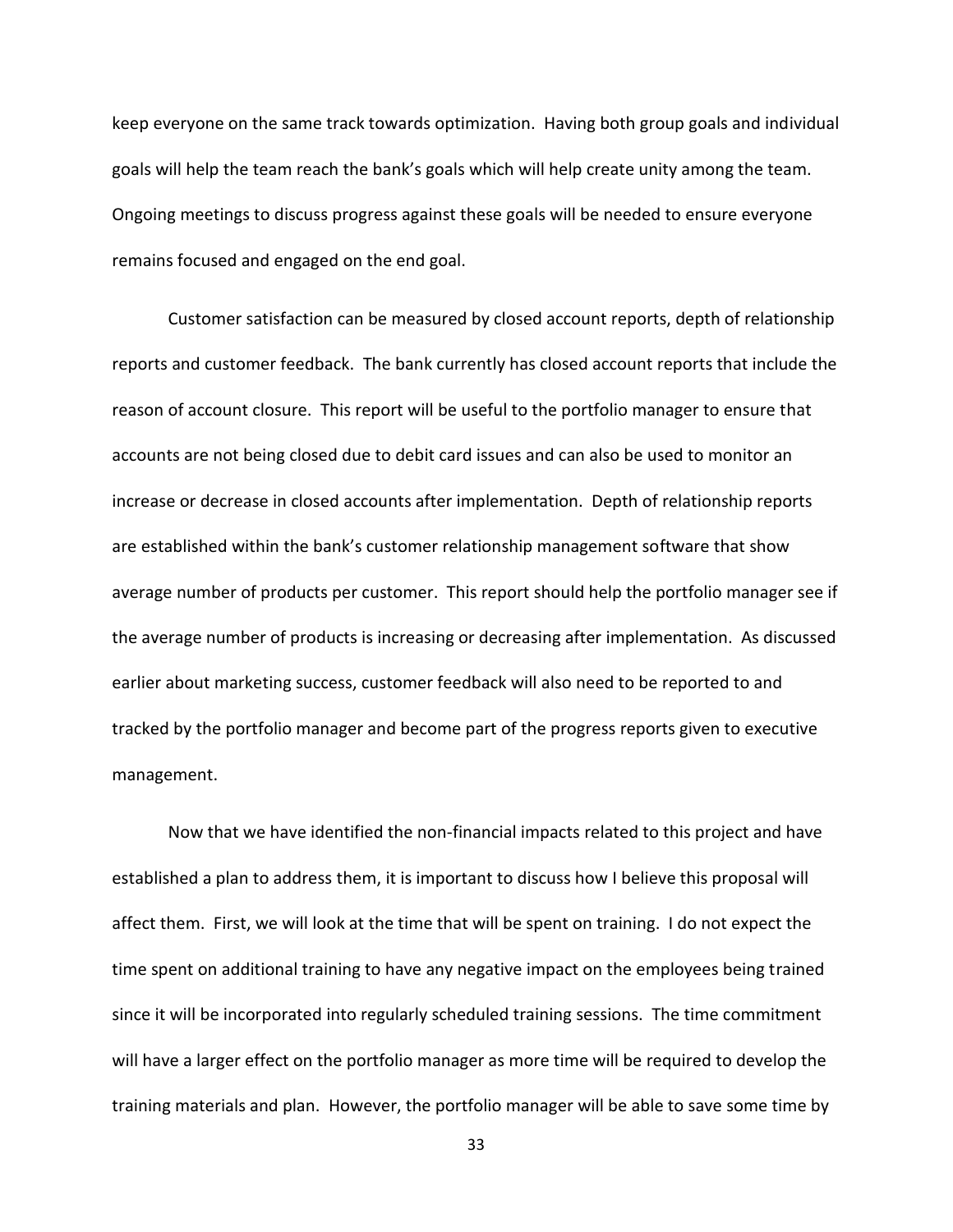conducting training during the scheduled meetings instead of having to train in person at every location. Quality training prior to implementation should increase the probability of success for this project.

I expect that there could be some resistance from executive management to the initial request for additional focus on marketing and consumer products. However, I believe that the proposal presents a solid business case to do so. Obtaining more focus in these areas from executive management will not only increase the probability of success on this project but could open the door to further strategic focus in these areas going forward and gradually begin to change the cultural aversion which could present new opportunities that could benefit the organization overall. Good marketing gets the bank's name out in the communities which allows for more business opportunities. In addition to more name recognition among prospective customers, I have observed improved employee morale when employees work for organizations that are well known and this could lead to a decrease in turnover and attracting new talent to the bank.

Centralizing the management of the portfolio is expected to increase the overall financial performance of the card portfolio. It will also create a unified plan where all areas are working together towards a common goal which not only improves chances of success, but further develops an engaged employee base. Centralizing the management should also create efficiency within the organization by eliminating the multiple departments from possibly working on the same tasks. The success of this proposal may result in approaching other areas in the bank with a similar plan of centralizing operations.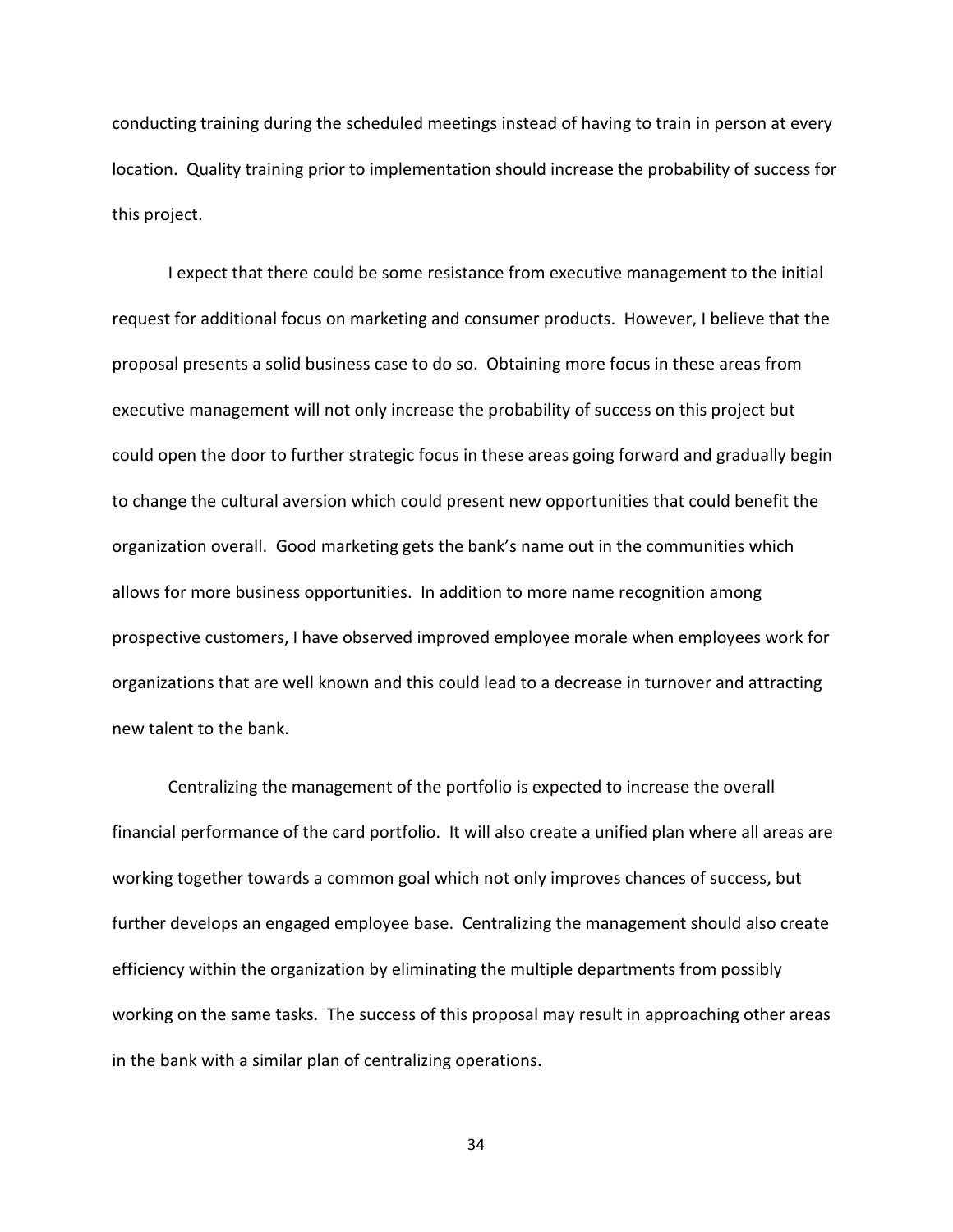Although there is a risk of reduced customer satisfaction stemming from a change in the rewards program, I expect the reaction from customers to be mostly positive. Customers will still receive cash back for signature purchases and in addition to that will have the chance at winning larger and more desirable prizes. An increase in customer satisfaction will have a positive impact on customer retention as well an opportunity to attract new business from customers looking for something different in the market. Customer satisfaction also influences employee morale. In general, people are happier working at organizations with happy customers. The bottom line is that any business is nothing without their customers, so customer satisfaction should be a strategic focus and I believe this proposal will enhance customer satisfaction as well as financially benefit the bank.

In this section we have identified non-financial measures that will help measure success against non-financial factors, however improvement among these non-financial measures can also affect the financial performance of the bank. Aligning personal goals with the strategic goals of the bank has everyone working towards a common goal. In doing so, the bank should have greater success which results in higher profitability. Many of the non-financial measures feed into each other. When everyone has aligned goals, it should result in higher sales productivity which is another non-financial measure. Higher sales productivity should lead to higher product usage among the customer base. Higher product usage should result in additional revenue to the bank as seen in the financial impact section. Additional usage also adds depth to the customer relationship, creating a "stickier relationship" which reduces the chances of that customer closing their accounts which also increases customer retention. Improvement in the product line will enhance customer satisfaction which also reduces closed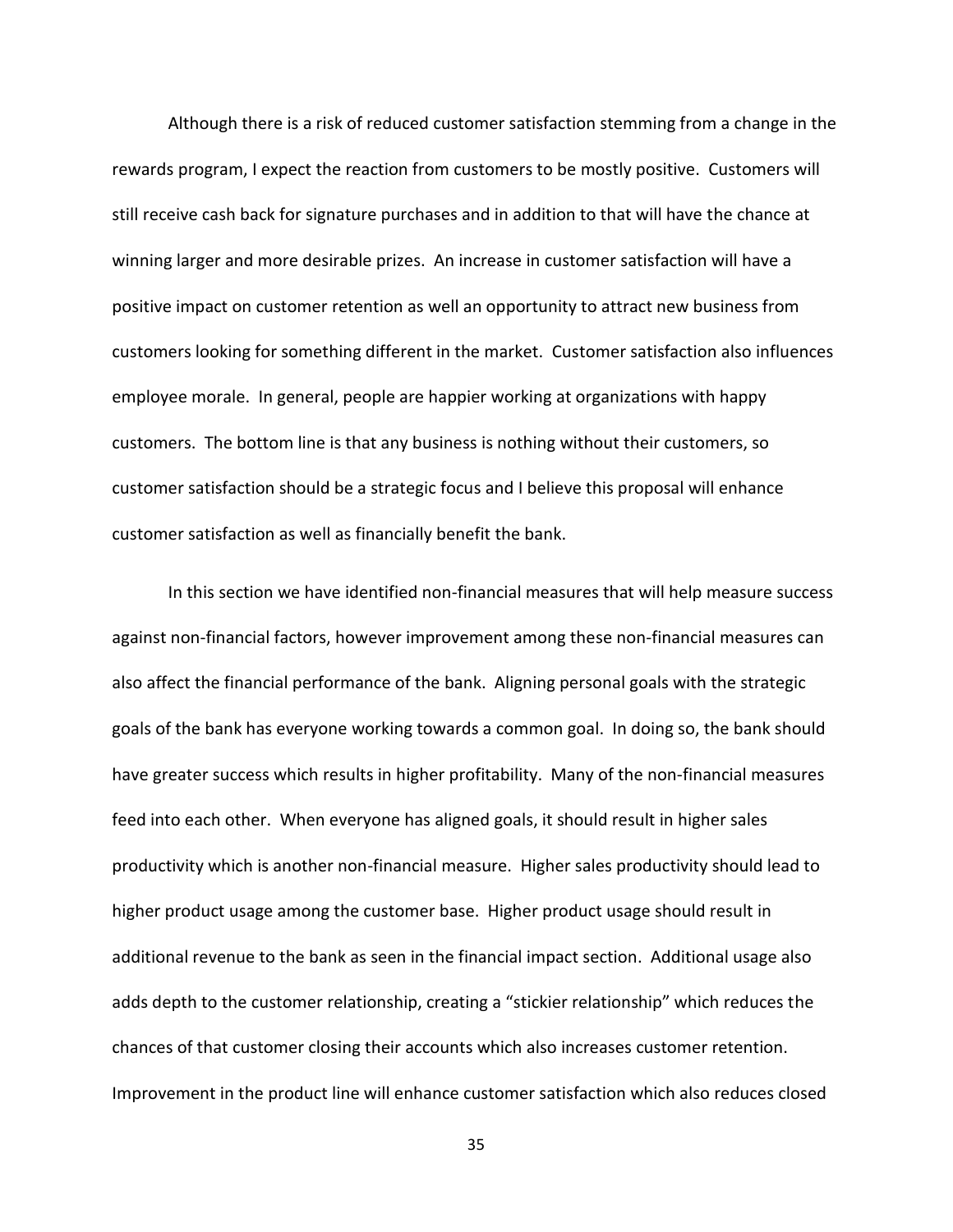accounts and could lead to additional product sales beyond a debit card. As you can see the non-financial measures are very closely related to and drivers of financial measures. Therefore, the proposal to address these factors should be a strategic focus during the implementation of this project. Managing the non-financial factors and improving their measures should result in increased long-term profitability for the bank.

#### <span id="page-41-0"></span>**Conclusion**

The debit card portfolio is a significant source of non-interest income for the bank that is currently underperforming. After reviewing the financial and non-financial impacts of this plan, the bank is well-positioned to significantly increase its earnings from the debit card portfolio as well as improve customer acquisition and retention and can do so with little investment and minimal risk. XYZ Bank should make debit cards a strategic focus by implementing this proposal to increase the performance of the debit card portfolio and in turn increase the bank's revenue performance.